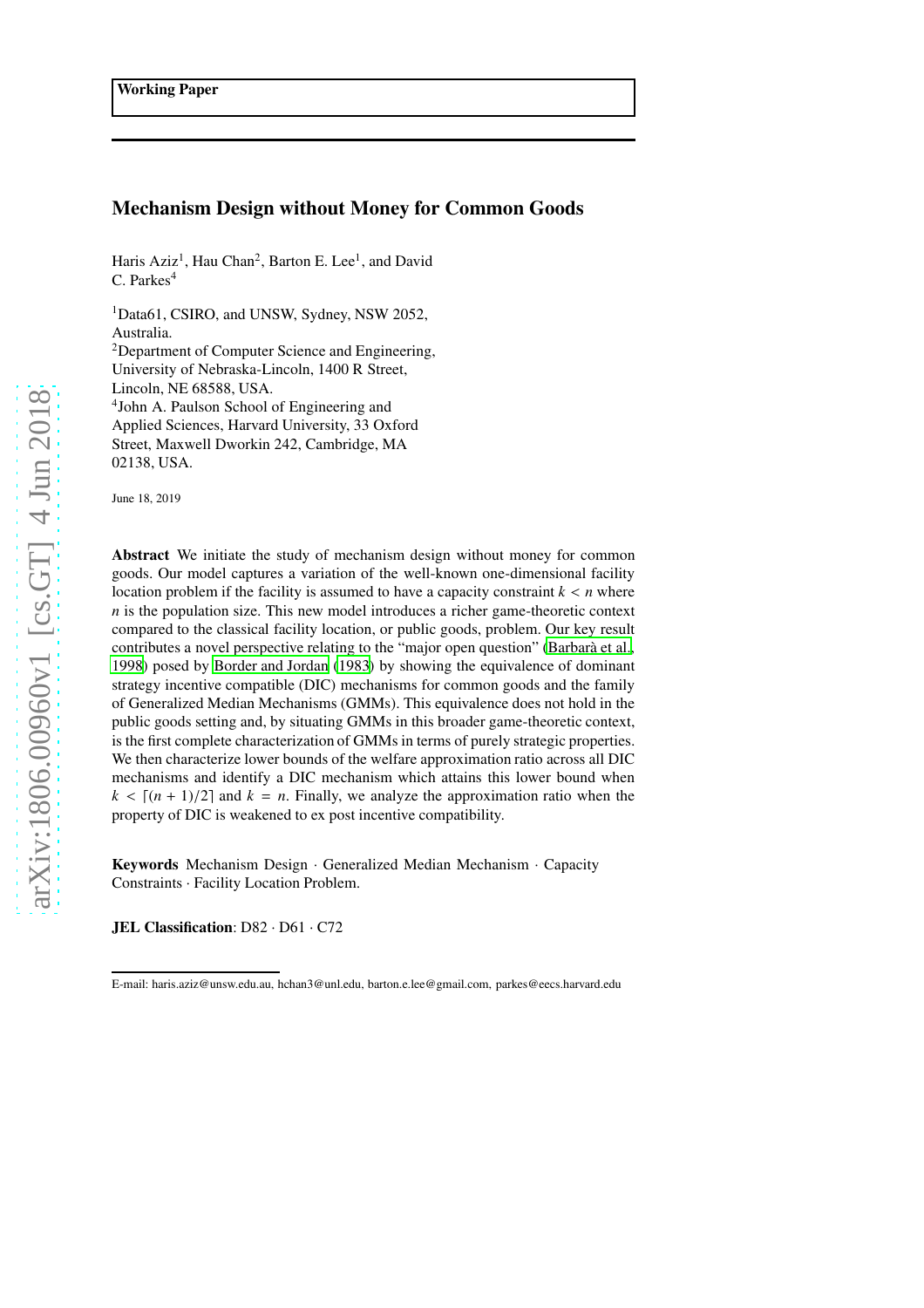## 1 Introduction

Mechanism design without money has been intensely studied by both the economics and computer science communities. This research effort has led to many celebrated results which address market failures in environments where the use of money is unlawful (e.g., organ donations) and/or considered unethical (e.g., political decision making). Some well-known studies include markets with *private goods* (excludable and rival<sup>[1](#page-1-0)</sup>) such as kidney exchanges [\(Ashlagi and Roth](#page-31-2), [2011;](#page-31-2) [Roth et al.](#page-32-0), [2007\)](#page-32-0) and school allocations (Abdulkadiroğlu and Sönmez, 2003; Abdulkadiroğlu et al., [2005\)](#page-30-0), and also markets with *public goods* (non-excludable and non-rival) [\(Black, 1948;](#page-31-4) [Moulin, 1980](#page-31-5); [Procaccia and Tennenholtz, 2013\)](#page-31-6).

The provision of public goods without money continues to be an active area of research with supermarkets, parks, libraries and schools cited as canonical public goods; however, the non-rivalrous property of each of these goods is debatable when noting the ubiquity of capacity constraints. For example due to limited products, space, desks, or seats, an agent's utility from using each of the canonical public goods may be diminished. That is to say, the goods have a threshold-rivalrous property.[2](#page-1-1) The presence of capacity constraints are particularly evident in context where demand frequently exceeds supply such as the provision of facilities in high density cities, and social housing. Thus, it is arguably more natural to consider the mechanism design problem with capacity-constrained public goods, or in other words *common goods* (non-excludable and threshold-rivalrous).

This paper initiates the study of mechanism design without money for common goods. We focus on the problem faced by a social planner deciding where to locate a capacity constrained good, or facility, based on the reports of selfish agents with private information. The introduction of capacity constraints into the mechanism design problem induces a new strategic environment where a second-stage extensive form game is generated. This causes an interdependence between agent utilities due to only a limited number of agents being able to be 'serviced' by the facility. The extensive form game arises since given any location which the mechanism may output, agents will then strategically choose whether or not to attempt to be serviced by the facility based on its anticipated capacity. For example, if the facility is at capacity negative utility is experienced by the agent attempting but failing to be serviced by the facility, whilst if the agent does not attempt to be serviced by the facility their utility is zero (e.g., outside option).

In contrast to the public goods mechanism design problem, the optimal (welfare maximal) solution to the common goods problem cannot be implemented via a strategyproof – neither dominant strategy incentive compatible (DIC) nor ex post incentive compatible (ex post  $IC$ ) – mechanism.<sup>[3](#page-1-2)</sup> Thus, following the research direction initiated by [Procaccia and Tennenholtz \(2013\)](#page-31-6) we pursue "approximation...to

<span id="page-1-0"></span><sup>&</sup>lt;sup>1</sup> A good is *excludable* if it is possible (and not infeasibly costly) to restrict its use, or access, to certain subsets of agents. A good is *rival* if its use by additional agents reduces the utility of existing users.

<span id="page-1-1"></span><sup>&</sup>lt;sup>2</sup> Threshold-rivalrous means that the good is non-rival up to a capacity threshold. This is a special case of a rivalrous good.

<span id="page-1-2"></span><sup>&</sup>lt;sup>3</sup> Note that we consider a restricted setting of preferences which avoids the impossibility results of [Gibbard \(1973](#page-31-7)); [Satterthwaite \(1975\)](#page-32-1) and Barberà and Peleg (1990)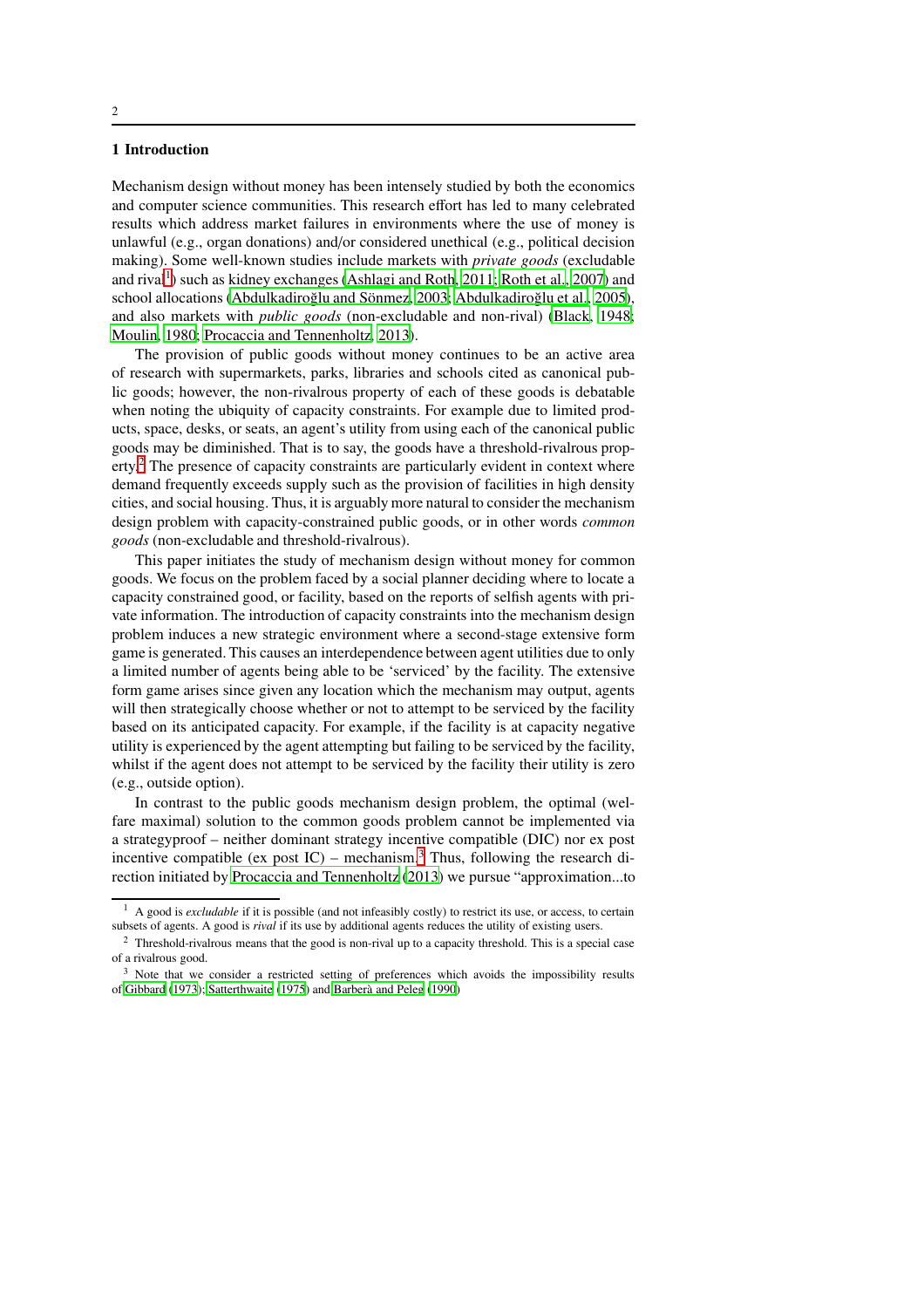obtain strategyproofness without resorting to payments"; see also [Dekel et al.](#page-31-9) [\(2010\)](#page-31-9); [Meir et al. \(2010,](#page-31-10) [2012\)](#page-31-11).

Our main focus is on characterizing the family of DIC mechanisms, and minimizing the (worst-case) approximation ratio between the welfare attained by the optimal solution and the welfare attainable via a DIC mechanism. However, we also analyze an ex post IC mechanism to show that large improvements in the approximation ratio can be attained for capacity ranges  $k \leq \frac{1}{8}(1 + \sqrt{17})n^4$  $k \leq \frac{1}{8}(1 + \sqrt{17})n^4$  In addition, we consider the related mechanism design problem (again without money) where the common good can be made excludable. That is, whilst simultaneously choosing a location for the facility (based on the reports of agents) we also restrict access of the facility to certain subsets of agents, say via permits or personal identification.

*Contributions* This paper introduces a new mechanism design problem without money for common goods which is applicable to settings where goods are thresholdrivalrous (i.e., capacity constrained). The formalization of the model involves analyzing an extensive form game and solving for the (subgame perfect Nash) equilibrium. The equilibrium solution highlights an interdependence between agent utilities which must be accounted for by the mechanism designer. This interdependence of utilities does not exist in the public goods setting.

Our key results include the following:

- (*i*) Leveraging the powerful result of [Border and Jordan \(1983\)](#page-31-1), we characterize all DIC mechanisms via the family of Generalized Median Mechanisms (GMMs) and provide a lower bound on the approximation ratio for all capacity constraint ranges.
- (*ii*) We show that the (standard) median mechanism provides the minimal approximation ratio among all DIC mechanisms for capacity ranges  $k < [(n + 1)/2]$ and  $k = n$ , where *n* is the number of agents.
- (*iii*) We introduce a mechanism which is ex post IC but not DIC which provides a strictly lower approximation ratio compared to any DIC mechanisms for capacity ranges  $k < \frac{1}{8}(1 + \sqrt{17})n$ .
- (*iv*) We show that the related mechanism design problem where the good can be made excludable (say via permits) leads to the impossibility of an ex post IC (let alone DIC) mechanism when combined with a weak anonymity property.

We highlight that, by situating GMMs in this broader game-theoretic context with a threshold-rivalrous good, result (i) is the first complete characterization of GMMs in terms of purely strategic properties. This result contributes a novel perspective relat-ing to the "major open question" (Barbarà et al., [1998\)](#page-31-0) posed by [Border and Jordan](#page-31-1) [\(1983\)](#page-31-1) (to be discussed in the following section). Other known characterizations are in terms of properties such as the *uncompromising* property, *phantom voters* and a closed graph property (see Theorem [5](#page-15-0) and Remark [4\)](#page-16-0). Furthermore, the result shows that the key strategic property (DIC) of GMMs is robust to capacity constraints, and

<span id="page-2-0"></span><sup>4</sup> In the public goods setting DIC is equivalent to ex post IC however, due the interdependence of agent utilities this is no longer true in the common goods setting. Instead DIC implies ex post IC but not the converse.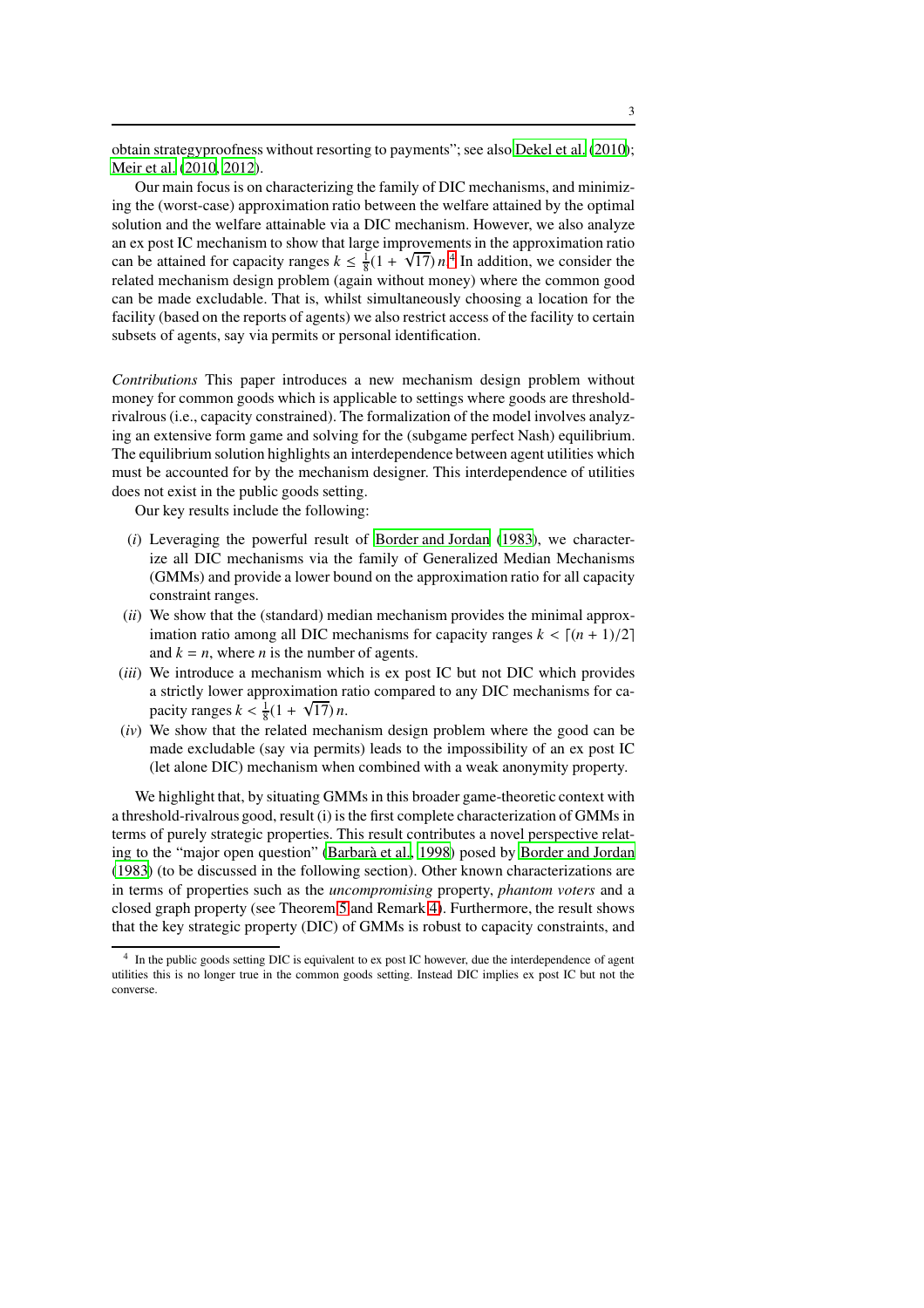so the family of GMMs can be interpreted as the complete family of *capacity-robust-DIC* mechanisms. As will be shown this is not true in general for mechanisms which are DIC in the uncapacitated setting.

## 2 Related literature

A number of papers have considered mechanism design without money [\(Ashlagi and Roth, 2011;](#page-31-2) Abdulkadiroğlu and Sönmez, 2003; [Procaccia and Tennenholtz, 2013](#page-31-6); [Moulin](#page-31-5), [1980](#page-31-5); [Border and Jordan](#page-31-1), [1983](#page-31-1); [Gibbard](#page-31-7), [1973;](#page-31-7) [Satterthwaite, 1975;](#page-32-1) [Sui and Boutilier](#page-32-2), [2015;](#page-32-2) [Mei et al.](#page-31-12), [2016](#page-31-12)). Most closely related to our paper is one such paper by [Procaccia and Tennenholtz](#page-31-6) [\(2013\)](#page-31-6), where agents with single-peaked preferences are dispersed along the real line and the problem of locating a public good (e.g., a facility) is studied with the goal of minimizing two distinct objective functions; the total social cost and the maximum social cost. This problem is often referred to as a single facility location problem, or single facility location game. In this paper we focus on minimizing the first objective function in the new environment where the good to be located is non-excludable but is threshold-rivalrous. This models settings where the good is capacity constrained and hence our work can be thought of as a capacitated single facility location problem.[5](#page-3-0) In contrast to the setting studied by [Procaccia and Tennenholtz \(2013\)](#page-31-6) agent utilities are not independent and are not (strictly) single-peaked.<sup>[6](#page-3-1)</sup> Thus, the results of [Moulin \(1980\)](#page-31-5); [Border and Jordan](#page-31-1) [\(1983\)](#page-31-1) are no longer immediately applicable, and a range of distinct results are attained. Furthermore, the interdependence of utilities means that the ex post IC property may be strictly weaker than the DIC property; in the setting considered by [Procaccia and Tennenholtz \(2013](#page-31-6)) these two properties are equivalent.

Another large body of literature has been concerned with characterizing dominant strategy incentive compatible (DIC) mechanisms for locating public goods in Euclidean space when preferences are restricted (say for example single-peaked). The key pioneering works in this area are by [Moulin](#page-31-5) [\(1980\)](#page-31-5) and [Border and Jordan](#page-31-1) [\(1983\)](#page-31-1). In one-dimensional space, Border and Jordan identify a general class of mechanisms (or voting rules) which have become to be known as *generalized median mechanisms* (GMM) that are DIC, and show that when the property of unanimity is enforced every DIC mechanism is a GMM. These results extend the characterizations found in [Moulin \(1980\)](#page-31-5). In multi-dimensional space Border and Jordan show that a mechanism is DIC and unanimity respecting if and only if the *j*-th component of the mechanism coincides with a (one-dimensional) GMM which operates on the profile corresponding to the *j*-th component of each agent's report. Characterizing DIC but non-unanimity respecting mechanisms was proposed as an open problem; indeed,

<span id="page-3-0"></span><sup>5</sup> We do not review a large segment of computer science and operations research literature on facility location problems which assumes complete information and hence does not require a mechanism design approach to overcome strategic tensions (for an extensive survey see [Brandeau and Chiu \(1989](#page-31-13))). Instead we focus on the subset of literature which assumes strategic agents and takes a mechanism design approach to the problem.

<span id="page-3-1"></span><sup>6</sup> In fact the preference will be interdependent and *weakly single-peaked*.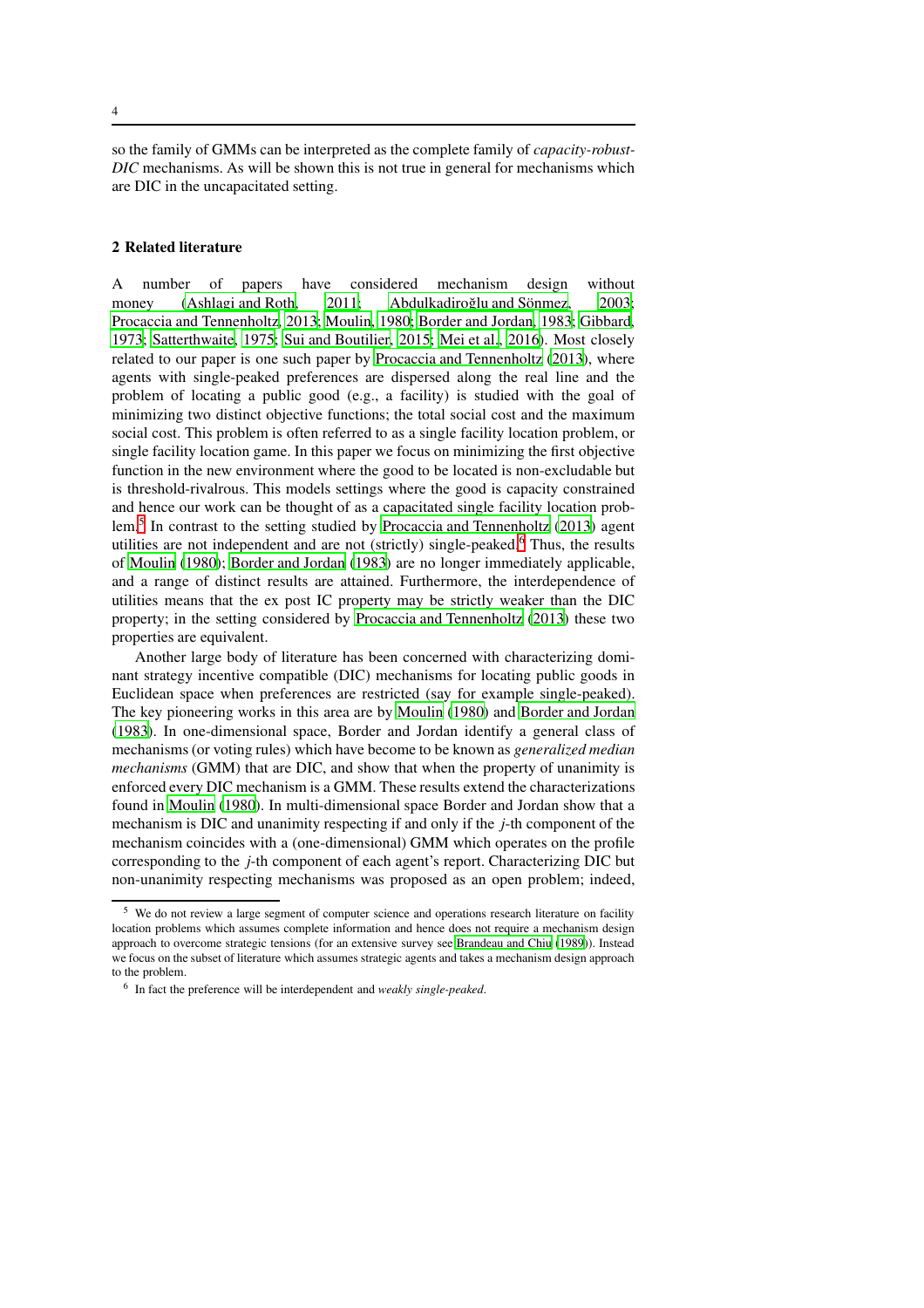as stated by Border and Jordan "*[the characterization] leaves several open problems. The most obvious question is: what happens if the unanimity assumption is dropped?*" Characterizations however, have remained elusive and it has become known as a "major open question" (Barbarà et al., 1998) with only partial progress towards a resolution [\(Ching, 1997](#page-31-14); [Barbar`a et al., 1998](#page-31-0); [Peremans et al., 1997;](#page-31-15) [Weymark, 2011\)](#page-32-3). In this paper we focus on the one-dimensional case where open questions still remain; in particular, the results of [Border and Jordan \(1983](#page-31-1)) in one-dimensional space leaves two gaps:

- (*i*) there exists (non-unanimity respecting) DIC mechanisms which are not GMM, and
- (*ii*) there exists DIC mechanism which are GMMs but do not respect unanimity.

Our results contribute to filling these gaps which we believe will be a useful contribution to the more general multi-dimensional open problem. We characterize precisely the complete set of GMMs as the family of mechanisms which are DIC when the public good is capacity constrained (or threshold-rivalrous). Thus, we characterize the mechanisms in the gap (ii) identified above. One interpretation of our result is that GMMs are equivalent to the family of *capacity-robust-DIC* mechanisms since for any capacity constraint (including no capacity constraint) these mechanisms are DIC. Thus, our results also show that the mechanisms in gap (i) are not *capacityrobust-DIC*.

In addition to the common good mechanism design problem where the good is assumed to be non-excludable, we consider the related problem with an excludable, and still capacity constrained good. That is, we allow the mechanism to not only output a location for the good but also dictate which subset of the agents (based on their reports) can access the limited capacity of the good, say via the use of permits. This related problem combines two strands of literature; the mechanism design literature on facility location problems (as discussed in the previous paragraph), and the mechanism design literature on assignment (or one-sided matching) problems without money. The assignment problem faced in our setting differs however, to the standard literature on assignment/matching problems since all agents weakly prefer to be assigned to the (single) facility than not, and the total number of agents (i.e. demand) exceeds the capacity of the facility (i.e. supply). This immediately implies the nonexistence of anonymous strategyproof assignment mechanisms since any unassigned agent has a strict incentive to mimic the report of an assigned agent.<sup>[7](#page-4-0)</sup> Nonetheless, we highlight recent work by [Caragiannis et al. \(2016](#page-31-16)) which contributes to the latter strand in the case where there are multiple capacity-constrained facilities (with locations exogenously given) and total supply exceeds demand. The authors view the facility-assignment problem as a matching problem in a metric space, and provide an analysis of the Serial Dictatorship and Random Serial Dictatorship mechanisms. In contrast our interest when considering an extension to excludable goods is in both the (simultaneous) location and assignment problem.

<span id="page-4-0"></span>Since no deterministic mechanism is anonymous in this setting, a weaker notion of anonymity is more appropriate for the deterministic setting. We introduce such a notion in Section [6](#page-28-0) which similarly leads to an impossibility result.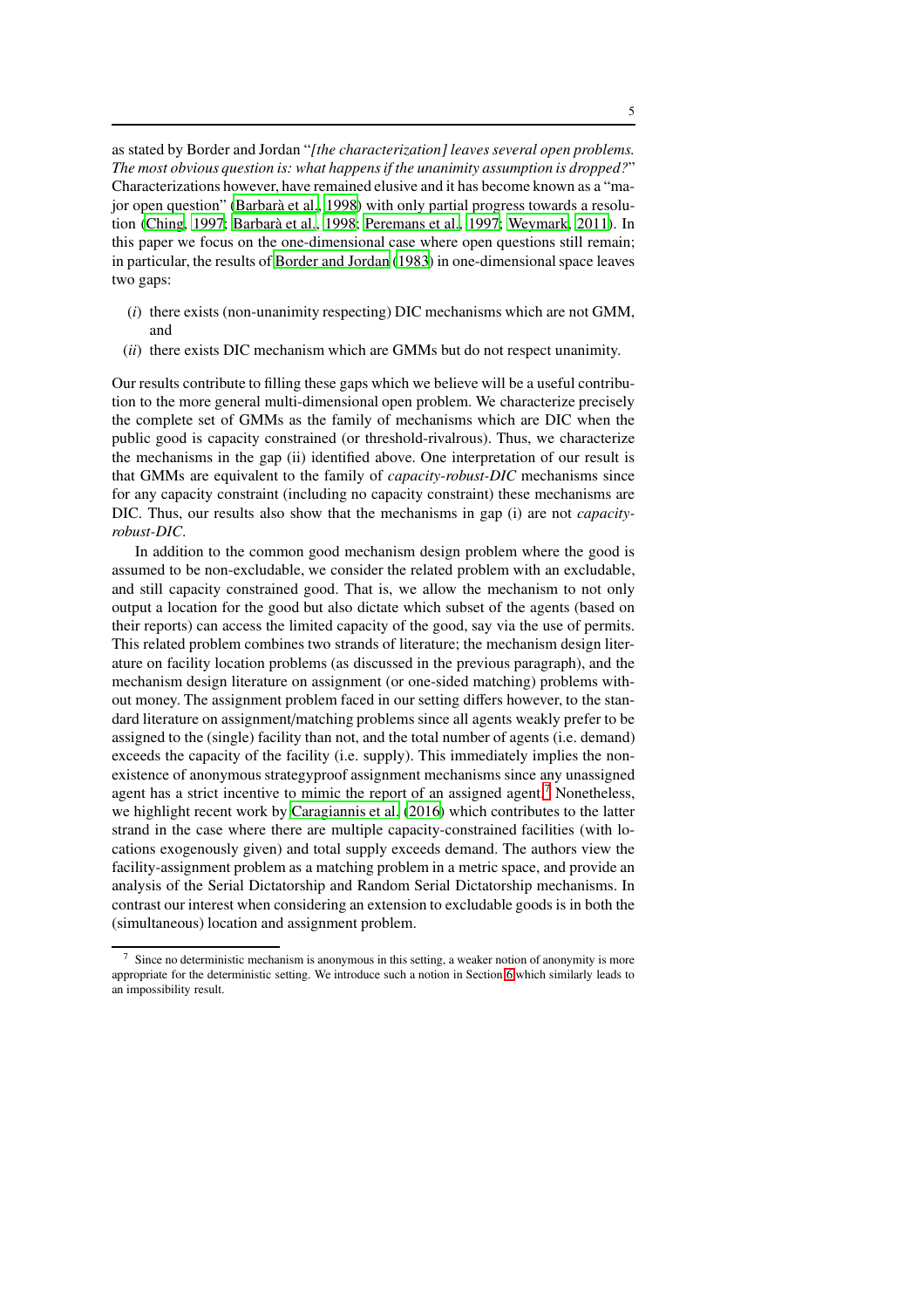There are few papers which consider the combined location and assignment prob-lem. We do however, mention the work of Jackson and Nicolò [\(2004\)](#page-31-17) which considers the problem of providing an excludable, but not capacity constrained, public good where agent preferences are affected by the number of other users via congestion or crowding preferences. The authors utilise results from [Moulin](#page-31-5) [\(1980\)](#page-31-5) to characterize a subset of strategyproof mechanisms which satisfy additional properties, and show in many cases an incompatibility between strategyproofness and these properties. Despite the setting studied by Jackson and Nicolò omitting the capacity constraints considered in this paper, we similarly find an incompatibility when combining the location and assignment problem.

## 3 Model

Let  $N = \{1, \ldots, n\}$  be a finite set of *n* agents and let  $X = [0, 1]$  be the domain of agent locations. We denote the single facility (or good) by *S* which is assumed to have capacity constraint  $k \leq n$ ; that is, the facility *S* can *service* at most *k* agents. When  $k = n$  the problem reduces to the classical, or *uncapacitated*, setting studied by [Procaccia and Tennenholtz](#page-31-6) [\(2013\)](#page-31-6), if *k* < *n* we refer to the problem as the *capacitated problem* (this setting has not been studied previously in the literature). For each agent *i* ∈ *N*, her true location is denoted by  $x_i$  ∈ *X*, and the profile of agents' true locations is denoted by  $x \in \prod_{i=1}^n X$ . We assume that initially that agent locations are only privately known, but once a facility location is chosen agent locations are common knowledge among agents.

We consider the problem of locating the facility *S* along the line *X* to maximize the total sum of utilities, or *social welfare* (defined formally later), subject to the capacity constraint *k* and based only on the profile of agent reported locations.

We denote an agent *i*'s reported location by  $\hat{x}_i$  which need not equal her true location *x<sub>i</sub>*. The profile of reports is denoted by  $\hat{x} \in \prod_{i=1}^{n} X$ . As usual, we denote the profile of reports excluding agent *i*'s report by  $\hat{\mathbf{x}}_{-i} \in \prod_{j \neq i} X$ .

A *mechanism* is a function

$$
M: \prod_{i\in N} X \to X
$$

$$
\hat{x} \mapsto M(\hat{x}),
$$

which takes as an input the profile of reports and outputs a location for the facility.<sup>[8](#page-5-0)</sup> Once a facility location  $s \in X$  is chosen a complete information simultaneous move game  $\Gamma_x(s)$  (to be described below) in induced between the agents which depends on both *s* and *x*. Further, since the profile of agent reports  $\hat{x}$  first determines  $s = M(\hat{x})$ the mechanism introduces an extensive form game. We emphasize that at the reporting stage, i.e., prior to a facility location being chosen, agents and the mechanism designer do not know the profile of true locations *x*. However, once the mechanism

<span id="page-5-0"></span>Later we consider an extension of the problem where the mechanism is also able to dictate the subset of agents serviced by the facility (analogous to the use of permits). In this case the mechanism outputs both a location and an assignment/allocation of agents to the facility, this is defined formally later.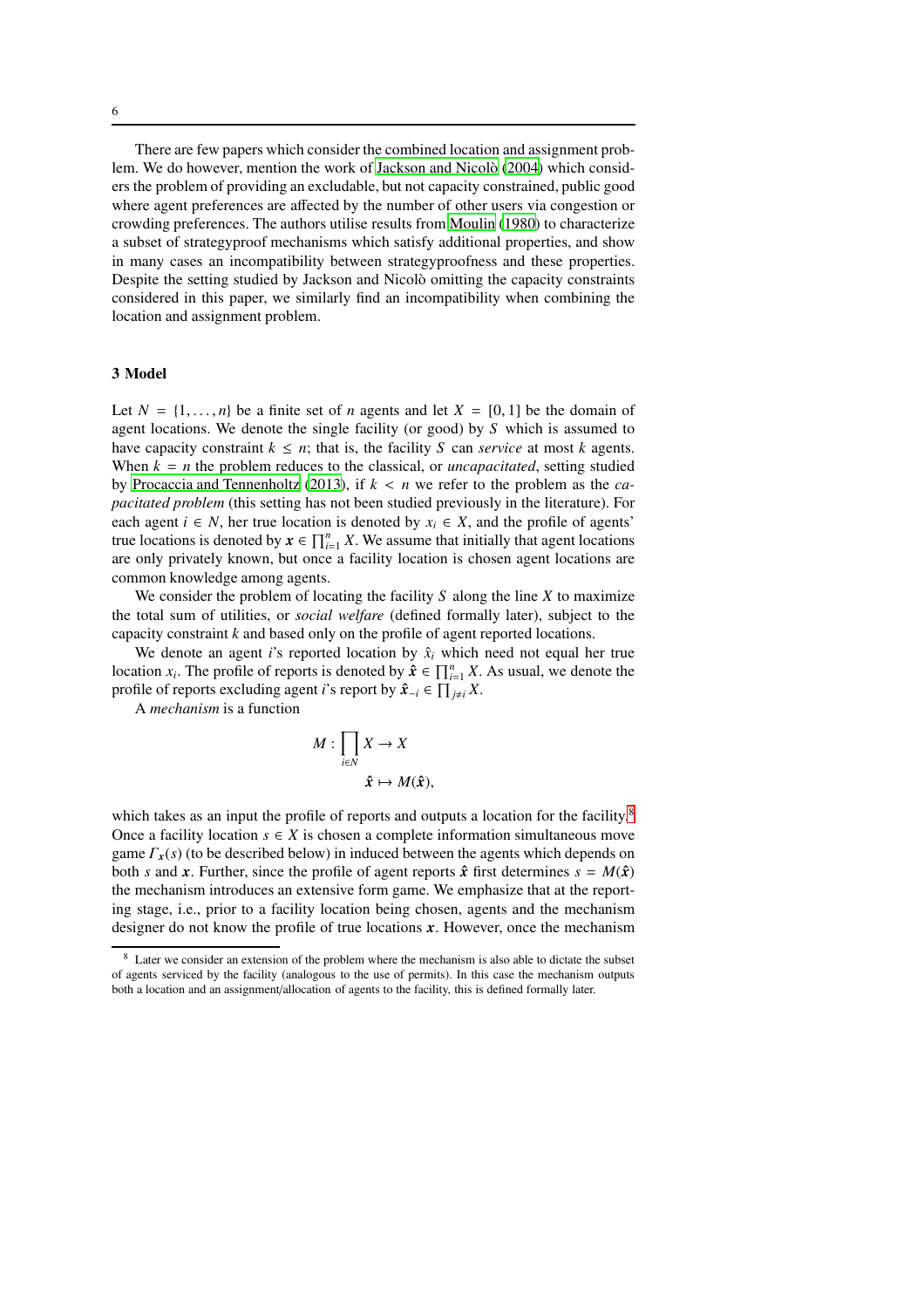outputs a facility location  $s$  the profile  $x$  is common knowledge to all agents. As will be shown, this simplifying and stylized assumption ensures that all equilibria of the subgame are payoff equivalent and leads to the intuitive equilibrium where the *k*-closest agents are serviced by the facility.

The simultaneous move game,  $\Gamma_x(s)$ , is described as follows: Given the true location of all agents *x*, each agent  $i \in N$  chooses an action *a<sub>i</sub>* from the action set  $A_i = \{0, s\}$ . We allow for the possibility that agents play mixed strategies, denoted by  $\sigma_i$ . The action  $a_i = s$  denotes agent *i*'s choice to travel to the facility location *s*, and action  $a_i = \emptyset$  denotes the agent's decision to not travel to the location.

We assume that the facility services agents via a 'first-come-first-serve' basis (to be explained), with the set of serviced agents denoted by  $N^*(s)$ . Only agents whose chosen action was to travel to the facility location, i.e.,

$$
N(s) := \{i \in N \, : \, a_i = s\},\
$$

can be possibly serviced by the facility. Thus, the set of serviced agents is a subset of *N*(*s*); that is, *N*<sup>∗</sup>(*s*) ⊆ *N*(*s*). If  $|N(s)|$  ≤ *k* then the entire set of agent traveling to the facility location *s* are serviced and  $N^*(s) = N(s)$ . Otherwise, applying a 'firstcome-first-serve' like-principle we assume that the *k*-closest agents within  $N(s)$  with respect to Euclidean distance are serviced with ties broken via some deterministic and commonly known priority ordering  $(\triangleright)$  over agents.

Given the above definition of  $N^*(s)$ , agent utilities are defined as

$$
u_i(a_i, s, \mathbf{x}) = \mathbb{1}_{i \in N^*(s)} - \mathbb{1}_{a_i = s} d(s, x_i),
$$

where  $\mathbb{1}_A$  denotes the indicator function and  $d(w, z)$  is the (one-dimensional) Euclidean distance  $|w-z| \in [0, 1]$  for all  $w, z \in X$ . Note that an agent choosing  $a_i = \emptyset$  always attain zero utility, any serviced agent attain non-negative utility (1−*d*(*s*, *xi*) ≥ 0), and agents who are not serviced but choose to travel to the facility location attain nonpositive utility  $(-d(s, x_i) \leq 0)$ .

*Remark 1* Our equilibria and characterization results are robust to other utility specifications. In particular, we only require that

- (*i*) a serviced agent has single peaked preferences over the facility location and always attains utility weakly larger than the outside option utility; and
- (*ii*) the outside option utility is weakly larger than that attained by an unserviced agent with action  $a_i = s$ .

For example if

$$
u_i(a_i,s,\mathbf{x})=c_i\,\mathbb{1}_{i\in\mathbb{N}^*(s)}-\mathbb{1}_{a_i=s}\,\delta_i(s,x_i),
$$

for some agent-specific quasi-metric  $\delta_i(\cdot, \cdot)$  and constant  $c_i$  such that  $\max_{s, x_i} \delta_i(s, x_i) \leq$  $c_i$  our results continue to hold.<sup>[9](#page-6-0)</sup> Similarly, if an unserviced agent attempting to be serviced experiences some distance-independent cost  $\varepsilon_i > 0$ , i.e.,

 $u_i(a_i, s, \mathbf{x}) = c_i \mathbb{1}_{i \in N^*(s)} - \mathbb{1}_{a_i = s} \mathbb{1}_{i \in N^*(s)} \delta_i(s, x_i) - \mathbb{1}_{a_i = s} \mathbb{1}_{i \notin N^*(s)} \varepsilon_i,$ 

<span id="page-6-0"></span><sup>&</sup>lt;sup>9</sup> A quasi-metric is a metric function where the symmetry condition is not required to hold.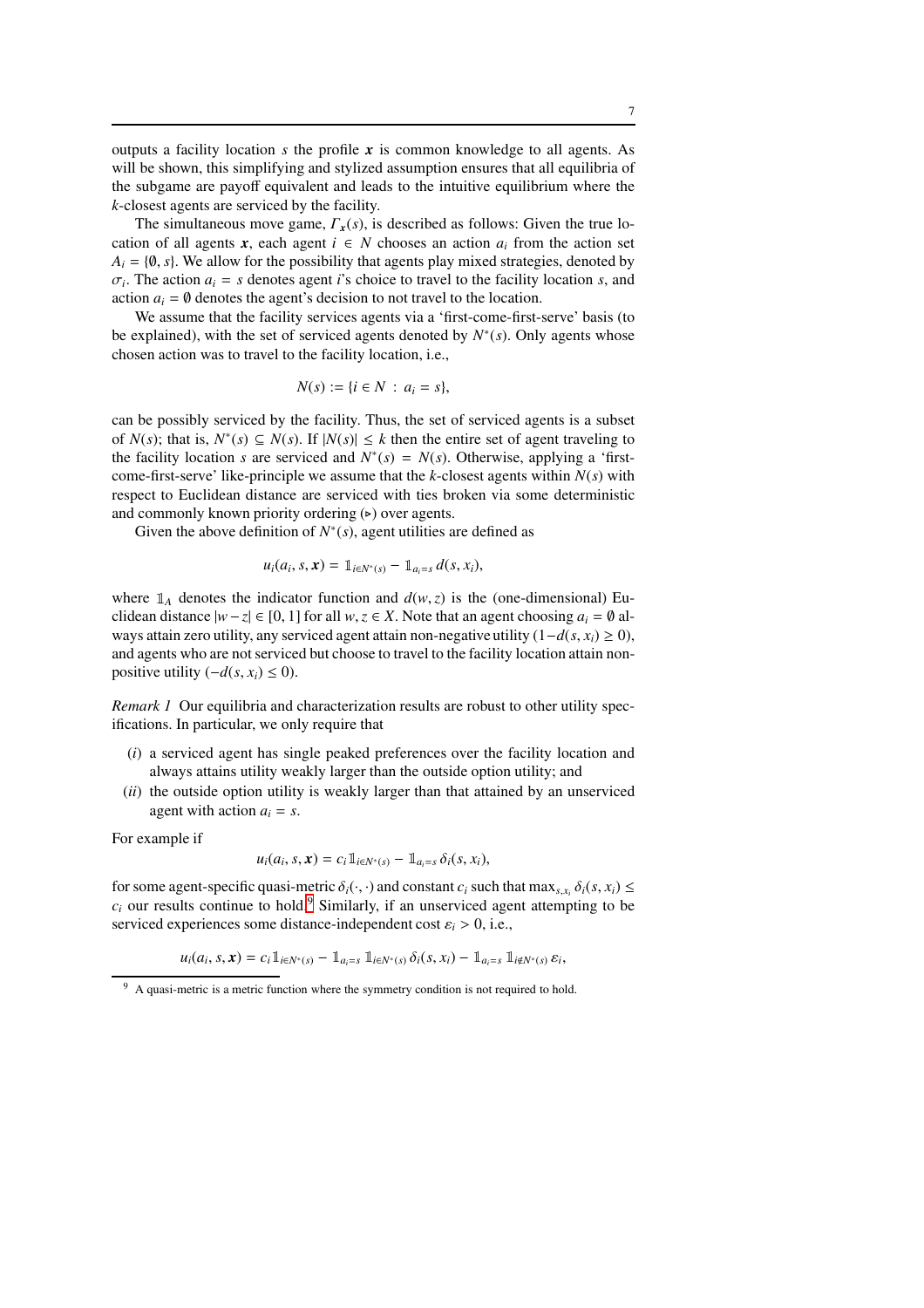the results also continue to hold. The latter formulation may be more appropriate for settings where the 'location' of the facility  $s \in X = [0, 1]$  corresponds to the quality, or type, of good and so an unserviced agent's utility is unrelated to the 'distance' between  $s$  and  $x_i$ . In contrast however, we note that our welfare results are indeed dependent on the specifications of the utility function.

Returning to the mechanism designer's problem, without knowing the profile of agent locations *x* the designer must anticipate the game Γ*x*(*s*) when choosing a facility location  $s = M(\hat{x})$ . We assume that the agents only play strategy profiles which constitutes Nash equilibria and hence lead to equilibrium assignments of agents to the facility. Fortunately, we have the following result showing the existence of a pure Nash equilibria, the equivalence of agent utilities across all (mixed) equilibria and hence the equivalence of social welfare across all (mixed) equilibria for any *s* and any *x*. This means that the mechanism designer can assume without loss of generality that the pure Nash equilibria described in the proposition is played in the induced game Γ*x*(*s*). Furthermore, given a profile *x* and location *s*, each agent's equilibrium utility from  $\Gamma_{\bf x}(s)$  is well-defined. Collectively, these results greatly simplifies the designer's problem.

<span id="page-7-0"></span>We now present the results but delay the proofs to the appendix.

**Proposition 1** *Let*  $x$  *be the profile of agent locations, let*  $s \in X$  *be the facility location, and let*  $N^*$  *denote the k-closest agents to s (tie-breaking via* ► *if necessary). There exists a (pure)* Nash equilibrium  $a^*$  to the game  $\Gamma_x(s)$  with  $a_i^* = s$  for all  $i \in N^*$ , and *a* ∗ *<sup>i</sup>* = ∅ *otherwise.*

<span id="page-7-1"></span>**Theorem 1** *For each agent i*  $\in$  *N*, let  $\bar{u}_i$  denote their utility in the equilibrium  $a^*$  from  $P$ *roposition [1.](#page-7-0) Every (mixed) Nash equilibrium*  $\sigma^*$  gives agent *i utility*  $\bar{u}_i$  *and hence produces the same social welfare; that is,*

$$
\Pi = \sum_{i=1}^n u_i(\sigma_i, s, \mathbf{x}) = \sum_{i=1}^n \bar{u}_i = \sum_{i=1}^n u_i(a_i^*, s, \mathbf{x}).
$$

<span id="page-7-2"></span>The two previous results lead immediately to the following corollary.

**Corollary 1** *Let*  $x$  *be the profile of agent locations and let*  $s \in X$  *be the facility location. Every equilibrium*  $\sigma^*$  *of the game*  $\Gamma_x(s)$  *maximizes*  $\sum_{i=1}^n u_i$  *across all agentto-facility assignments, or allocations, which satisfy the capacity constraint of the facility.*

Given the above results it is clear that an agent utility depends not only on her location *x<sup>i</sup>* and the facility location *s* but also on the location of other agents' *x*−*<sup>i</sup>* . At the reporting stage, the location of other agents' *x*−*<sup>i</sup>* is not known and so neither is her utility. Thus, we derive agent preferences  $(\geq_i)$  over locations (at the reporting stage) which are independent of the location of other agents – in particular, this means that the preferences are robust to any belief of *x*−*<sup>i</sup>* . Abusing notation slightly, given an agent  $i \in N$  and profile of true locations  $x$  we denote the equilibrium utility of agent *i* in the game  $\Gamma_x(s)$  by  $u_i(s, x)$ .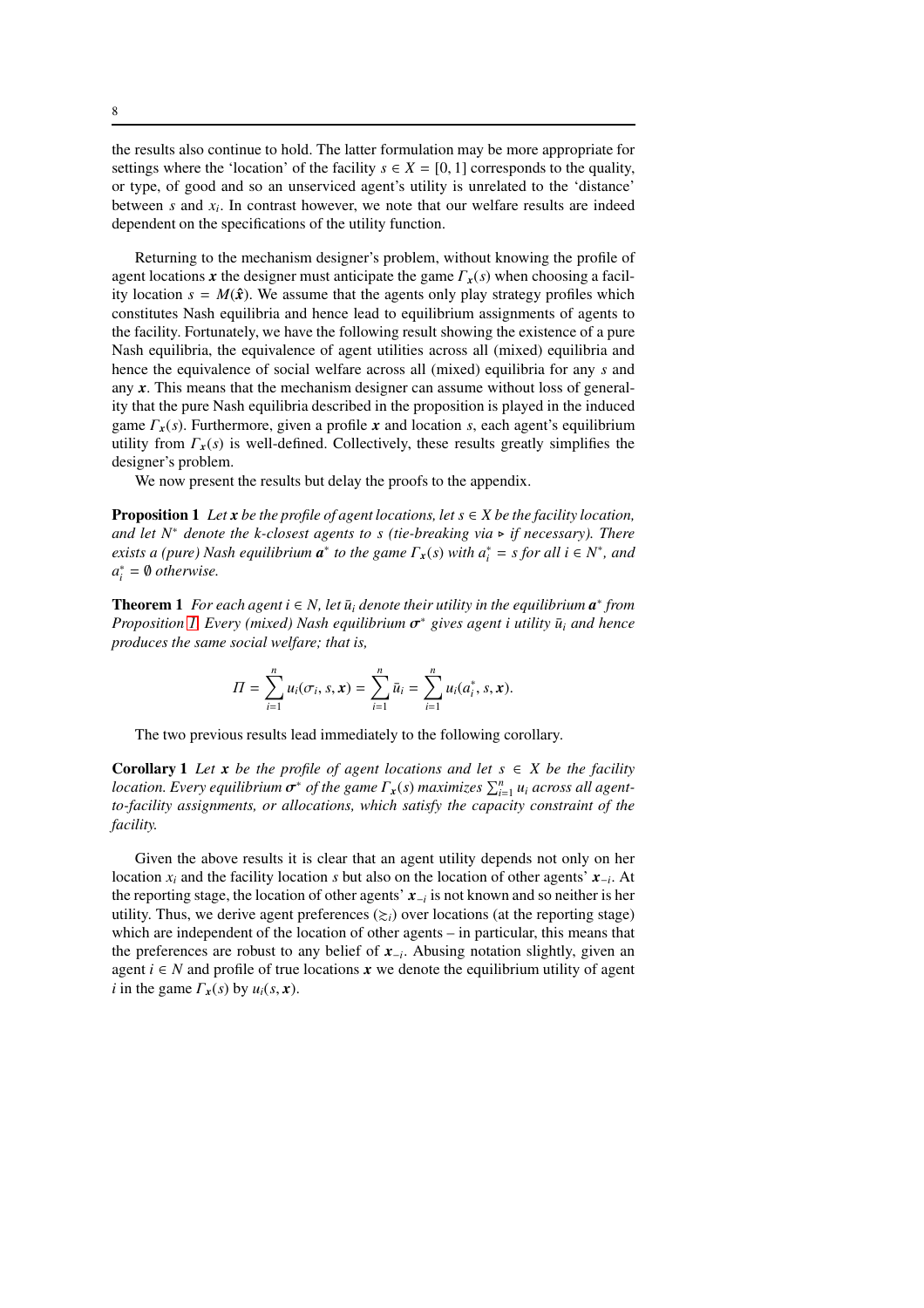**Definition 1** (Agent preferences under incomplete information) An agent  $i \in N$ located at *x<sup>i</sup>* , prefers facility location *s* over *s* ′ if

$$
u_i(s,(x_i,\mathbf{x}_{-i})) \geq u_i(s',(x_i,\mathbf{x}_{-i})) \qquad \text{for all } \mathbf{x}_{-i}.
$$

We denote this preference relation by  $\gtrsim$ <sub>*i*</sub>. The strict (indifference) preference relation ≻*<sup>i</sup>* (∼*i*) is attained when strict equality (equality) holds.

<span id="page-8-0"></span>We now show that agent preferences are weakly single-peaked. The proof is delayed to the appendix.

Proposition 2 *Let i* ∈ *N be an agent with true location x<sup>i</sup> . It follows that*

(i) for any  $s \leq s' \leq x_i$ 

(ii*)* for any  $x_i \leq s' \leq s$ 

Thus,  $\gtrsim$ <sub>*i*</sub> forms a preference relation which is weakly single-peaked, and incomplete.

 $s' \gtrsim_i s$ ,

 $s' \gtrsim_i s$ .

*Remark 2* The introduction and analysis of the subgame Γ*x*(*s*) provides a microfoundation for the assumption that the *k*-closest agents are serviced by the facility with capacity constraint *k* when the facility is unable to restrict its services to just *k* agents (recall the good is non-excludable). In some settings however it may be more natural to assume that a facility can indeed restrict their services to the *k*-closest agents (and identify them). For example a local-population serving facility, say a community centre, may verify agents' residential addresses before permitting them to use the service. Such a model avoids the subgame  $\Gamma_r(s)$  but leads to the same strategic incentives for agents as described in Proposition [2.](#page-8-0)

We now define our main concept of strategyproofness.

**Definition 2** A mechanism *M* is dominant strategy incentive compatible (DIC) if, for every agent  $i \in N$  with true location  $x_i \in X$ , we have

$$
M(x_i, \hat{\mathbf{x}}_{-i}) \gtrsim_i M(x'_i, \hat{\mathbf{x}}_{-i}) \qquad \text{for all } x'_i \in X \text{ and for all } \hat{\mathbf{x}}_{-i} \in \prod_{j \neq i} X.
$$

Based on the definition of  $\geq_i$ , the DIC property can equivalently be defined as follows: for every agent  $i \in N$  with true location  $x_i \in X$  we have

$$
u_i\big(M(x_i, \hat{\mathbf{x}}_{-i}), (x_i, \mathbf{x}_{-i})\big) \ge u_i\big(M(x'_i, \hat{\mathbf{x}}_{-i}), (x_i, \mathbf{x}_{-i})\big)
$$
  
for all  $x'_i \in X$ , and for all  $\hat{\mathbf{x}}_{-i}, \mathbf{x}_{-i} \in \prod_{j \ne i} X$ ,

where  $u_i(s, x)$  is the equilibrium utility attained by agent *i* in the game  $\Gamma_x(s)$ . We note that the direct revelation principle does not apply in our setting since the subgame  $\Gamma_{\bf x}(s)$  relies on *x* being common knowledge among agents.

The following example illustrates the more demanding nature of DIC in the capacitated setting compared to the uncapacitated setting. Specifically we present an example of a mechanism which is DIC in the uncapacitated setting but is not DIC in the capacitated setting; that is, the mechanism is not *capacity-robust-DIC*.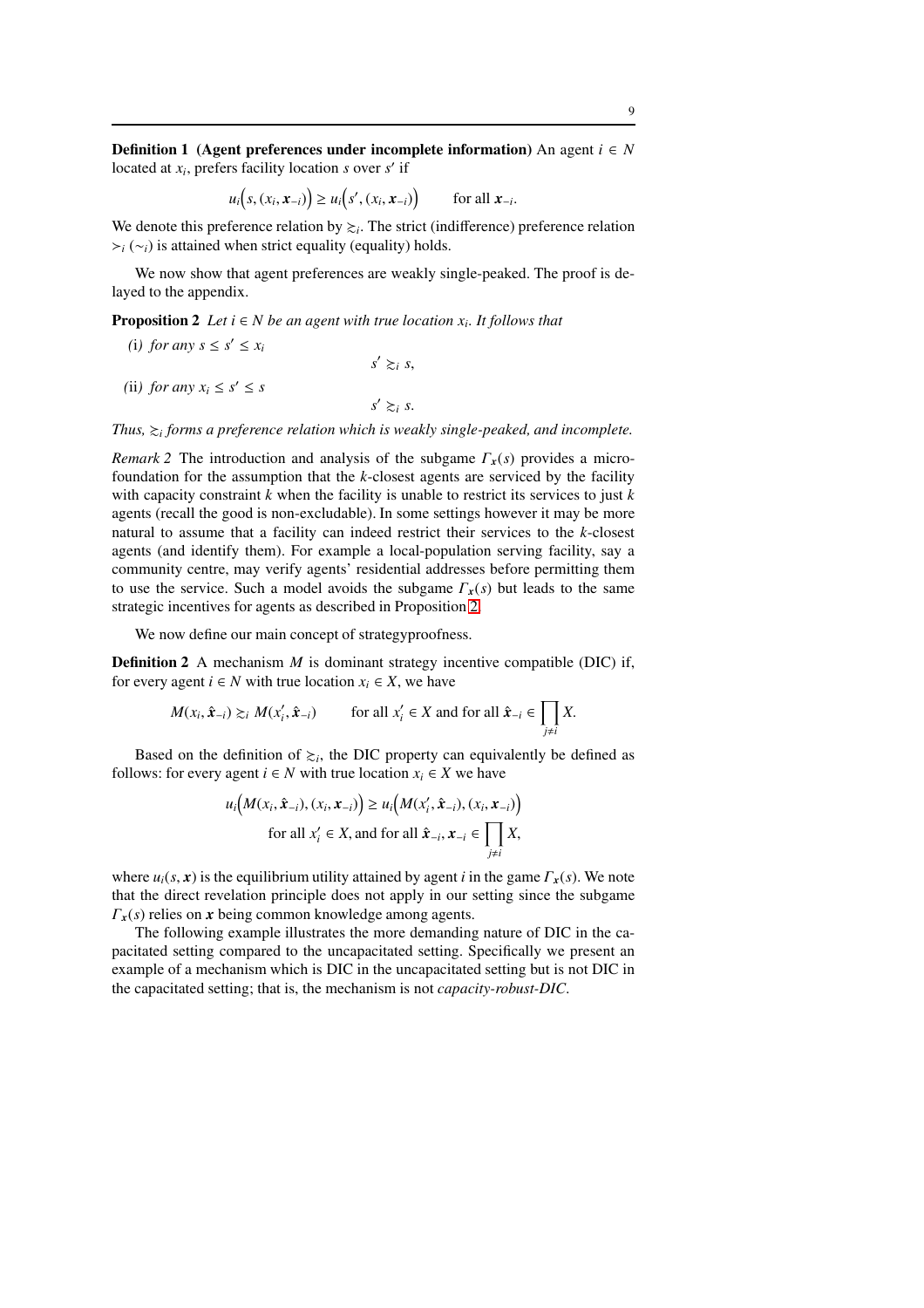*Example 1* Consider the following dictatorial-style mechanism *M* which outputs either the location  $s_1 = 1/4$  and  $s_2 = 3/4$  depending on which is closer to a certain agent's report, say agent *i*. [10](#page-9-0)

First, notice that when there is no capacity constraint (i.e.  $k = n$ ) the mechanism is trivially DIC. Agent *i*'s utility is either  $1 - |x_i - \frac{1}{4}|$  or  $1 - |x_i - \frac{3}{4}|$  and so truthful reporting is always weakly preferred.

Now consider the case where a capacity constraint  $k < n$  is present, and suppose agent *i* has  $x_i = 3/8$  and  $x_j = 1/4$  for all  $j \neq i$ . In this case, truthful reporting leads to the mechanism outputting  $s_1 = 1/4$  and due to the capacity constraint her utility is zero. In contrast, if she misreports some  $\hat{x}_i \in (1/2, 1]$  the mechanism output will be  $s_2 = 3/4$ . In this case she is the closest agent and is strictly better off with utility equal to  $1 - \left|\frac{3}{8} - \frac{3}{4}\right|$ . It follows that the mechanism *M* is not DIC in the capacity constrained setting and hence is not capacity-robust-DIC.

We also define the *unanimity* property which is satisfied if whenever all agents report a location  $s \in X$  then the mechanisms output is *s*.

**Definition 3** (*Unanimity*) A mechanism *M* is unanimity respecting if for any profile of reports  $\hat{x}$  such that  $\hat{x}_i = s$  for all  $i \in N$  we have

$$
M(\hat{x})=s.
$$

As mentioned earlier the mechanism designer is focused on maximizing social welfare. Formally social welfare is defined as follows: Given a facility location  $s \in X$ and profile of agents' true locations  $x \in \prod_{i=1}^{n} X$  the welfare attained is

$$
\Pi(s, \mathbf{x}) = \sum_{i=1}^n \bar{u}_i,
$$

where  $\bar{u}_i$  is the utility attained in equilibrium of the game  $\Gamma_x(s)$  by agent *i* (as per Theorem [1](#page-7-1) this is constant across all equilibria). The optimal (or maximal) welfare attainable,  $\Pi^*(x)$ , is the maximum sum of utilities attainable across all agent-to-facility assignments, or allocations, which satisfy the capacity constraint. That is,

$$
\Pi^*(\bm{x}) = \max_{N' \subseteq N : |N'| \leq k} \sum_{i \in N'} \Big( 1 - d(s, x_i) \Big).
$$

However, applying Corollary [1](#page-7-2) we can infer that

$$
\Pi^*(\mathbf{x}) = \max_{s \in X} \Pi(s, \mathbf{x}).
$$

As will be shown later, the welfare-optimal mechanism is not DIC. Thus, to regain 'truthfulness' (incentive compatibility) we consider approximation of the optimal welfare. The approximation ratio compares the worst-case ratio of the optimal welfare and the welfare produced by the mechanism, across all instances of agent true locations.

<span id="page-9-0"></span><sup>10</sup> Breaking ties a deterministic manner.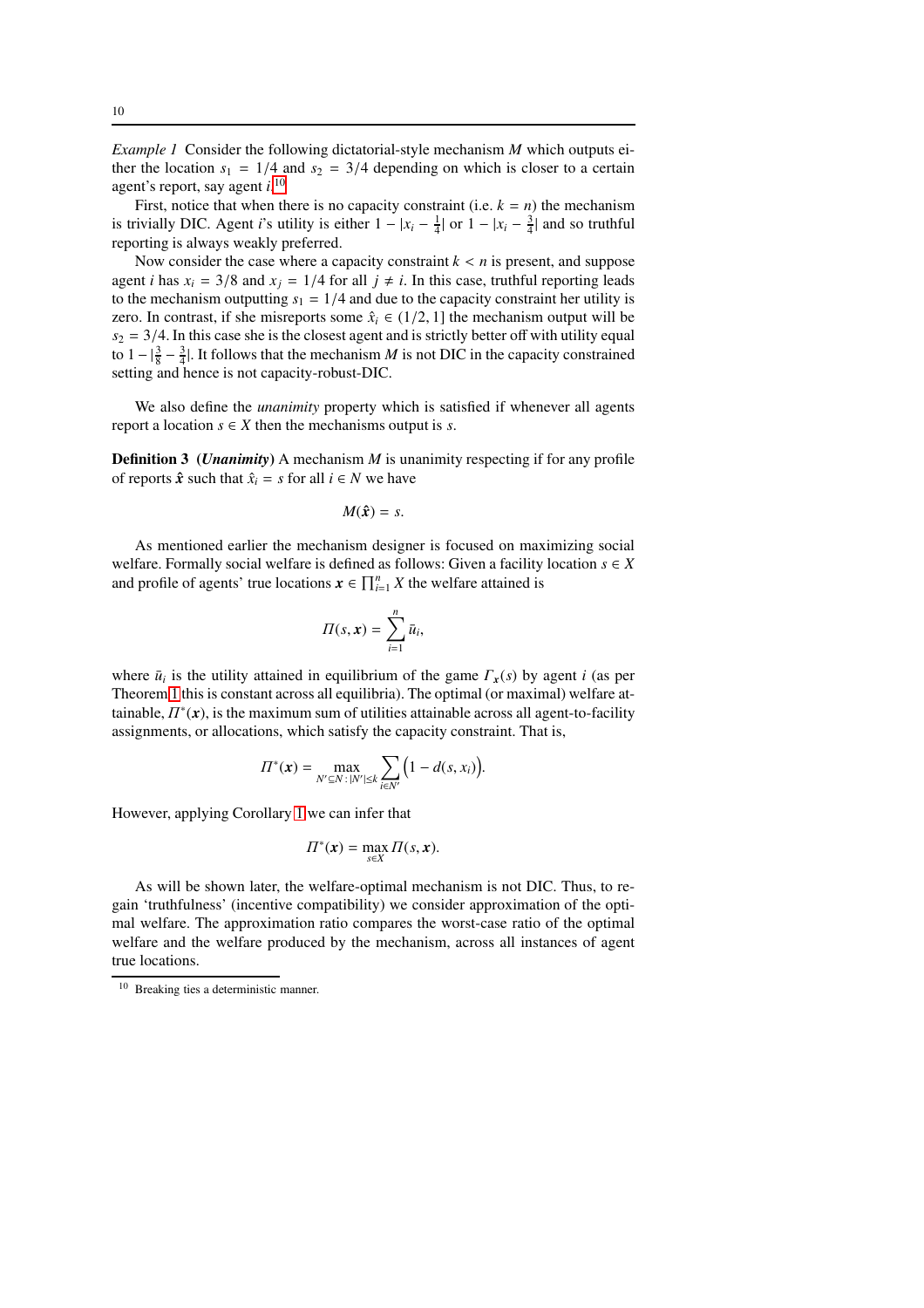Definition 4 *[(Worst-case)* α*-approximation]* We say a DIC mechanism  $M$  is an  $\alpha$ -approximation if

$$
\alpha = \max_{\mathbf{x} \in \prod_{i=1}^n X} \left\{ \frac{\Pi^*(\mathbf{x})}{\Pi(M(\mathbf{x}), \mathbf{x})} \right\}.
$$

That is,  $\alpha$  is a worst-case guarantee on the optimal welfare to mechanism welfare ratio.

## 4 DIC mechanisms: Approximation and characterization

We begin by showing that the welfare-optimal mechanism is not DIC, and then proceed to analyze strategic and approximation properties of the *median mechanism*. In the next subsection, after characterizing all DIC mechanisms, the *median mechanism* will be shown to be provide the lowest approximation ratio among all DIC mechanisms for a large range of capacity values  $k < [(n + 1)/2]$  and  $k = n$ .

**Theorem 2** *For k*  $\notin$  {1, *n*}*, the welfare-optimal mechanism is not DIC. For k*  $\in$  {1*, n*} *the welfare-optimal mechanism is DIC.*

*Proof.* We prove the result via contradiction for the specific case where  $k = \frac{n}{2}$  however, similar examples can be constructed for general values of  $k \notin \{1, n\}$ .

Let  $k = \frac{n}{2}$  (for *n* even) and suppose that the mechanism *M* always outputs the welfare-optimizing facility location (w.r.t agent true locations) and is also DIC.

To derive a contradiction we consider the following instance of agent true locations  $\mathbf{x} \in \prod_{i=1}^{n} X$ : Let  $y_1 = 1/4$ ,  $y_2 = 3/4$ , and suppose that  $k - 1$  agents are located at  $y_1 = 1/4$  and  $k - 1$  agents at  $y_2 = 3/4$ . Let the two remaining agents, denoted *i* and *j*, be located at  $x_i = 0$  and  $x_j = 7/8$ , respectively. This is illustrated below.



Fig. 1: Agent true locations

By assumption the mechanism *M* is optimal and hence the outcome is  $M(x)$  = *s* = 3/4 leading to the maximal welfare of  $(k - 1) + \frac{7}{8}$ . Notice that in this outcome agent *i* attains zero utility (i.e., she is not serviced in any equilibrium of the subgame  $\Gamma_{\bf{r}}(s)$ ; however, by assumption, the mechanism is DIC and so there must not be any strictly profitable deviation agent *i*.

Now consider the alternate instance where agent *i* is now located at  $y_1 = 1/4$  along with the other  $k - 1$  agents. That is, the agents' true locations are  $x' = (x'_i = 1/4, x_{-i})$ .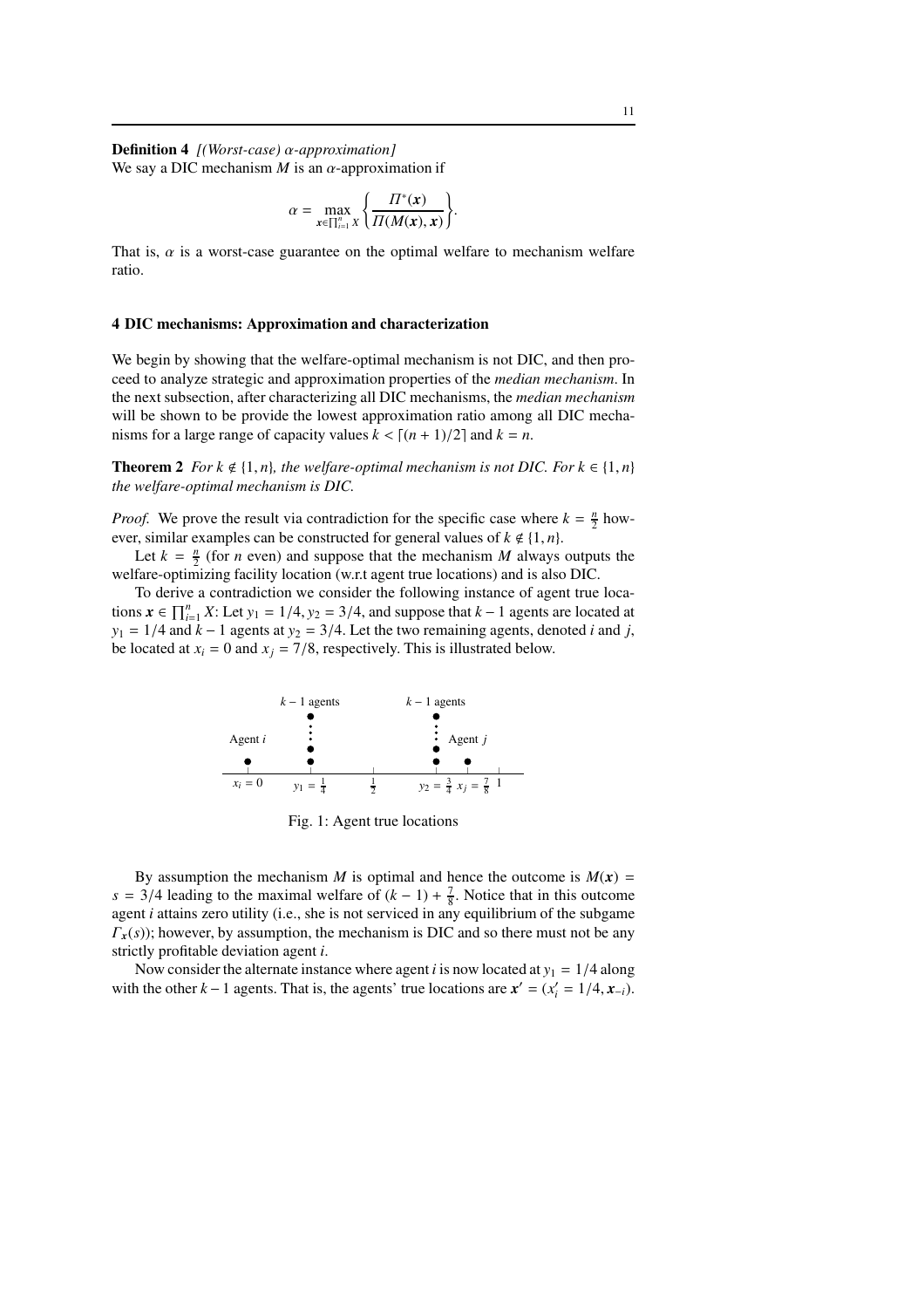By the optimality of *M* the outcome must now be  $M(x) = s' = 1/4$  leading to optimal welfare *k*.

Now returning to the original instance of agent true locations  $\boldsymbol{x}$  we see that if agent *i* were to misreport her location as  $\hat{x}_i = 1/4$  the mechanism outputs

$$
M((\hat{x}_i, x_{-i})) = M(x') = s' = 1/4.
$$

In the subgame  $\Gamma_x(s')$  agent *i* attain utility 3/4 in every equilibrium and hence is a strictly profitable deviation. This contradicts the DIC assumption of the mechanism. We conclude that the optimal mechanism is not DIC.

For  $k \in \{1, n\}$ , the result follows from considering the *median mechanism* (to be defined formally later) [\(Black](#page-31-4), [1948;](#page-31-4) [Moulin](#page-31-5), [1980;](#page-31-5) [Procaccia and Tennenholtz,](#page-31-6) [2013\)](#page-31-6). ⊓⊔

*Remark 3* In both the capacitated  $(k < n)$  and uncapacitated  $(k = n)$  settings, the optimal facility location and welfare can be computed in polynomial time.

Formally, the median mechanism is defined as follows.

**Definition 5** The *median mechanism* takes a profile of reports  $\hat{x}$  and outputs the location corresponding to the  $\lfloor (n+1)/2 \rfloor$ th smallest location in  $\hat{x}$ . We denote the mechanism by *median* $(\hat{\boldsymbol{x}})$ .

**Proposition 3** *For any capacity constraint*  $k \leq n$ *, the median mechanism is DIC.* 

*Proof.* For  $k < n$ , this result is implied by a more general result (Theorem [6\)](#page-19-0) proven later. For the case of  $k = n$  it is a well-known result of [Black \(1948\)](#page-31-4); [Moulin](#page-31-5) [\(1980\)](#page-31-5) and so we omit the proof. □

Theorem 3 *The median mechanism is an* α*-approximation with (asymptotic) bounds*

$$
\alpha = \begin{cases} 2 & \text{if } 0 < k < \lceil (n+1)/2 \rceil, \\ c \in [n/k, 2] & \text{if } \lceil (n+1)/2 \rceil \le k \le \frac{4}{5}n, \\ c \in [n/k, 1 + \frac{2(n-k)}{3k-2n}] & \text{if } \frac{4}{5}n < k \le n. \end{cases}
$$

*The approximation results are illustrated in Figure [5](#page-27-0)*

*Proof.* We omit the proof of the lower bound since a later result (Theorem [7\)](#page-20-0) proves the lower bound for a more general class of mechanisms (generalized median mechanisms) which includes the median mechanism. Thus, we desire only to prove the upper bounds on  $\alpha$  stated in the theorem statement.

First, we show that over all possible instances of agent true locations and all possible values of *k*, an upper bound for the worst-case ratio is 2 (a lower upper bound is later provided for  $k \geq \frac{4}{5}n$ ). Thus, combined with the lower bounds (to be proven in Theorem [7\)](#page-20-0) we see that the lower and upper bounds match for  $k < \lfloor n/2 \rfloor$ .

Before presenting the proofs we introduce some notation and make some basic inferences. Let *x* be any profile of agent reports and suppose that the median mechanism outputs the location  $s \in X$ . By definition of the median mechanism we infer that (1) the location *s* coincides with at least one agent's location, say agent *i*, and (2) the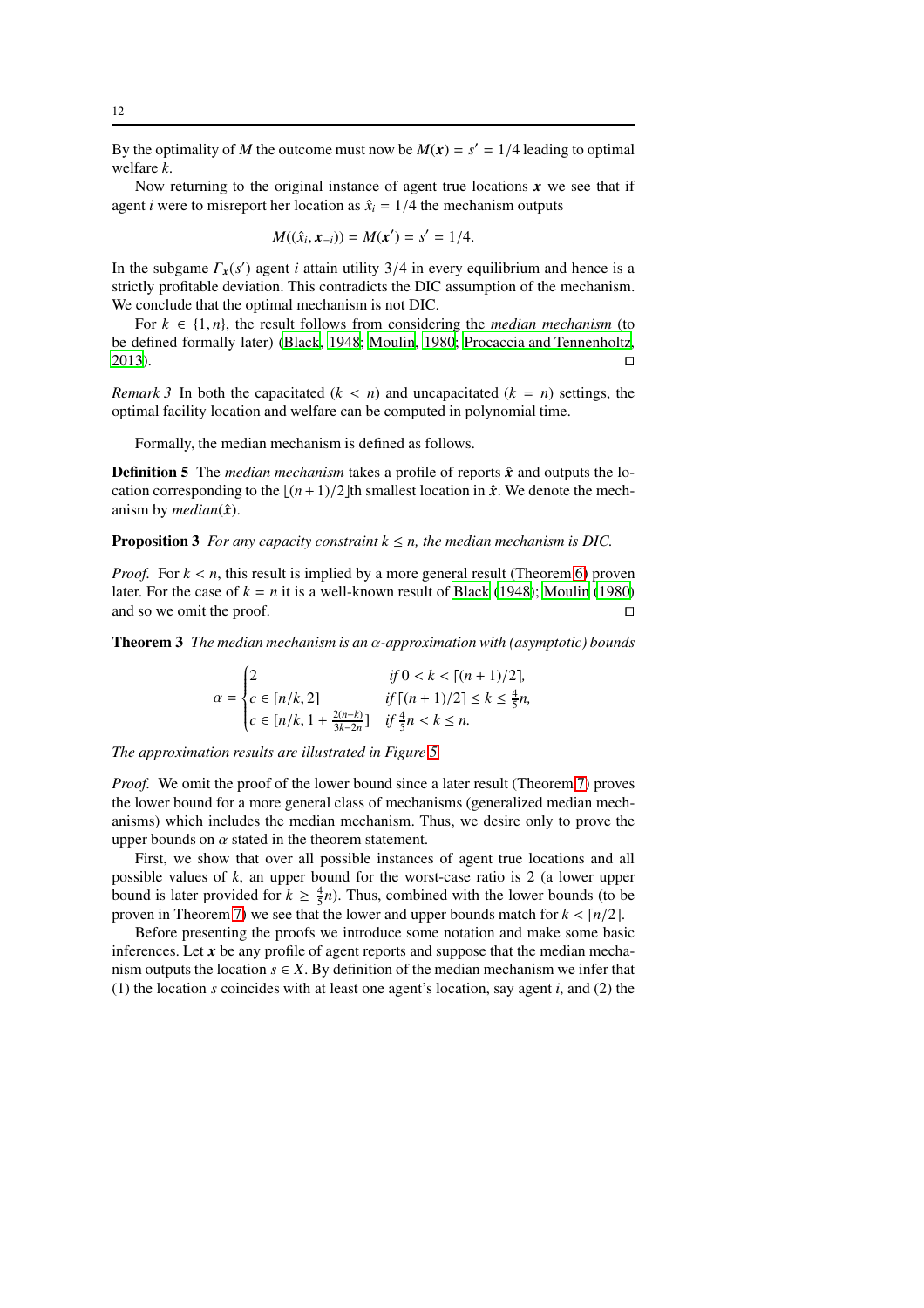remaining  $n - 1$  agents can be partitioned into two disjoint sets  $N_1, N_2$  of  $\lfloor (n - 1)/2 \rfloor$ and  $\lceil (n-1)/2 \rceil$  agents with locations in [0, *s*] and [*s*, 1], respectively.

Now in every equilibria of the game Γ*x*(*s*) a set of at most *k* agents will be serviced by the facility. Furthermore, this equilibrium set of agents produces the maximal welfare attainable from location *s* (Corollary [1\)](#page-7-2). Thus, to attain a lower bound on the welfare attained from the facility location  $s$ ,  $\Pi_{median}(x)$ , we can simply select any set of at most *k* agents to be serviced. We begin the proof.

To prove the 2-upper bound we proceed as follows. Consider the (lower bound) welfare attained when  $\lfloor (k - 1)/2 \rfloor$  agents from  $N_1$ ,  $\lfloor (k - 1)/2 \rfloor$  agents from  $N_2$ , and agent *i* are serviced. This leads to the following

$$
\Pi_{median}(\mathbf{x}) \ge 1 + \lfloor (k-1)/2 \rfloor \min_{x \in [0,s]} \{1 - d(s,x)\} + \lceil (k-1)/2 \rceil \min_{x \in [s,1]} \{1 - d(s,x)\}
$$
\n
$$
= 1 + \lfloor (k-1)/2 \rfloor (1-s) + \lceil (k-1)/2 \rceil s
$$
\n
$$
= 1 + \lfloor (k-1)/2 \rfloor + s \left( \lceil (k-1)/2 \rceil - \lfloor (k-1)/2 \rfloor \right)
$$
\n
$$
\ge 1 + \lfloor (k-1)/2 \rfloor
$$
\n
$$
\ge \frac{k}{2}.
$$

In addition it is clear that the optimal welfare  $\Pi^*(x)$  is bounded by k. Thus, we have

$$
\alpha \le \frac{\max_x \Pi^*(x)}{\min_x \Pi_{median}(x)} \le \frac{k}{k/2} = 2.
$$

We now provide a lower upper bound for the case where  $k \geq \frac{4}{5}n$ . Maintaining the notation introduced earlier, we in addition denote the output of the median and optimal mechanism by *s*, *s* ∗ , respectively. Given that we wish to determine an upper bound on  $\alpha$ , which maximizes the welfare ratio across all location profiles, we can without loss of generality restrict our attention to profiles of agent locations *x* which leads to outcomes  $s \neq s^*$ .

A simple lower bound of the median mechanism welfare is attained by calculating the welfare attained if the *same* agents serviced in the equilibria of the game Γ*x*(*s* ∗ ) are also serviced when the facility is located at *s*. Denote the set of agents serviced in  $\Gamma_x(s^*)$  equilibria by  $N^*$  (assume wlog that  $|N^*| = k$ ), then we have

$$
\Pi_{median}(\mathbf{x}) \geq \sum_{i \in N^*} (1 - d(s, x_i)).
$$

Equivalently, this can be expressed as

$$
\Pi_{median}(\boldsymbol{x}) \geq \Pi^*(\boldsymbol{x}) - \sum_{i \in N^*} \big(d(s, x_i) - d(s^*, x_i)\big)
$$

Now since  $s \neq s^*$  we have either  $s^* < s$  or  $s^* > s$ . We prove the result for the former case, the latter case follows similarly.

Partition the set of agents *N* into sets  $N'_1$ ,  $N'_2$  of agents located in [0, *s*] and [*s*, 1] with sizes  $\lfloor (n+1)/2 \rfloor$  and  $\lceil (n+1)/2 \rceil - 1$ , respectively. This is always possible since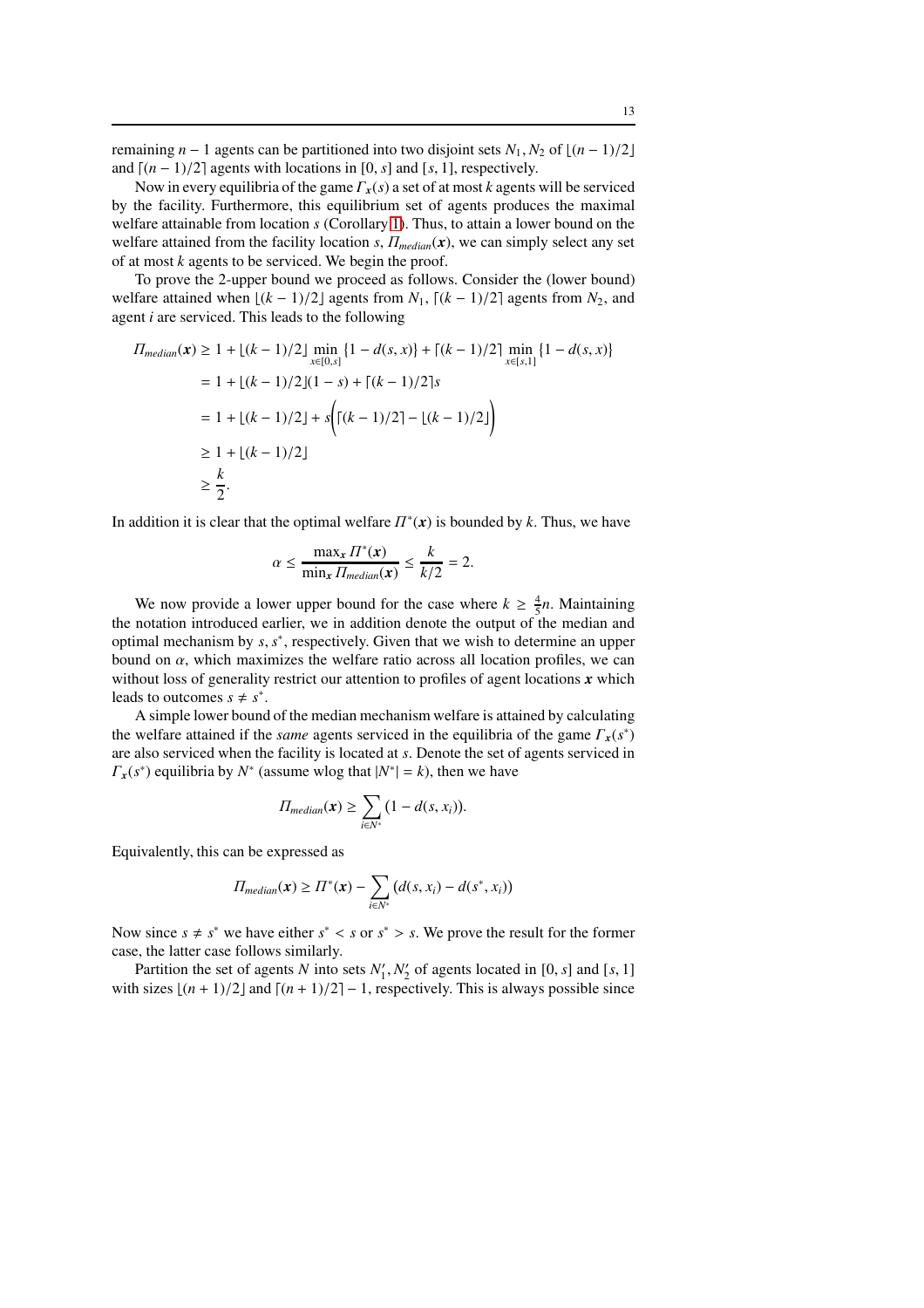*s* is the output of the median mechanism and so denotes the  $\lfloor (n + 1)/2 \rfloor$ th smallest location. Defining  $N_1^* = N^* \cap N_1'$  and  $N_2^* = N^* \cap N_2'$ , we have

$$
\Pi_{median}(\mathbf{x}) \ge \Pi^*(\mathbf{x}) - \sum_{i \in N_1^*} (d(s, x_i) - d(s^*, x_i)) - \sum_{i \in N_2^*} (d(s, x_i) - d(s^*, x_i))
$$
\n
$$
\ge \Pi^*(\mathbf{x}) - |N_1^*| \max_{x \in [0, s]} (|s - x| - |s^* - x|) - |N_2^*| \max_{x \in [s, 1]} (|s - x| - |s^* - x|)
$$
\n
$$
\ge \Pi^*(\mathbf{x}) - |N_1^*| \max_{x \in [0, s]} (s - x - |s^* - x|) - |N_2^*| \max_{x \in [s, 1]} (-s + s^*)
$$
\n
$$
\ge \Pi^*(\mathbf{x}) - |N_1^*| \max \left\{ \max_{x \in [0, s^*]} (s - s^*) , \max_{x \in [s^*, s]} (s - 2x + s^*) \right\}
$$
\n
$$
+ |N_2^*|(s - s^*)
$$
\n
$$
\ge \Pi^*(\mathbf{x}) - |N_1^*|(s - s^*) + |N_2^*|(s - s^*).
$$

Now notice that  $|N_2^*| = |N^*| - |N_1^*| = k - |N_1^*|$  and  $|N_1^*| \le \lfloor (n+1)/2 \rfloor$ . Thus, the previous inequality becomes

$$
\Pi_{median}(\mathbf{x}) \ge \Pi^*(\mathbf{x}) - (2|N_1^*| - k)(s - s^*)
$$
\n
$$
\ge \Pi^*(\mathbf{x}) - (2[(n + 1)/2] - k)(s - s^*)
$$
\n
$$
\ge \Pi^*(\mathbf{x}) - (n + 2 - k)(s - s^*)
$$
\n
$$
\ge \Pi^*(\mathbf{x}) - (n + 2 - k).
$$

Now for the above lower bound of  $\Pi_{median}(\mathbf{x})$  to be used as an upper bound in the ratio  $\frac{\Pi^*(x)}{\Pi_{median}(x)}$  we require that  $\Pi_{median}(x) > (n+2-k)$ . Previously we have shown that  $\Pi_{median}(\mathbf{x}) \ge k/2$  and so a sufficient condition is for

$$
k > \frac{2}{3}n + \frac{4}{3}.
$$

Thus, for  $k > \frac{2}{3}n + \frac{4}{3}$  we have

$$
\alpha = \max_{\mathbf{x} \in \prod_{i=1}^{n} X} \left\{ \frac{\prod^{*}(\mathbf{x})}{\prod_{median}(\mathbf{x})} \right\}
$$
  
\n
$$
\leq \max_{\mathbf{x} \in \prod_{i=1}^{n} X} \left\{ \frac{\prod^{*}(\mathbf{x})}{\prod^{*}(\mathbf{x}) - (n + 2 - k)} \right\}
$$
  
\n
$$
= \max_{\mathbf{x} \in \prod_{i=1}^{n} X} \left\{ 1 + \frac{n + 2 - k}{\frac{k}{2} - (n + 2 - k)} \right\}
$$
  
\n
$$
\leq \max_{\mathbf{x} \in \prod_{i=1}^{n} X} \left\{ 1 + \frac{n + 2 - k}{\frac{3}{2}k - n - 2} \right\}.
$$

For  $\frac{4}{5}n + \frac{8}{5} \le k \le n$  we attain an upper bound no larger than 2.

Collectively our results show: for  $k \leq \frac{4}{5}n + \frac{8}{5}$  the ratio  $\alpha$  is bounded by 2, and for  $\frac{4}{5}n + \frac{8}{5} < k \leq n$ 

$$
\alpha \le 1 + 2\frac{n+2-k}{3k-2n-4} \to 1 + 2\frac{n-k}{3k-2n}.
$$

This completes the proof.

$$
\square
$$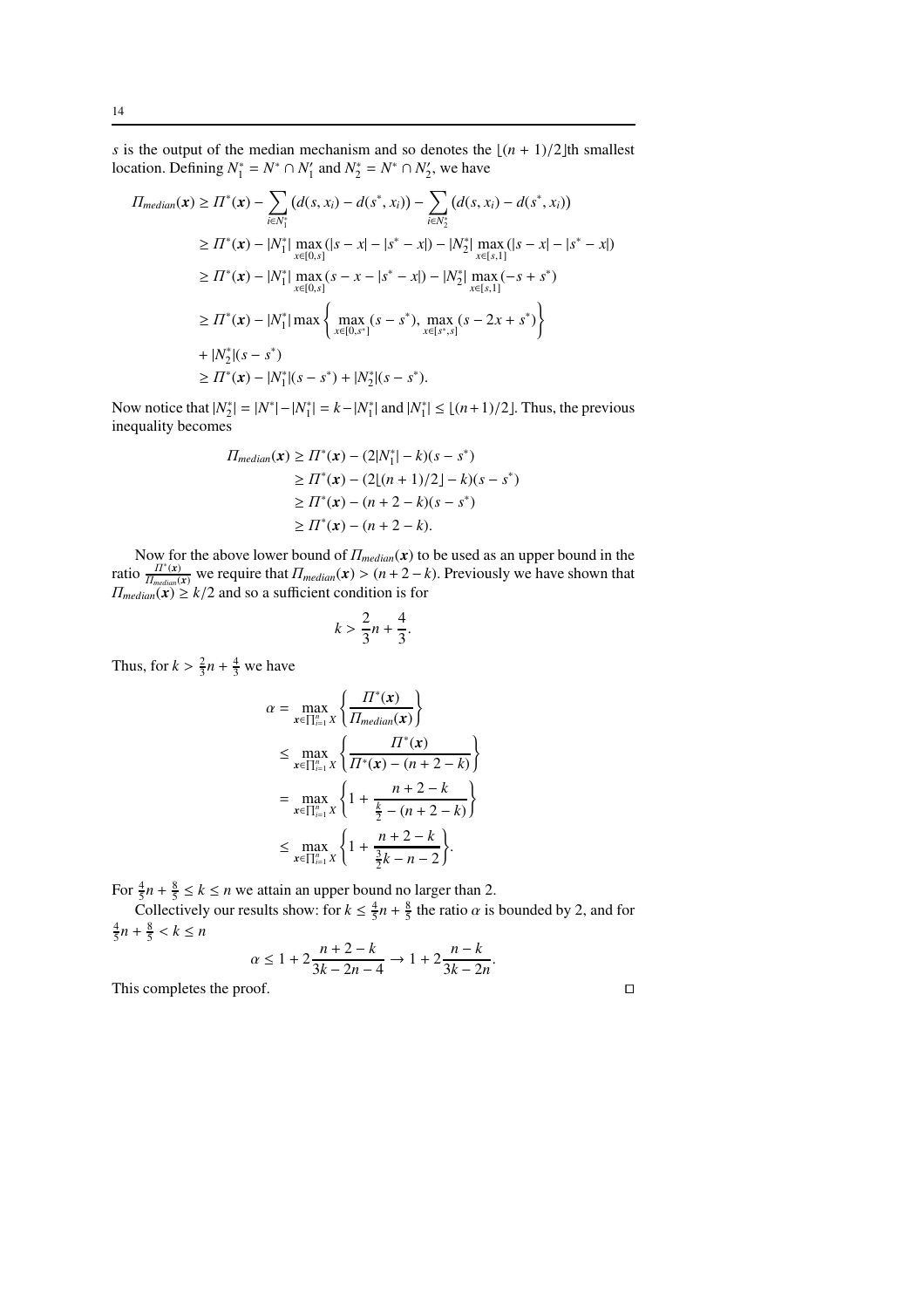Given  $s \in X$ , an *s*-constant mechanism is such that  $M_s(\hat{x}) = s$  for all  $\hat{x}$ . Clearly any constant mechanism is DIC.

**Theorem 4** For all values of k and n, the s-constant mechanism with  $s = \frac{1}{2}$  is a 2*-approximation ratio.*

*Proof.* If the mechanism locates the facility at  $s = \frac{1}{2}$ , the welfare is no-worse than

$$
k\Big(1 - \max_{x \in X} |x - \frac{1}{2}|\Big) = \frac{k}{2}.
$$

Whilst, the welfare of the optimal solution can be no greater than *k*. It follows that the approximation ratio is never more than 2.

Furthermore, it is easy to construct examples where all agents locate at the extreme points  $x_i \in \{0, 1\}$  to show that the approximation ratio  $\alpha$  is at least size 2. That is the approximation ratio is precisely 2 is, the approximation ratio is precisely 2. ⊓⊔

It is straightforward to show that among all *s*-constant mechanisms when *s* = 1/2 the approximation ratio is minimized. Given that the median mechanism is optimal in the uncapacitated setting, it is interesting to note that for  $k \leq \lfloor (n+1)/2 \rfloor$  the median mechanism provides an approximation ratio equal to that of the 1/2-constant location mechanism.

4.1 A complete characterization of the class of DIC mechanisms

We now present a complete characterization of all DIC mechanisms in the capacitated  $(k < n)$  setting. The characterization leverages the powerful result of [Border and Jordan](#page-31-1) [\(1983\)](#page-31-1) but involves careful analysis of the details which are only present in our capacitated  $(k < n)$  model compared to the uncapacitated  $(k = n)$ setting studied elsewhere.

The partial characterization of DIC mechanisms provided in [Border and Jordan](#page-31-1) [\(1983\)](#page-31-1) shows that a large family of DIC mechanisms can be characterized by the *uncompromising* property. Furthermore, every uncompromising mechanism can be shown to be of a certain form known as a *generalized median mechanism* (GMM). We state without proof the results of [Border and Jordan](#page-31-1) [\(1983\)](#page-31-1) below. First we define the uncompromising property.

Informally speaking, a mechanism is said to be *uncompromising* if agents cannot report extreme locations to influence the outcome in their favor. This is a basic property of the median mechanism.

Definition 6 (Uncompromising mechanism) A mechanism *M* is *uncompromising* if for each profile of reports  $\hat{x}$  and each *j* with  $M(\hat{x}) = s$  we have

$$
\hat{x}_j > s \implies M(\hat{x}'_j, \hat{x}_{-j}) = s \quad \text{for all } \hat{x}'_j \ge s \quad \text{and,}
$$
\n
$$
\hat{x}_j < s \implies M(\hat{x}'_j, \hat{x}_{-j}) = s \quad \text{for all } \hat{x}'_j \le s.
$$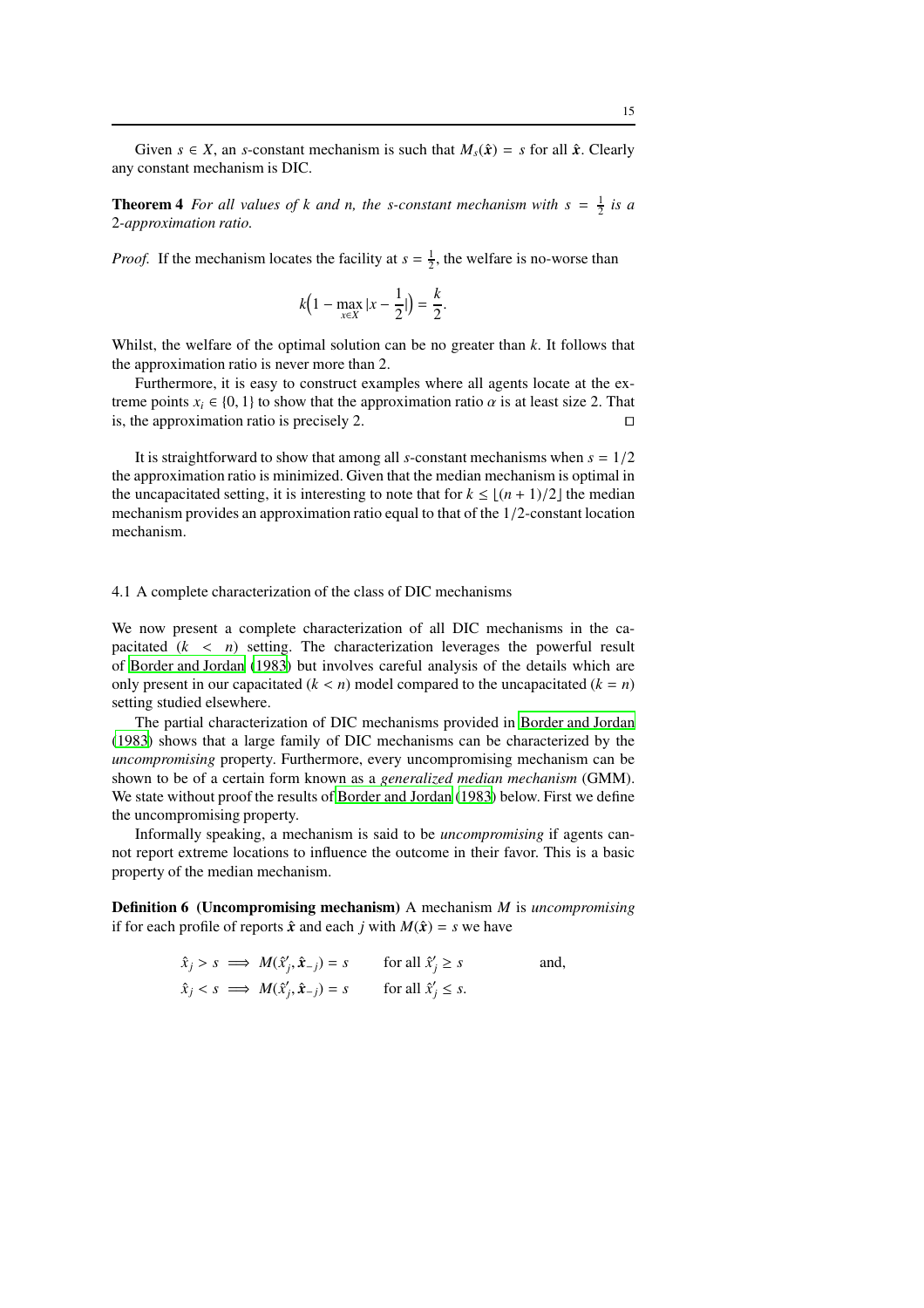The result of [Border and Jordan](#page-31-1) [\(1983\)](#page-31-1) provides a complete characterization of all uncompromising mechanisms via *Generalized Median Mechanisms* (GMMs).<sup>[11](#page-15-1)</sup> This characterization carries over to the capacitated  $(k < n)$  setting studied in this paper since the uncompromising property is defined independently of agent utilities. We emphasize however, that this characterization result is in terms of the mechanical property of uncompromisingness rather than strategic (or incentive compatibility) properties. Our contribution, illustrated in Figures [2](#page-16-1) and [3,](#page-16-1) is to provide an alternate characterization showing that GMMs correspond to the family of DIC mechanism when capacity constraints  $(k < n)$  are present.

Before presenting Border and Jordan's result we highlight a technical detail. The equivalence result of Border and Jordan (summarized in Theorem [5](#page-15-0) of this paper) is proven for  $X = \mathbb{R}$ , while in this paper we focus on  $X = [0, 1]$ . However, it can be shown that the characterization result equivalently holds for  $X = [0, 1]$  – a sketch of this argument can be found in [\(Schummer and Vohra, 2002,](#page-32-4) Footnote 8). We now formally define the family of GMMs.

Definition 7 (Generalized Median Mechanism (GMM)) A mechanism *M* is said to be a *generalized median mechanism* (GMM) if for each  $S \subseteq N$ , there exists some  $a_S \in X$  such that for all  $\hat{x}$ ,

$$
M(\hat{\boldsymbol{x}}) = \min_{S \subseteq N} \max \Big\{ \max_{i \in S} \{ \hat{x}_i \}, a_S \Big\}.
$$

To build some intuition we highlight how some of well-known mechanisms can be formulated as a generalized median mechanism:

- (*i*) The median mechanism is attained from the generalized median mechanism by setting  $a_S = 1$  for all subsets  $S \subseteq N$  with  $|S| < \lfloor (n+1)/2 \rfloor$  and  $a_S = 0$ otherwise. Generalized
- (*ii*) The *s*-constant mechanism for some location  $s \in X$  is attained by setting  $a_0 = s$ and  $a_S = 1$  for all other (non-empty) subsets  $S \subseteq N$ .
- (*iii*) The agent *i* dictatorship mechanism is attained by setting  $a_S = 0$  for  $S = \{i\}$ and  $a_S = 1$  for other subsets  $S \subseteq N$ .

<span id="page-15-0"></span>Theorem 5 [\[Border and Jordan](#page-31-1) [\(1983\)](#page-31-1)] *In both the capacitated (k* < *n) and uncapacitated (k* = *n) settings, a mechanism M is uncompromising if and only if it is a generalized median mechanism. Furthermore, for the uncapacitated (k* = *n) setting*

- *(*i*) Every DIC and unanimity respecting mechanism is a GMM,*
- *(*ii*) Every GMM is DIC.*

Below in Figure [2](#page-16-1) we illustrate part (ii) of Theorem [5.](#page-15-0) Figure [3](#page-16-1) highlights an implication of our key characterization result (to be stated at the end of this section) and shows that in the capacity constrained, or threshold-rivalrous, setting that the family of DIC collapses into the family of GMMs.

<span id="page-15-1"></span><sup>&</sup>lt;sup>11</sup> This characterization result is an extension of the results of [Moulin](#page-31-5) [\(1980](#page-31-5)) and includes the wellknown median phantom voting mechanisms.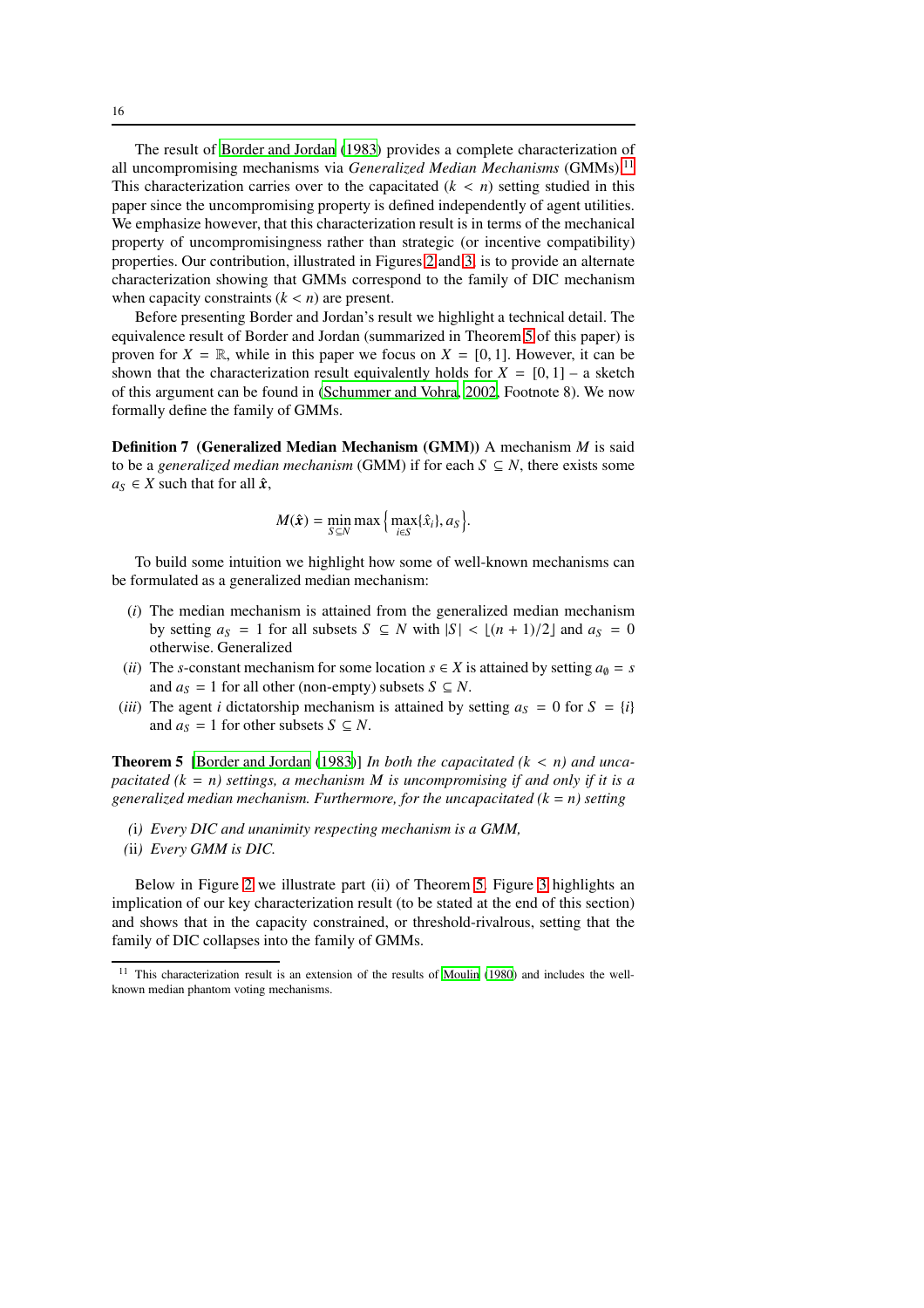<span id="page-16-1"></span>

Fig. 2: Non-rival  $(k = n)$  illustration Fig. 3: Threshold-rival  $(k < n)$  illustration

<span id="page-16-0"></span>*Remark 4* [Border and Jordan](#page-31-1) [\(1983\)](#page-31-1) also provide an alternate characterization of the uncompromising property and hence GMMs via *phantom voting mechanisms*. Given a fixed sequence of *m* points in *X*, say  $p := (p_j)_{j=1}^m$ , a mechanism is said to be a phantom mechanism if it always returns a location coinciding with either a report  $\hat{x}_i$ or a point  $p_j$ , i.e.,  $M_p(\hat{x}) \in {\{\hat{x}_i\}}_{i=1}^n \cup {p_j}\}_{j=1}^m$  for every  $\hat{x}$ .<sup>[12](#page-16-2)</sup> Each point  $p_j \in p$  is said be a *phantom vote*, we denote the set of phantom 'voters' by *P* and the set of agents (as usual) by *N*. Border and Jordan show that a mechanism *M* is uncompromising if and only if (i)  $M = M_p$  for some phantom mechanism with at most  $2^n$  phantom voters, and (ii) *M* has the closed graph property.<sup>[13](#page-16-3)</sup>

The following proposition shows that the class of GMMs are DIC in the capacity constrained  $(k < n)$  setting. The proof is adapted from [\(Border and Jordan](#page-31-1), [1983](#page-31-1), Proposition 1) which proves the result for the uncapacitated  $(k = n)$  setting.

## <span id="page-16-6"></span>Proposition 4 *For any k* < *n, every GMM is DIC in the capacitated setting.*

*Proof.* For this proof we utilize the equivalence between GMMs and the uncompromising property (Theorem [5\)](#page-15-0).

For the purpose of a contradiction, suppose that *M* is uncompromising and not DIC. That is, for some agent  $i \in N$  with true location  $x_i$ , there exist a profile of other agent true locations  $\mathbf{x}_{-i}$ , and reports  $\hat{\mathbf{x}}_{-i}$  such that for some  $\hat{x}_i \neq x_i$ 

<span id="page-16-5"></span>
$$
s' := M(\hat{x}_i, \hat{x}_{-i}) >_i M(x_i, \hat{x}_{-i}) := s.
$$
 (1)

First note that if  $s = x_i$  then a contradiction is achieved immediately since *s* is agent *i*'s most preferred location.<sup>[14](#page-16-4)</sup>

<span id="page-16-2"></span><sup>&</sup>lt;sup>12</sup> One special case of phantom voting mechanisms are the median phantom voting mechanisms studied in [Moulin \(1980](#page-31-5)) where  $M_p(\hat{x}) = \text{median}(\hat{x}, p)$  for some  $p = (p_j)_{j=1}^{n-1}$ .

<span id="page-16-3"></span><sup>&</sup>lt;sup>13</sup> The mechanism *M* has the closed graph property if for each  $\ell \in N \cup P$  the set  $\{x \in X^n : \ell = M(x)\}$  is closed.

<span id="page-16-4"></span><sup>&</sup>lt;sup>14</sup> We note however that agent *i* still need not be serviced by the facility if  $\geq k$  other agents are also located at *s* with higher priority rankings. Nonetheless, even in this case  $s = x_i$  is still (weakly) the most preferred location.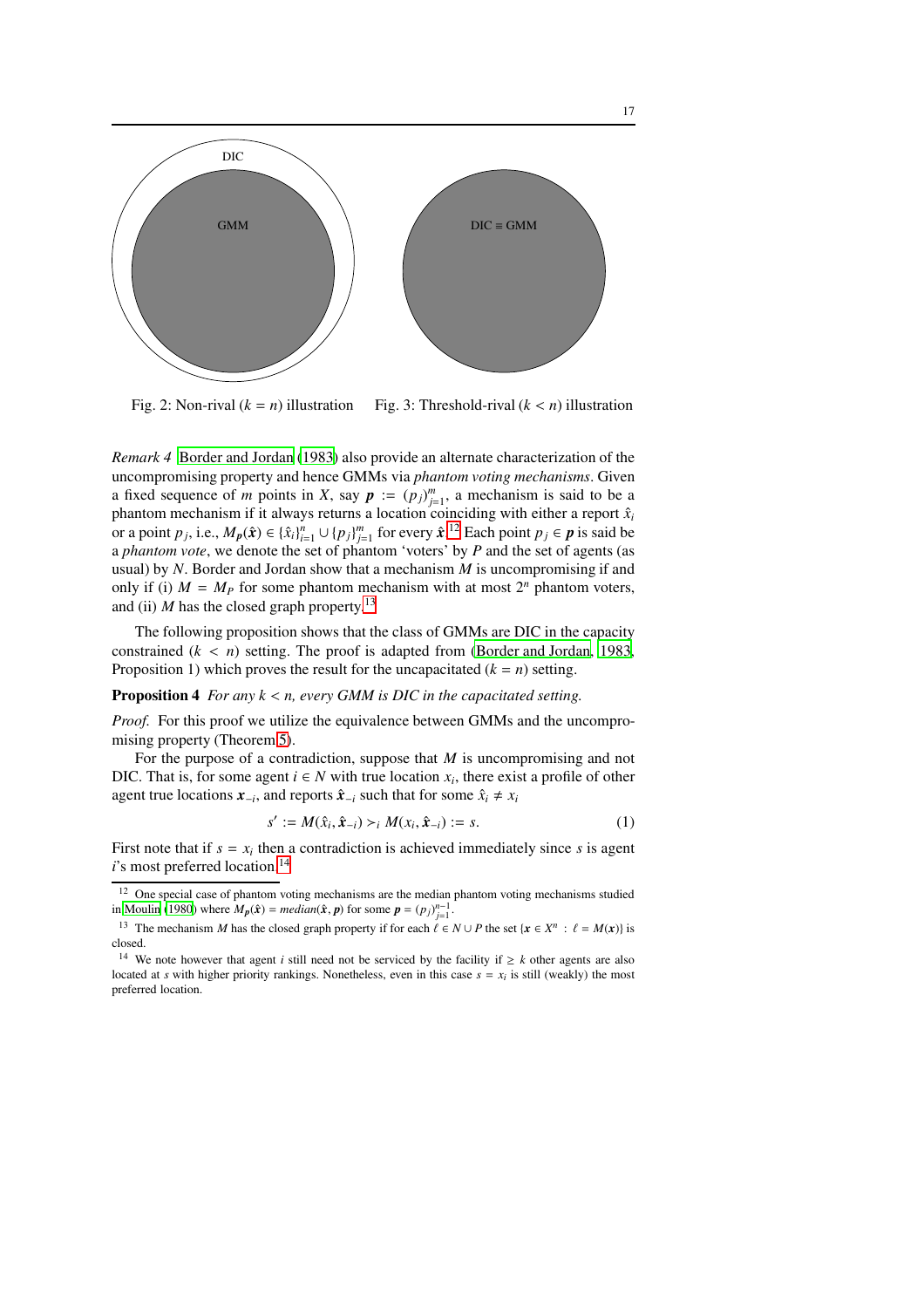Now suppose that  $s \neq x_i$ . We assume that  $s < x_i$  (the alternate case is dealt with similarly). Now, by the uncompromising property we know that for all  $\hat{x}_i \in [s, 1]$ we have  $M(\hat{x}_i, \hat{x}_{-i}) = s' = s$ , which contradicts Equation [1](#page-16-5) and so it must be that  $\hat{x}_i \in [0, s)$ .

Now if  $s < s'$ , then it also follows that  $\hat{x}_i < s'$  and by the uncompromising property

$$
M(\hat{x}'_i, \hat{\mathbf{x}}_{-i}) = s' \quad \text{for all } \hat{x}'_i \in [0, s'].
$$

But this cannot be true since when  $\hat{x}'_i \in [s, s']$  the uncompromising property applied to  $M(x_i, \hat{x}_{-i}) = s$  tells us that  $s' = s$  which is again a contradiction.

Thus, we conclude that  $s' \leq s < x_i$  and so any deviation from  $x_i$  to  $\hat{x}_i \neq x_i$  can only move the location from *s* to some (weakly) further away location *s* ′ which is also to the 'left' of  $x_i$ . Proposition [2](#page-8-0) then immediately implies that  $s \geq i$  *s'* which contradicts Equation [1,](#page-16-5) and completes the proof. ⊓⊔

The following lemma shows that DIC may be a strictly stronger property in the capacitated  $(k < n)$  setting compared to the uncapacitated  $(k = n)$  setting. This suggests that the threshold-rivalrous component of the good, or facility, introduces greater incentives for agents to manipulate compared to the public goods setting.

**Lemma 1** Let M be a mechanism. If M is DIC for the capacitated  $(k < n)$  setting, *for some k, then it is DIC for the uncapacitated setting. The converse is not true.*

*Proof.* We prove the contrapositive. Suppose that *M* is not DIC for the uncapacitated  $(k = n)$  setting, we then show that it is not DIC for the capacitated  $(k < n)$  setting for any *k*

Now since *M* is not DIC in the uncapacitated  $(k = n)$  setting for some agent  $i \in N$ there exists some profile of reports  $\hat{x}_{-i}$  such that

<span id="page-17-0"></span>
$$
s' := M(x'_i, \hat{x}_{-i}) >_i M(x_i, \hat{x}_{-i}) := s,
$$
\n(2)

where  $x_i$  is agent *i*'s true location. We assume that agent *i* has top priority ranking  $(\triangleright)$ , this assumption can be made since the ordering  $($   $)$  is a feature of the induced subgames  $\Gamma_x(s)$ ,  $\Gamma_x(s')$  and the mechanism is independent (or oblivious) of the ordering.

First we note that since agent utilities are independent of other agent true locations in the uncapacitated case the above equation holds for *any* profile of the other agent true locations *x*−*<sup>i</sup>* . This *independence property* will be leveraged to produce cases where this same deviation leads to strict incentives to deviate from sincere reporting in the capacitated  $(k < n)$  case.

Given the independence property, it can be observed that Equation [2](#page-17-0) is equivalent to

$$
d(s',x_i) < d(s,x_i) := \delta.
$$

First note that  $x_i \neq s$  since otherwise  $M(x_i, \hat{x}_{-i}) = s$  would be agents *i*'s strictly most preferred outcome – contradicting Equation [2.](#page-17-0) Thus,  $x_i \neq s$ , and wlog we assume that  $x_i$  < *s*. It then follows from Equation [2](#page-17-0) that

$$
s' \in (x_i - \delta, x_i + \delta) \cap [0, 1].
$$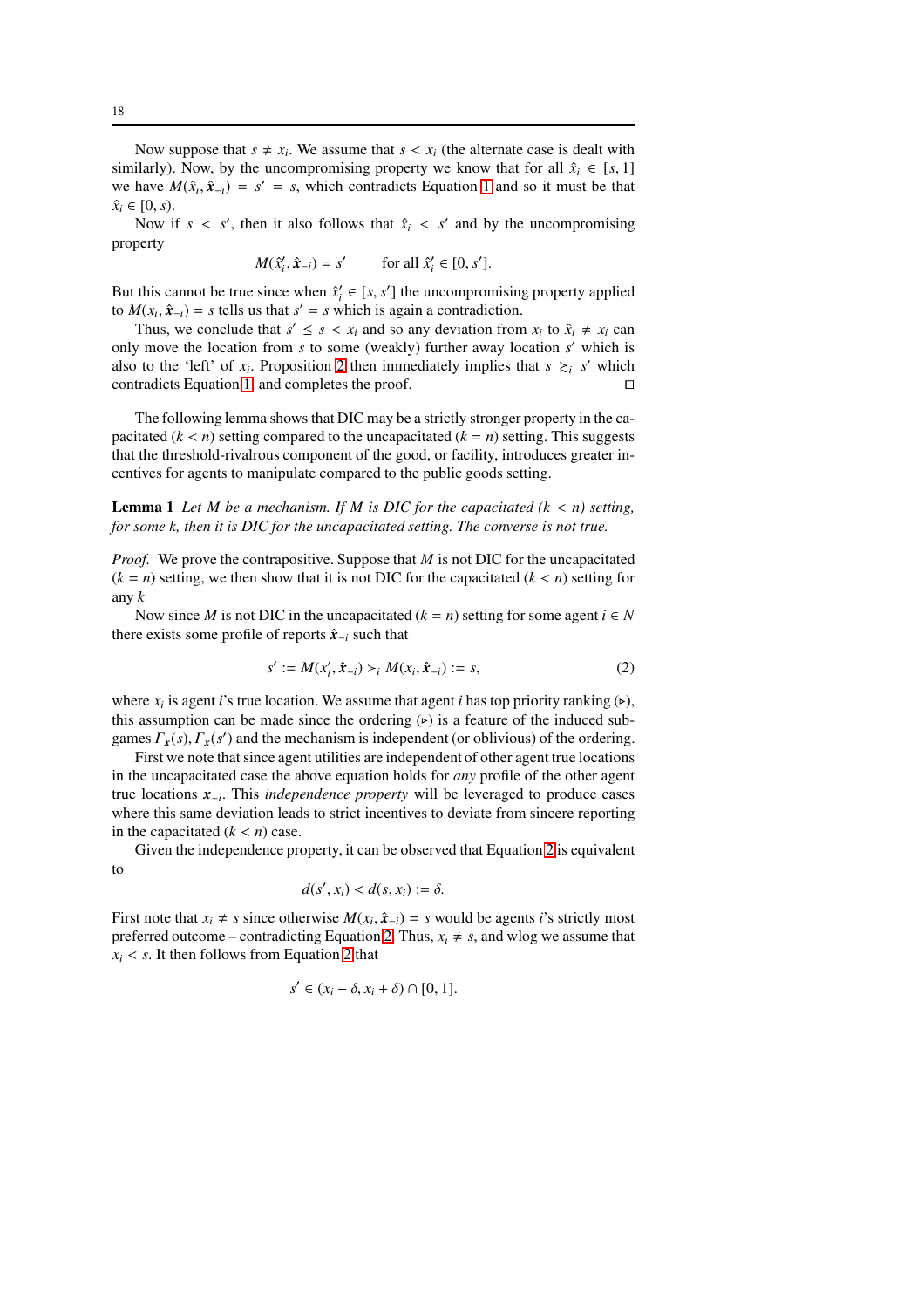We now shift to the capacitated  $(k < n)$  case for any  $k$  and show that agent  $i$  still attains strictly greater utility in this alternate setting for some profile of other agents' true locations. That is, utilizing the independence property (mentioned earlier), we wish to show that there exists some profile of other agent true locations *x*−*<sup>i</sup>* such that Equation [2](#page-17-0) holds. To show this we consider two cases  $(s' \le x_i \text{ and } s' > x_i)$ with corresponding profiles of other agent locations *x*−*<sup>i</sup>* which ensure that Equation [2](#page-17-0) holds.

Case 1: If  $s' \leq x_i$  then suppose that the true location of all other agents  $j \neq i$  are such that  $x_i \ge x_i$  (i.e,  $x_i = 1$  for all  $j \ne i$ ) then agent *i* is the (weakly) closest agent to *s*<sup>'</sup> and attains utility  $1 - (x_i - s') > 1 - \delta$  in the capacitated setting for any *k*. Whilst when reporting sincerely, the facility location is *s* and agent *i*'s utility is either 0 (if she is not serviced) or  $1-(x_i-s) = 1-\delta$  – in either case misreporting leads to strictly greater utility.

Case 2:If  $s' > x_i$  then suppose that the true location of all other agents  $j \neq i$  are such that  $x_j \le x_i$  (i.e.  $x_j = 0$  for all  $j \ne i$ ) then agent *i* is the closest agent to *s'* and attains utility  $1 - (s' - x_i) > 1 - \delta$  in the capacitated setting for any *k*. Whilst when reporting sincerely, the facility location is *s* and agent *i*'s utility is  $1 - (s - x_i) = 1 - \delta$ – thus, again misreporting leads to strictly greater utility.

This completes the proof since given Equation [2](#page-17-0) which holds in the uncapacitated  $(k = n)$  case for every profile of other agent reports  $x_{-i}$ , we were able to construct specific profile of reports were Equation [2](#page-17-0) also holds in the capacitated  $(k < n)$  case for any *k*.

We omit the proof of the final statement since later we consider a mechanism called the *quantile mechanism* in detail and show that it is DIC for the uncapacitated  $(k = n)$  setting but is not DIC for the capacitated  $(k < n)$  setting, for any *k* (Proposi-tion [5\)](#page-23-0). This then completes the proof. □

We now present our key result which provides a complete characterization of DIC mechanisms in the capacitated setting. The result shows that in the capacitated  $(k < n)$  setting every DIC mechanism is a GMM. This contrasts with partial characterization of DIC mechanisms provided by GMMs in the uncapacitated  $(k = n)$ setting (summarized in Theorem [5\)](#page-15-0).

Before stating the theorem we provide some intuition for why all DIC mechanisms can be described via GMMs in the capacitated setting (as modeled in this paper with the second stage subgame  $\Gamma_r(s)$ ) but in the uncapacitated setting cannot. The argument is as follows: Given a DIC mechanism in the capacitated setting we wish to prove that it must satisfy the uncompromising property and hence must be a GMM (recall the equivalence of GMMs and this property). This is to prove that an agent truthfully reporting a location  $x_i$  to the 'right' of the mechanism output  $s \in X$  $(s < x_i)$  cannot affect the mechanism output by reporting another location  $\hat{x}_i$  which is also to the right of *s* without violating DIC. To attain such a violation we note that the DIC requirement in the capacitated setting implies that for any profile of reports of other agents ˆ*x*−*<sup>i</sup>* and any profile of true locations of other agents *x*−*<sup>i</sup>* misreporting is never strictly profitable. It then suffices to suppose that the uncompromising property is violated and construct various instances of other agent true locations *x*−*<sup>i</sup>* such that, due to the capacity constraint, agent *i* finds it strictly profitable to misreport her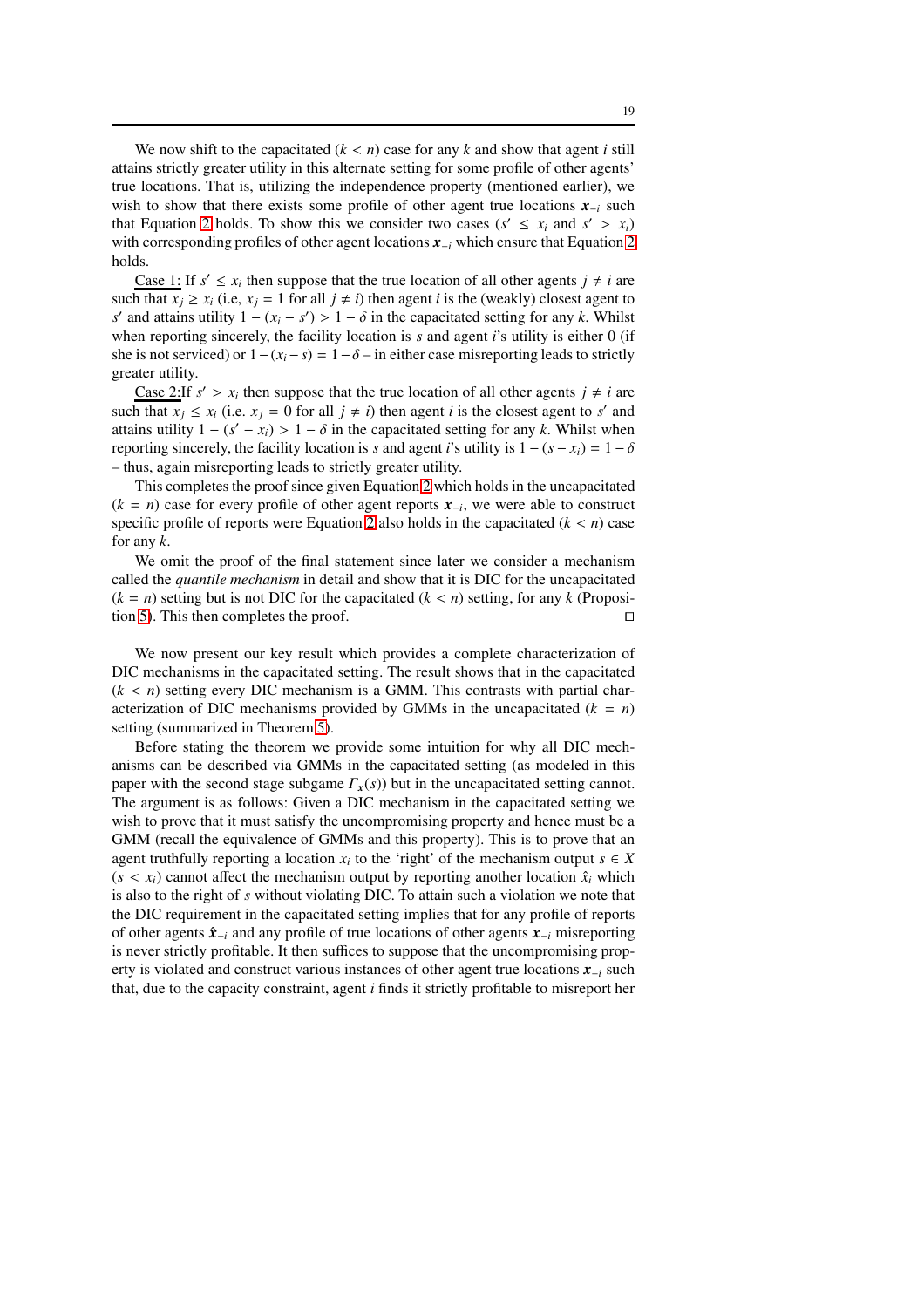location. The key ingredient unique to the capacitated setting which produces this characterization result is that given two mechanism outputs  $s, s' \in X$  even if  $x_i$  is closer to *s* than *s'*, if  $s < x_i < s'$  it may be that the location *s'* is strictly preferred to *s*. In particular, if all other other agents are located at *s* then due to the capacity constraint, or threshold rivalry, of the facility she will strictly prefer the location *s* ′ .

<span id="page-19-0"></span>Theorem 6 *In the capacitated (k* < *n) setting, a mechanism M is DIC if and only if it a GMM.*

*Proof.* One direction has been proven in Proposition [4.](#page-16-6) We prove that when *k* < *n*, every DIC mechanism is uncompromising which suffices in proving that the mechanism is a GMM.

Let *M* be a mechanism which is DIC for some  $k < n$ . Consider an instance where *i* ∈ *N* is an arbitrary agent with true location  $x_i$ , and  $\hat{\mathbf{x}}_{-i}$  is some profile of other agent reports, leading to outcome

<span id="page-19-2"></span>
$$
M(x_i, \hat{\mathbf{x}}_{-i}) = s,\tag{3}
$$

for some  $s \neq x_i$  (if no such profile exists then agent *i*'s report dictates the location *s* and hence the mechanism is trivially uncompromising). Wlog assume that *s* < *x<sup>i</sup>* .

Now since *M* is DIC (for some  $k < n$ ) it must be that for *any* true location of the other agents  $N\{j\}$  agent *i* never strictly profits from misreporting her location.

Suppose that the agents in  $N\{i\}$  have true location  $x_i = s$ . Then agent *i*'s utility under truthful reporting is zero since she is not serviced in any equilibrium of the subgame  $\Gamma_x(s)$  (recalling that  $k < n$ ). Now consider a misreport by agent *i*, with  $\hat{x}_i \geq s$ , leading to outcome

<span id="page-19-1"></span>
$$
M(\hat{x}_i, \hat{\mathbf{x}}_{-i}) = s'.\tag{4}
$$

We wish to show that  $s' = s$  which suffices to show that *M* is uncompromising.

If  $s' \in \left(\frac{s+x_i}{2}, 1\right]$  then agent *i* is the closest agent (recall  $x_j = s$  for all  $j \neq i$ ) and hence is serviced, this leads to positive utility and contradicts the DIC property. Note that due to the capacity constraint and the fact that agent *i* is not serviced when reporting truthfully, this contradiction is attained even in the case where the location *s*<sup>*s*</sup> is further away from agent *i*'s true location than location *s* (i.e.  $s' \in (x_i + \frac{x_i - s}{s_i}, 1]$ . Given this contradiction, we conclude it must be that  $s' \in [0, s) \cup \{s\} \cup (s, \frac{x_i - s}{2})$ .

If  $s' \in (s, \frac{s+x_i}{2}]$  then if we consider the alternate setting where all agents in  $N\setminus\{i\}$ have true location in  $x_j = 1 \ge x_i$  and if agent *i* has top priority ( $\triangleright$ ) the original (truthful) report leads to agent *i* being serviced. In this instance her utility is 1−|*s*−*x<sup>i</sup>* |. Now if she instead misreport from  $x_i$  to  $\hat{x}_i$  this leads to a strict increase in utility since the location *s* ′ is closer and agent *i* is still serviced.

In summary, the above shows that  $s' \in [0, s) \cup \{s\}.$ 

Now suppose that  $s' \in [0, s)$  and suppose that instead agent *i*'s true location is  $x_i^* = \hat{x}_i$ , i.e., the same previous misreport considered form agent *i*. If all other agents are located at  $x_j = 1$  then (recalling Equation [4\)](#page-19-1) under truthful reporting when other agents report ˆ*x*−*<sup>i</sup>* leads to outcome

$$
M(x_i^*, \hat{\boldsymbol{x}}_{-i}) = M(\hat{x}_i, \hat{\boldsymbol{x}}_{-i}) = s'.
$$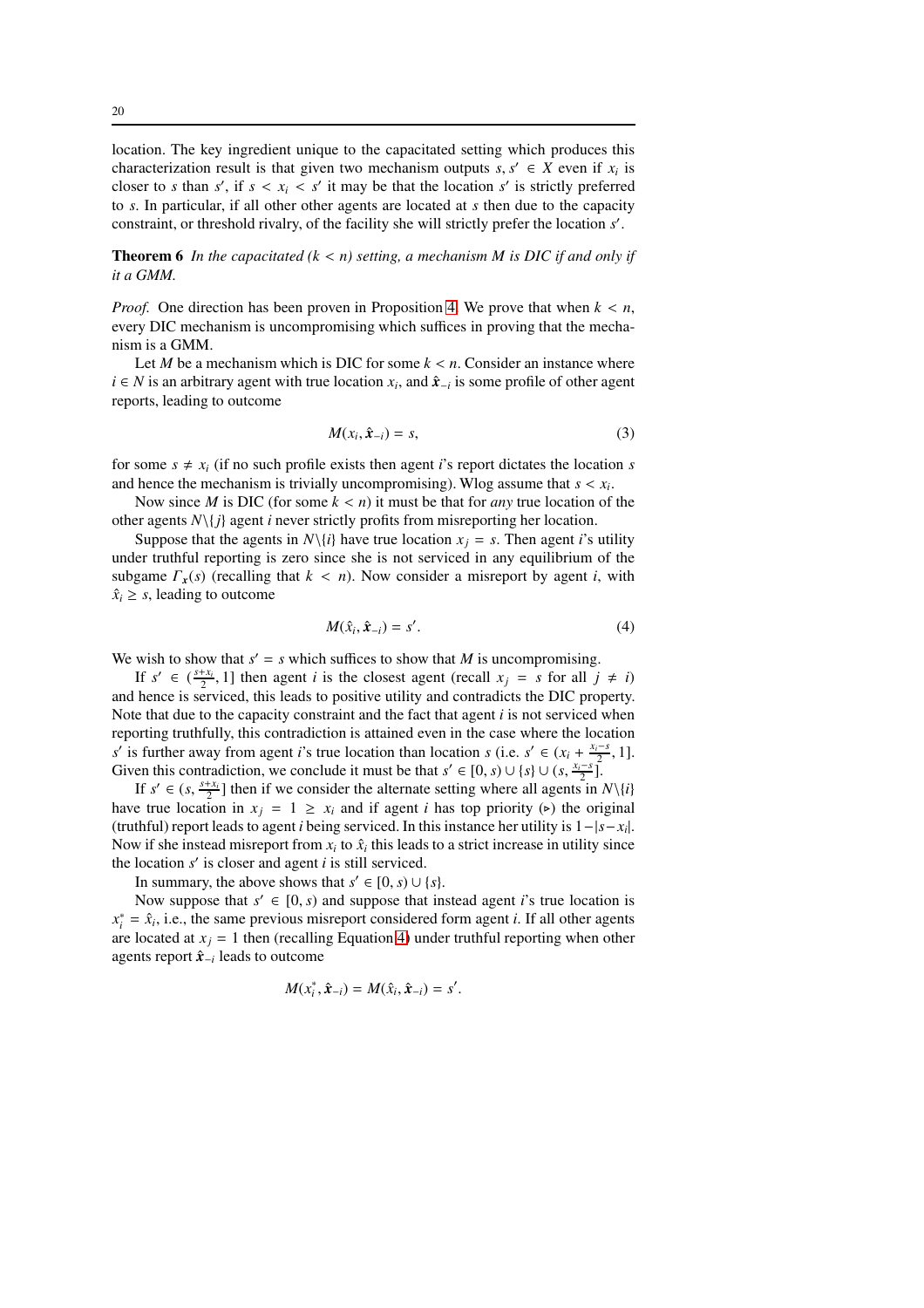In this outcome agent *i*'s utility is  $\bar{u} = 1 - (x_i^* - s')$  since  $s' < s \le x_i^* := \hat{x}_i$ . But by misreporting to  $\hat{x}^*_i = x_i$ , as per Equation [3,](#page-19-2) this leads to outcome

$$
M(\hat{x}_i^*, \hat{x}_{-i}) = s.
$$

In this outcome agent *i*'s utility is  $1 - (x_i^* - s) > \bar{u}$ . This contradicts the fact that the mechanism is DIC and so we conclude that  $s' \notin [0, s)$  and hence  $s' = s$  as required.

Thus, we have shown that for an arbitrary agent and any profile of reports that if DIC is satisfied then the uncompromising property is also satisfied. It follows from [\(Border and Jordan, 1983\)](#page-31-1) then that every DIC mechanism for  $k < n$  is a generalized median-location mechanism. ⊓⊔

*Remark 5* The above results combined show that in general a DIC mechanism in the uncapacitated  $(k = n)$  setting is not DIC in the capacitated  $(k < n)$  setting. However, every DIC mechanism in the uncapacitated  $(k = n)$  setting which is also unanimity respecting is DIC in the capacitated  $(k < n)$  setting. This follows since every DIC and unanimity respecting mechanism is a GMM (recall Theorem [5\)](#page-15-0). Thus, when a mechanism is required to be unanimity respecting then DIC is equivalent in the both the capacitated and uncapacitated settings.

The following corollary is a summary of our equivalence results.

Corollary 2 *Let M be a mechanism. The following are equivalent:*

- *(*i*) M is a GMM*
- (ii) *M* is DIC in the capacitated  $(k < n)$  setting for some k.
- *(iii) M is DIC in the capacitated*  $(k \le n)$  *setting for every k.*

4.2 Approximation bounds of DIC mechanisms

<span id="page-20-0"></span>Utilizing the characterization result of DIC mechanisms for the capacitated  $(k < n)$ setting via GMMs we provide a lower bound on the approximation ratio for all DIC mechanisms.

Theorem 7 *In the capacitated (k* < *n) setting, every DIC is an* α*-approximation with (asymptotic) bounds*

$$
\alpha = \begin{cases} c \in [2, \infty) & \text{if } 1 \le k \le \lceil (n+1)/2 \rceil, \\ c \in [n/k, \infty) & \text{if } \lceil (n+1)/2 \rceil < k \le n. \end{cases}
$$

*These lower bounds are illustrated in Figure [4.](#page-21-0) For*  $1 \leq k \leq [(n+1)/2]$  *or*  $k = n$ , *the median mechanism is optimal among all such mechanisms with respect to the approximation ratio.*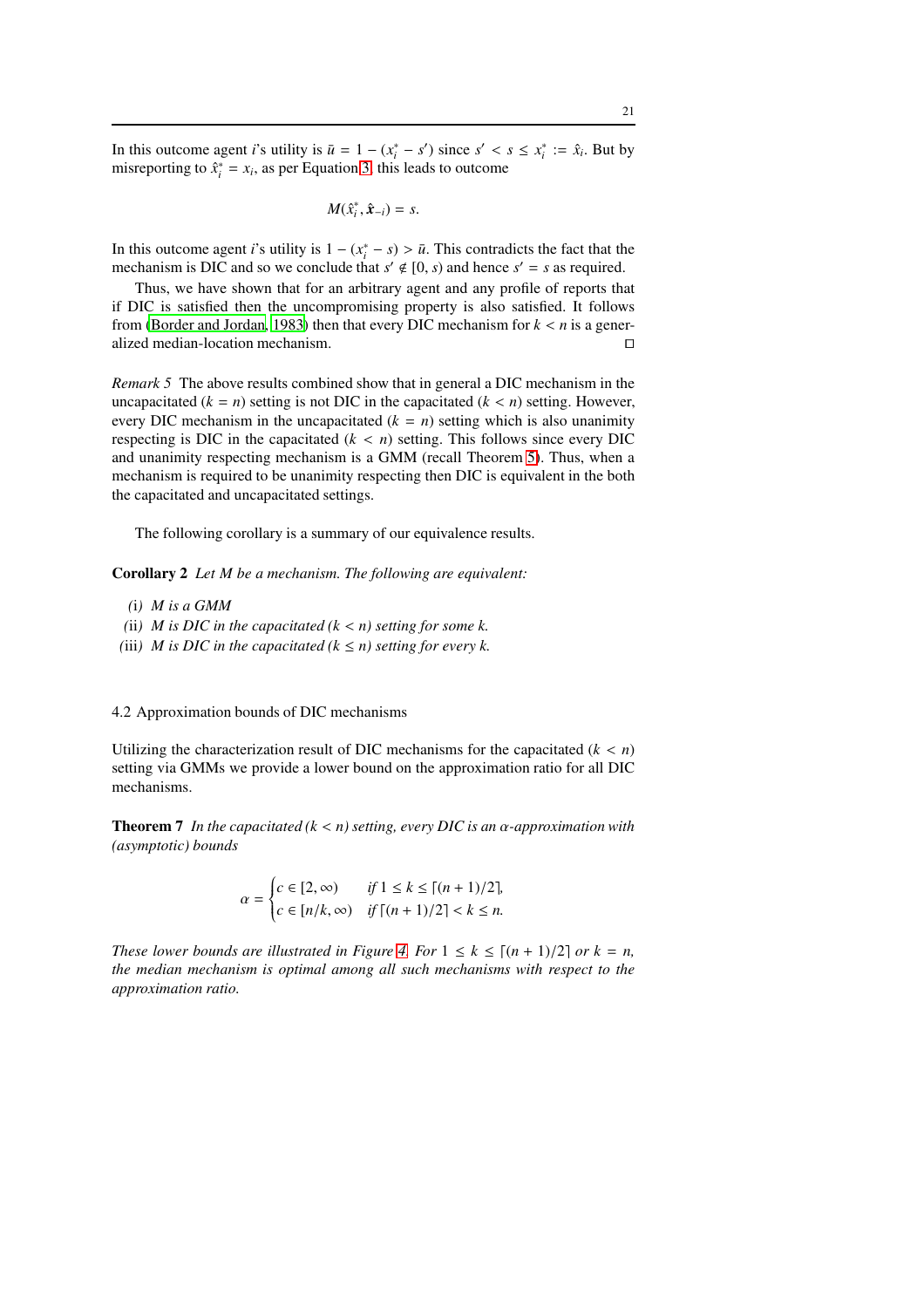<span id="page-21-0"></span>

Fig. 4: (Worst-case) approximation bounds for the family of DIC mechanism.

*Proof.* Let *M* be an DIC mechanism and let  $\varepsilon$  be any positive real number. Given the previous characterization we know that *M* satisfies the uncompromising property.

Now consider an instance where all  $n$  agents have distinct locations  $x$  in the interval  $I = (\frac{1}{2} - \frac{1}{2}\varepsilon, \frac{1}{2} + \frac{1}{2}\varepsilon)$ . Let  $M(x) = s$ . We consider two cases.

# Case 1:  $s \notin I$ .

Without loss of generality assume that  $s < \frac{1}{2} - \frac{1}{2}\varepsilon$ . Now if every agent were to change their report to  $x'_i = 1$ , leading to the modified profile of reports  $x'$  then by the uncompromising property it must be that  $M(x') = s$ , i.e. *s* is unchanged.

But now if  $x'$  were the agents' true locations we still have  $M(x') = s$ . And the welfare (for any values of  $k$ ,  $n$ ) is

$$
\Pi = k(1 - |s - 1|) < k(1 - (1 - \frac{1}{2} + \frac{1}{2}\varepsilon) = k(\frac{1}{2} - \frac{1}{2}\varepsilon).
$$

Whilst the optimal welfare is attained by locating at  $s^* = 1$  giving welfare *k*. Thus, the approximation ratio  $\alpha$  is at least

$$
\frac{k}{k(\frac{1}{2} - \frac{1}{2}\varepsilon)} = 2\frac{1}{1 - \varepsilon} > 2.
$$

Case 2:  $s \in I$ .

There are two possibilities one that  $s = x_i$  for some *i* (necessarily unique), or  $s \neq$  $x_i$  for any *i*. Both cases are dealt with similarly and do not affect the approximation ratio as *k*, *n* grows.

In either possibility, if each agent to the left moves to 0 and each agent to the right moves to 1, by uncompromising property it must be that in this new profile *x* ′ we still have  $M(x') = s$ . Let the parameters  $\lambda_1, \lambda_2$  denote the number of agents located at 0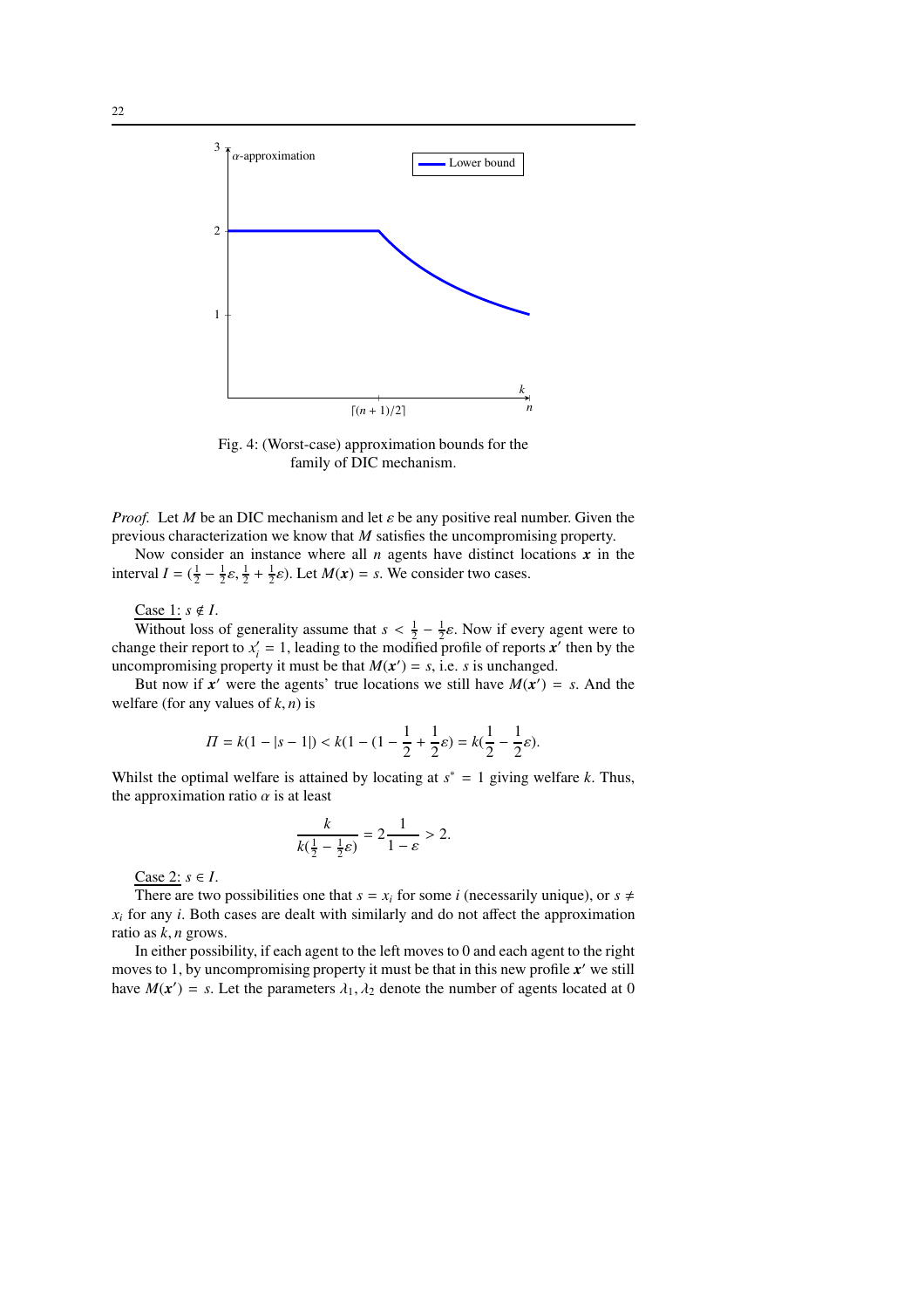But now if  $x'$  were the agents' true locations we still have  $M(x') = s$ . And the welfare from the uncompromising mechanism *M* is

$$
\Pi \le 1 + (k - 1)(1 - \min_{x \in \{0, 1\}} |s - x|)
$$

$$
= 1 + (k - 1)(\frac{1}{2} + \varepsilon).
$$

Now the optimal welfare can be calculated for two distinct cases.

If  $k \leq \lfloor (n+1)/2 \rfloor$  then since either  $\lambda_1 \geq \lfloor (n-1)/2 \rfloor \geq (k-1)$  or  $\lambda_2 \geq \lfloor (n-1)/2 \rfloor \geq$  $(k-1)$  and so the optimal welfare is attained by locating at either  $s^* = 0$  or  $s^* = 1$ depending on whether or not  $s = x_i$  for some  $i \in N$ . In either a lower bound on the optimal welfare is

$$
\Pi^* \ge (k-1) + \min\{s, 1-s\} \ge k-1,
$$

Thus, the approximation ratio is no smaller than

$$
\frac{(k-1)}{1 + (k-1)\left(\frac{1}{2} + \varepsilon\right)} \to 2 \qquad \text{as } \varepsilon \to 0.
$$

If  $k > [(n + 1)/2]$  then the optimal welfare is

$$
\varPi^* \ge \max_{i=1,2} |\lambda_i| \ge \lceil (n-1)/2 \rceil \ge \frac{n}{2} - 1,
$$

Thus, the approximation is no smaller than

$$
\frac{n/2 - 1}{1 + (k - 1)(\frac{1}{2} + \varepsilon)} \to \frac{k}{n}
$$
 as  $\varepsilon \to 0$  and for large  $k, n$ .

This completes the proof. □

*Remark 6* Since the complete family of DIC mechanisms is described by the family of GMMs it follows that for any given capacity constraint  $k < n$  the lowest  $\alpha$ approximation DIC mechanism is a GMM. Furthermore, for  $k = n$  it is well-known (see for example [Procaccia and Tennenholtz](#page-31-6) [\(2013\)](#page-31-6)) that the median mechanism (a member of GMMs) is optimal among all mechanism with an  $\alpha = 1$ -approximation ratio. Thus, for each  $k \le n$  a GMMs provides the lowest  $\alpha$ -approximation among all DIC mechanisms.

#### 5 Improved approximation bounds via ex post IC mechanisms

The previous results have shown that the requirement of dominant strategy incentive compatibility generates an  $\alpha$ -approximation ratio of at best 2 when  $k \leq \lfloor (n + 1)/2 \rfloor$ . Naturally, we consider a weaker concept of strategyproofness and analyze the approximation ratio of a mechanisms within this family. The mechanism considered provides an improved approximation bound of  $\frac{4}{3}$  for the capacity ranges  $k \leq \lfloor (n+1)/2 \rfloor$ ,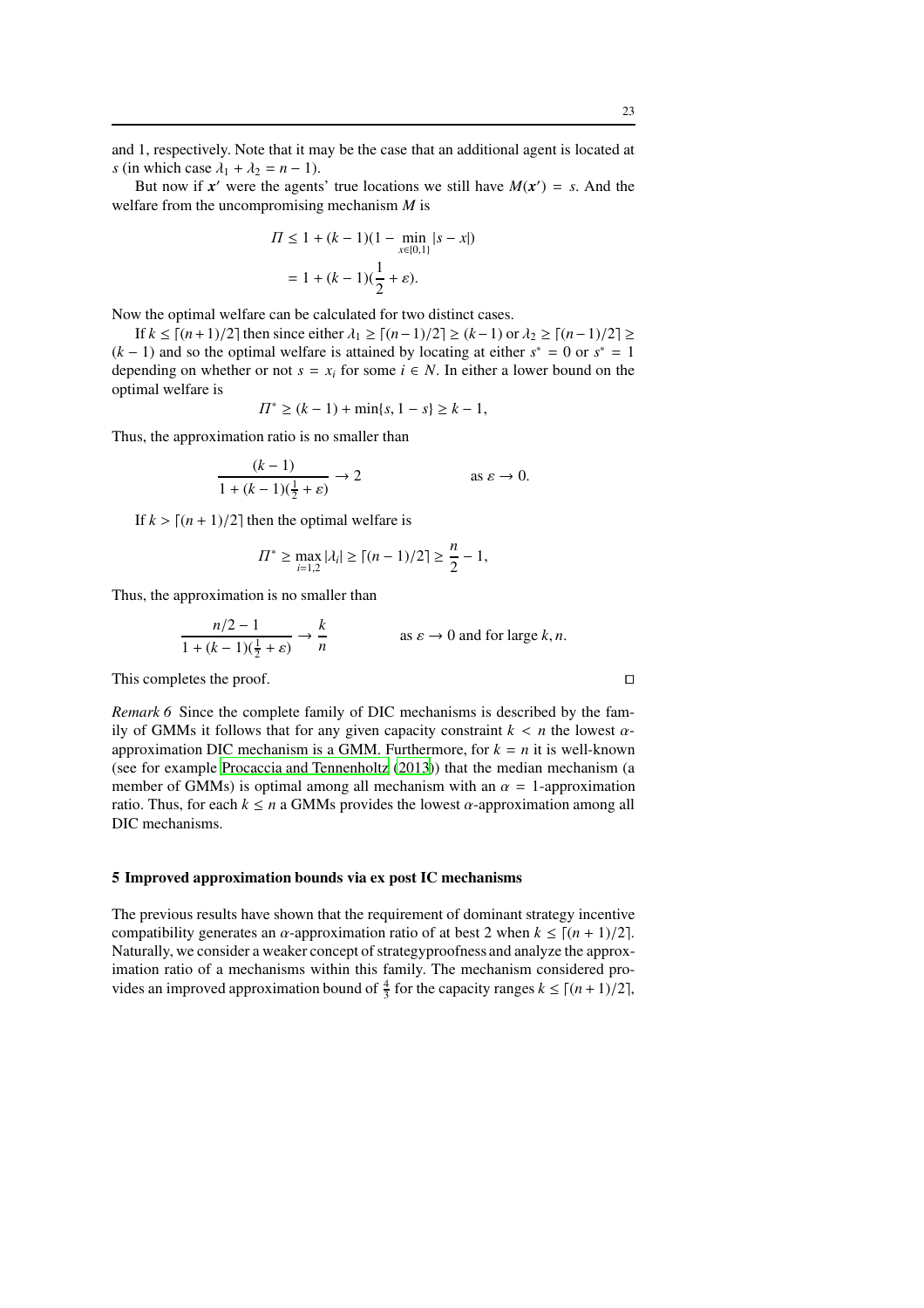and continues to guarantee strictly lower approximation for all  $k < (\sqrt{17} + 1) n/8$ compared to any DIC mechanism. The weaker strategyproof concept we study is ex post incentive compatible (ex post IC). Informally, the ex post IC property ensures that truthful reporting is an equilibrium. We begin with a formal definition.

Definition 8 A mechanism *M* is *ex post incentive compatible* (ex post IC) if

 $M(x_i, \mathbf{x}_{-i}) \gtrsim_i M(x'_i)$  $(x_i, x_{-i})$  for all  $x'_i \in X$ .

That is, an agent can do no better ex post than truthfully reporting if all other agents truthfully report.

*Remark* 7 In the uncapacitated  $(k = n)$  setting DIC and ex post IC are equivalent properties. In the capacitated  $(k < n)$  setting this is no longer true and ex post IC may be a strictly weaker property.

We now introduce a mechanism which we call the *quantile mechanism* which is ex post IC but is not DIC. The mechanism can intuitively be understood as a majority vote between the locations  $s_1 = 1/4$  and  $s_2 = 3/4$ , and is a special case of the *duple mechanisms* studied in [Gibbard \(1977\)](#page-31-18).

Definition 9 (*Quantile Mechanism*) The quantile mechanism is the following function

$$
M_Q: \prod_{i=1}^n X \to \{1/4, 3/4\}
$$
  

$$
\hat{\mathbf{x}} \mapsto \begin{cases} 1/4 & \text{if } |\{i \in N : \hat{x}_i < 1/2\}| \ge \lceil n/2 \rceil, \\ 3/4 & \text{otherwise.} \end{cases}
$$

*Remark 8* The quantile mechanism is not a generalized median mechanism (GMM). This follows from the violation of the uncompromising property (an explicit example of this violation is illustrated within the proof of Theorem [8\)](#page-23-1). It then follows immediately from our previous characterization result that the mechanism is not DIC in the capacitated setting for any  $k < n$ .

## <span id="page-23-0"></span>**Proposition 5** *The quantile mechanism is DIC for k = n but is not DIC for any k < n.*

*Proof.* When  $k = n$  the mechanism is trivially DIC since it is equivalent to a plurality (or majority) vote over two alternatives. Thus we omit a formal proof of this claim and instead provide an example showing that the mechanism is not DIC for any  $k < n$ .

<span id="page-23-1"></span>Let  $k < n$  and consider a specific agent  $i \in N$  with  $x_i = 3/8$ . Now suppose that all other agents *j*  $\neq$  *i* are located at *x<sub>i</sub>* = 1/4 with  $\lceil n/2 \rceil - 1$  such agents reporting  $\hat{x}_i \in [0, 1/2)$  and the remaining  $\lfloor n/2 \rfloor$  agents reporting  $\hat{x}_i \in [1/2, 1]$ . It follows that by truthfully reporting  $\hat{x}_i = x_i$  the outcome of the mechanism will be 1/4 and her utility will be zero since every other agent is closer to the facility than her. Whilst if she misreport  $\hat{x}_i \in [1/2, 1]$  the outcome will be 3/4 and she will be the closest agent and shall attain utility  $1 - |3/8 - 3/4| > 0$ . Thus, agent *i* strictly prefers to misreport her location and the mechanism is not DIC. her location and the mechanism is not DIC.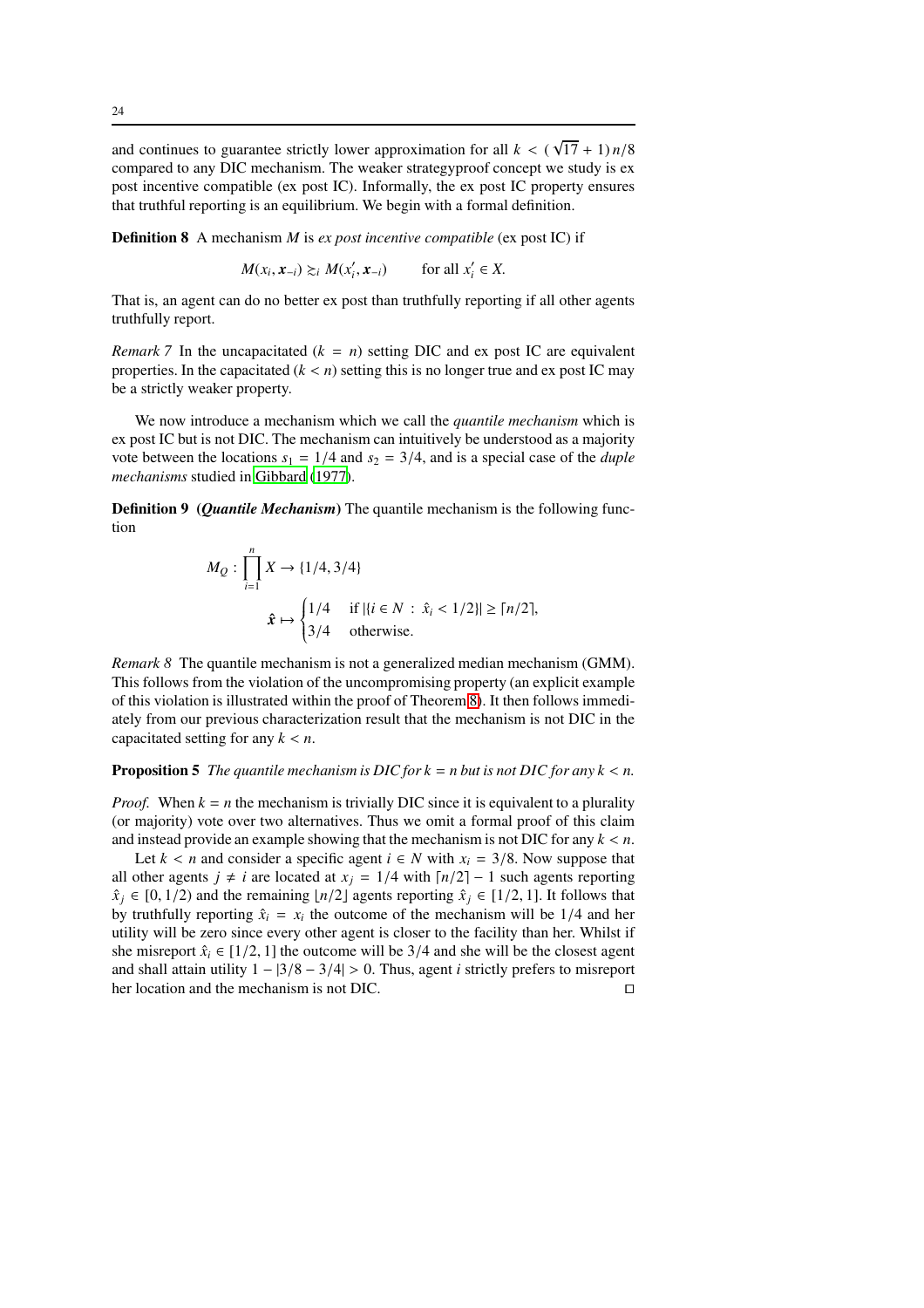**Theorem 8** *The quantile mechanism is ex post IC for all*  $k \neq \lfloor n/2 \rfloor$ *. For*  $k = \lfloor n/2 \rfloor$ *the mechanism is not ex post IC.*

*Proof.* Case  $1: k \neq \lfloor n/2 \rfloor$ 

Suppose for the purpose of a contradiction that for some agent  $i \in N$  there exists  $x'_i \neq x_i$  such that

$$
s' := M_Q(x'_i, x_{-i}) >_i M_Q(x_i, x_{-i}) =: s.
$$

Denote the profiles by *x* ′ and *x*, respectively.

First note that a single agent  $i \in N$  can change the outcome only in two instances: (1)  $x_i$  < 1/2 and precisely  $\lceil n/2 \rceil$  agents (including *i*) have  $x_i$  < 1/2. In this case,

when *i* reports truthfully, the outcome is  $s = 1/4$ . The outcome changes to  $s' = 3/4$ if and only if agent *i* misreports some location  $x'_i \in [1/2, 1]$ .

(2)  $x_i \geq 1/2$  and precisely  $\lceil n/2 \rceil - 1$  agents have  $x_j < 1/2$ . In this case, when *i* reports truthfully, the outcome is  $s = 3/4$ . The outcome changes to  $s' = 1/4$  if and only if agent *i* misreports some location  $x'$  ∈ [0, 1/2).

We begin with instance (1) where  $\lfloor n/2 \rfloor$  agents are located in  $\lfloor 1/2, 1 \rfloor$ . If  $k < \lfloor n/2 \rfloor$ then agent *i* is never serviced under the (strategic) deviation which leads to outcome  $s' = 3/4$  since at least *k* agents are closer to the facility than her. Thus, the deviation can not be strictly profitable. Alternatively, if  $k > \lfloor n/2 \rfloor$  then under truthful reporting she is always serviced by the facility since precisely  $\lceil n/2 \rceil \leq k$  agents are within distance  $\langle 1/4 \rangle$  of the facility. If she instead deviates leading to outcome  $s' = 3/4$  she is either serviced by the facility which is now further away  $d(s', x_i) > 1/4$ , or she is not serviced. In either case she attains strictly lower utility.

Now consider instance (2) where  $\lceil n/2 \rceil - 1$  agents are located in [0, 1/2). If  $k < \lfloor n/2 \rfloor$  then agent *i* is never serviced under the (strategic) deviation which leads to outcome  $s' = 1/4$  since at least  $k \leq \lfloor n/2 \rfloor - 1 \leq \lceil n/2 \rceil - 1$  are closer to the facility than her. Thus, the deviation can not be strictly profitable. Alternatively, if  $k > \lfloor n/2 \rfloor$ then under truthful reporting she is always serviced since precisely  $\lfloor n/2 \rfloor + 1 \leq k$ agents are located in  $(1/2, 1]$ . If she instead deviates leading to the outcome  $s' = 1/4$ she is either serviced by the facility which is now further away  $d(s', x_i) > 1/4$ , or she is not serviced. In either case she attains strictly lower utility.

Case 2:  $k = \frac{n}{2}$ .

Consider the case where  $n = 5$  and so  $k = 2$ . Assume priority ordering for the tie-breaking as  $5 \triangleright 4 \triangleright 3 \triangleright 2 \triangleright 1$ , and let the location profile be

$$
\mathbf{x} = (0, 0, 1/2, 1, 1).
$$

Under truthful reporting the location is  $s = 3/4$  and agent 3 due to priority ordering attains utility zero since she is not serviced.

Now consider the deviation of voter 3 to  $x'_3 = 1/2 - \varepsilon$  for any  $\varepsilon \in (0, 1/2]$ , then the allocation is  $s' = 1/4$  – furthermore since her priority is higher than the other equidistant agents 1, 2 she is serviced. Thus, her utility under the deviation is 3/4 which is strictly profitable. □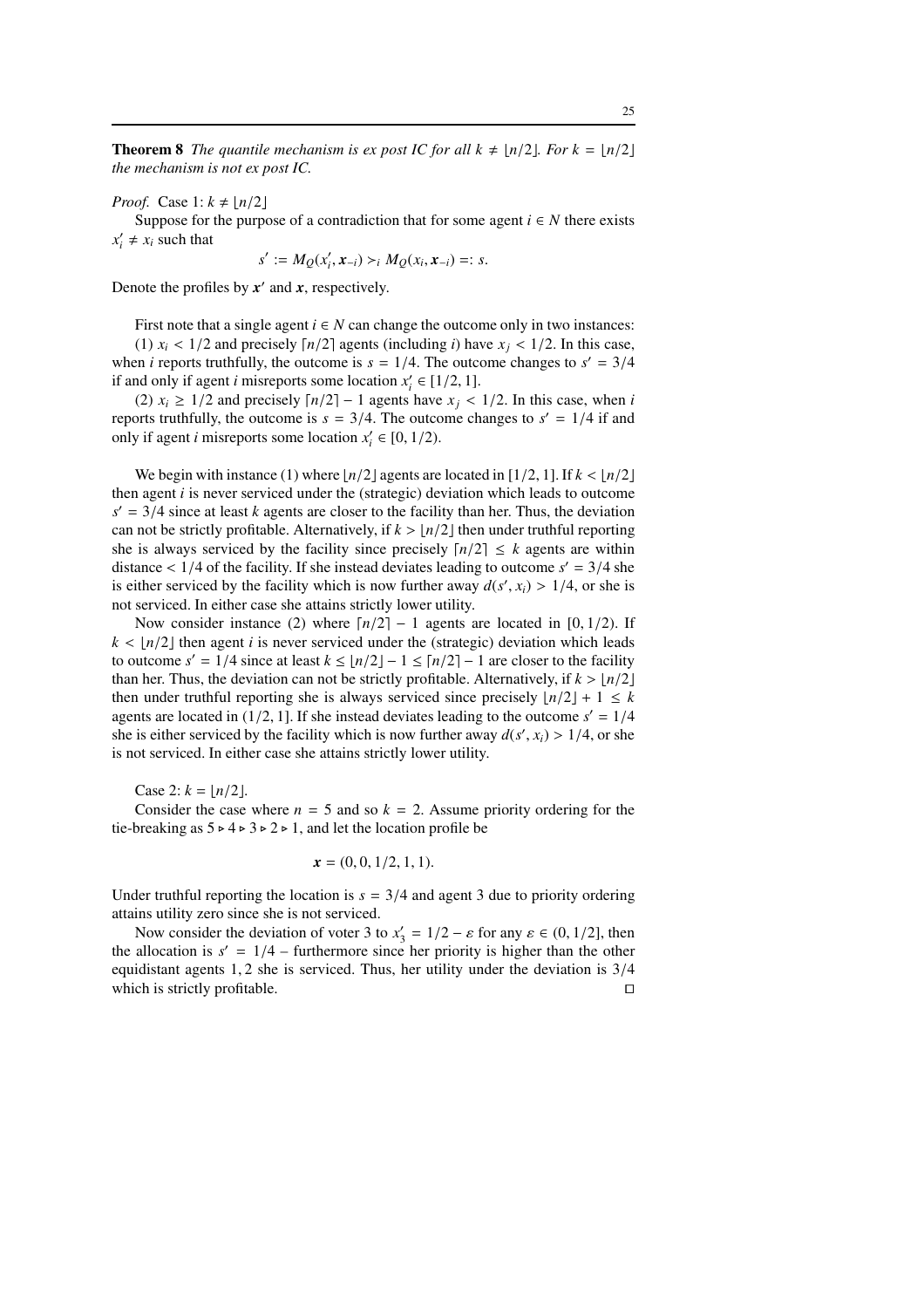We now bound the approximation ratio of the quantile mechanism. We emphasize that these improved approximation ratios (for the capacity ranges  $k < \frac{1}{8}(\sqrt{17} + 1)n$ ) are attained at the expense of the stronger strategyproofness concept of DIC.

Theorem 9 *The quantile mechanism is an* α*-approximation where*

$$
\alpha = \begin{cases} c = \frac{4}{3} & \text{if } k < \lfloor n/2 \rfloor, \\ c \in \left[ 1 + \frac{k}{n+k}, 4\frac{k}{k+n} \right) & \text{if } \lfloor n/2 \rfloor < k \le n. \end{cases}
$$

*For*  $k = \lfloor n/2 \rfloor$  *the mechanism is not ex post IC and so the*  $\alpha$ *-approximation is not defined. Figure [5](#page-27-0) illustrates these approximation bounds along with the previous approximation bounds of the median mechanism (which has a lower bound which applies to all DIC mechanisms).*

*Proof.* First we show that a lower bound on  $\alpha$  is 4/3 for any  $k \neq \lfloor n/2 \rfloor$  (when  $k = \lfloor n/2 \rfloor$  the mechanism is not ex post IC and so the approximation ratio is not well-defined). We then show for ranges  $k < \lfloor n/2 \rfloor$  there is a matching upper bound, and then we provide bounds for the remaining values of *k*.

Claim 1:  $\alpha \ge 4/3$ . Consider an instance where all agents are located at 0; that is,  $x'_{j} = 0$  for all  $j \in N$ . In this instance the quantile mechanism outputs  $s' = 1/4$  leading to welfare  $\frac{3}{4}k$  whilst the optimal location is  $s^* = 0$  leading to welfare *k*. It follows immediately that  $\alpha \geq \frac{4}{3}$ .

Claim 2:  $\alpha \leq 4/3$  for  $k < |n/2|$ . Consider an arbitrary profile of agent locations *x* and let  $M_0(x) = s \in \{1/4, 3/4\}$ . If  $s = 1/4$  then at least  $\lceil n/2 \rceil > k$  agents are located in [0, 1/2) thus the welfare is bounded below by the welfare attained if only agents located in this interval are serviced (i.e. we apply Corollary [1\)](#page-7-2). This leads to the following lower bound

$$
\Pi_Q(\mathbf{x}) \ge k(1 - \max_{x \in [0, 1/2)} d(1/4, x)) = \frac{3}{4}k.
$$

Similarly, if  $s = 3/4$  then at least  $\lfloor n/2 \rfloor + 1 > k$  agents are located in  $\lfloor 1/2, 1 \rfloor$  and the same lower bound on welfare  $\Pi_0(x)$  is attained. However, the maximum welfare attainable by the optimal solution is *k*. It follows that

$$
\alpha \le \frac{k}{\frac{3}{4}k} = \frac{4}{3}
$$
 as required.

Claim 3:  $\alpha \geq 1 + \frac{k}{n+k}$  for  $k > \lfloor n/2 \rfloor$  (as  $k, n$  grow). Consider an instance where ⌈*n*/2⌉ agents locate at 1/2 and ⌊*n*/2⌋ agents locate at 1. In this case the quantile mechanism locates the facility at  $s = 1/4$  and the welfare attained is

$$
\Pi_Q(\mathbf{x}) = \lceil n/2 \rceil \frac{3}{4} + (k - \lceil n/2 \rceil) \frac{1}{4}
$$

$$
= \frac{1}{4}k + \lceil n/2 \rceil \frac{1}{2}
$$

$$
\leq \frac{1}{4}k + \frac{1}{4}n + \frac{1}{4}.
$$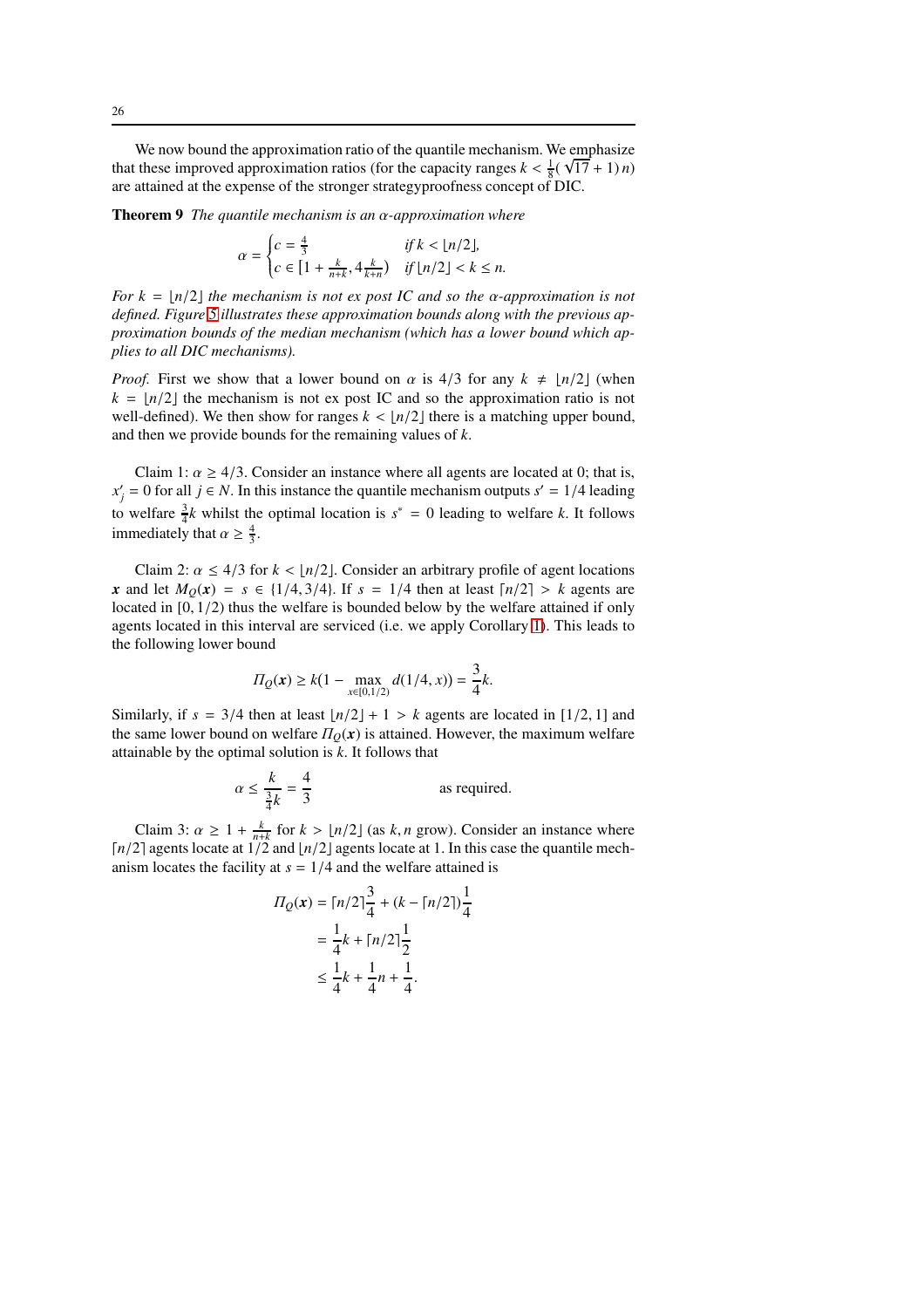1 2

$$
\Pi^*(\mathbf{x}) = \lceil n/2 \rceil + (k - \lceil n/2 \rceil)
$$

$$
= \frac{1}{2}k + \lceil n/2 \rceil \frac{1}{2}
$$

$$
\geq \frac{1}{2}k + \frac{n}{4}.
$$

Thus, we have a lower bound for the approximation ratio

$$
\alpha \ge \frac{\frac{1}{4}(2k+n)}{\frac{1}{4}(k+n+1)}
$$
  
=  $1 + \frac{k-1}{k+n+1}$   
 $\rightarrow 1 + \frac{k}{k+n}$  as k, n grow.

Claim 4:  $\alpha \leq 4 \frac{k}{n+k}$  for  $k > \lfloor n/2 \rfloor$  (as  $k, n$  grow). Let *x* be an arbitrary instance of agent locations and denote the quantile mechanisms output by  $s \in \{1/4, 3/4\}$ . If  $s = 1/4$  then at least  $\lceil n/2 \rceil$  agents are located in [0, 1/2) and the remaining agents are located in [1/2, 1]. Let  $\lambda_1, \lambda_2$  denote the number of agents in these respective intervals.

Applying Corollary [1,](#page-7-2) we attain a lower bound on the welfare of the quantile mechanism by assuming that all  $\min\{\lambda_1, k\}$  agents from the interval [0, 1/2) are serviced by the facility. That is,

$$
\begin{aligned} \n\Pi_Q(\mathbf{x}) &\ge \min\{\lambda_1, k\}(1 - \max_{x \in [0, 1/2)} d(1/4, x)) + (k - \min\{\lambda_1, k\})(1 - \max_{x \in [1/2, 1]} d(1/4, x)) \\ \n&= \lceil n/2 \rceil \frac{3}{4} + (k - \lceil n/2 \rceil) \frac{1}{4} \\ \n&= \frac{1}{4} k + \lceil n/2 \rceil \frac{1}{2} \\ \n&\ge \frac{1}{4} k + \frac{1}{4} n. \n\end{aligned}
$$

Similarly, if  $s = 3/4$  we attain  $\Pi_Q(x) \ge \frac{1}{4}k + \frac{1}{4}n + 1$ . Thus, using the upper bound of *k*, on the optimal welfare we attain

$$
\alpha \le 4\frac{k}{k+n}.
$$

This completes the proof. □

**Corollary 3** *For any*  $k < \frac{1}{8}(1 + \sqrt{17})n$ , the quantile mechanism provides an ap*proximation ratio strictly lower than any DIC mechanism. Figure [5](#page-27-0) illustrates the approximation ratio bounds of the median mechanism and the quantile mechanism. Note that the lower bound of the median mechanism is a lower bound for any DIC mechanism.*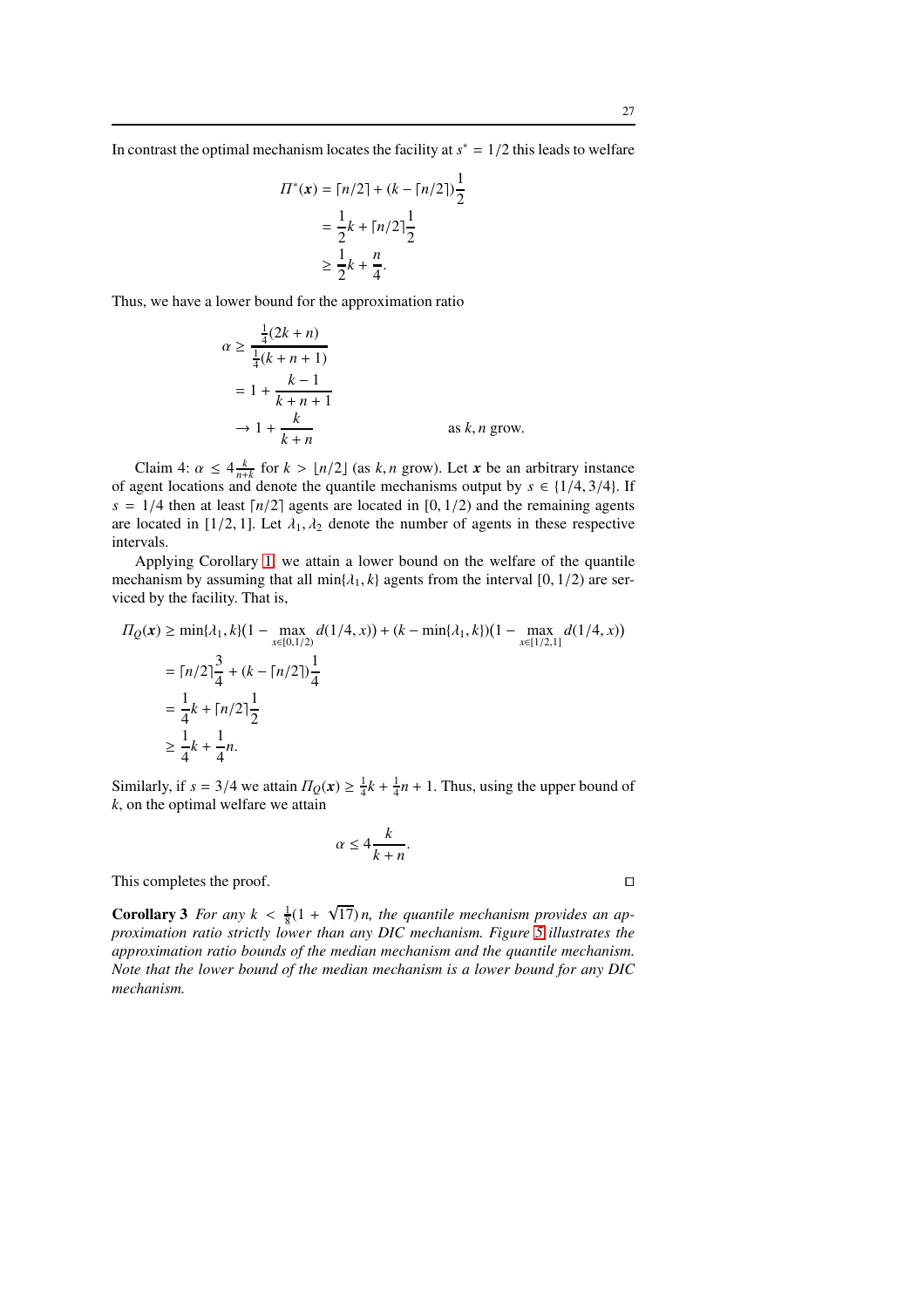<span id="page-27-0"></span>

Fig. 5: Comparison of  $\alpha$ -approximation ratio for median and quantile mechanisms. Note that the lower bound of the median mechanism coincides with a lower bound for the family of DIC mechanisms.

As previously mentioned, the quantile mechanism is a special case of the *duple mechanism* considered in [Gibbard \(1977\)](#page-31-18). Stated simply a *duple mechanism* restricts the mechanism's range to just two possible facility locations and outputs the location which is preferred by the majority (i.e. a majority vote). A natural question is whether improved approximation bounds can be attained by choosing different locations and/or considering more than two alternatives. Thus, we present the following remarks.

*Remark 9* Among the family of duple mechanisms whereby the the output is restricted to just two alternatives the choice of these two locations as 1/4 and 3/4 are optimal in terms of the approximation ratio.

*Remark 10* If a mechanism has countable range and includes (strictly) more than two possible facility locations majority voting need not produce an outcome and so it is necessary to consider alternate voting rules. For many well-known voting rules it is easy to show that DIC will be violated in some instances. More generally, it follows from [Young](#page-32-5) [\(1975\)](#page-32-5) that if a positional scoring rule is applied DIC will be violated.

We conclude this section with the following remark concerning the unanimity property.

*Remark 11* Often unanimity is considered a major desideratum of a mechanism. The quantile mechanism we presented here does not satisfy unanimity. However, a simple modification can be made to the mechanism to ensure unanimity is satisfied without affecting the approximation ratio and maintaining ex post IC for all  $k \notin \{\lfloor n/2 \rfloor, n\}.$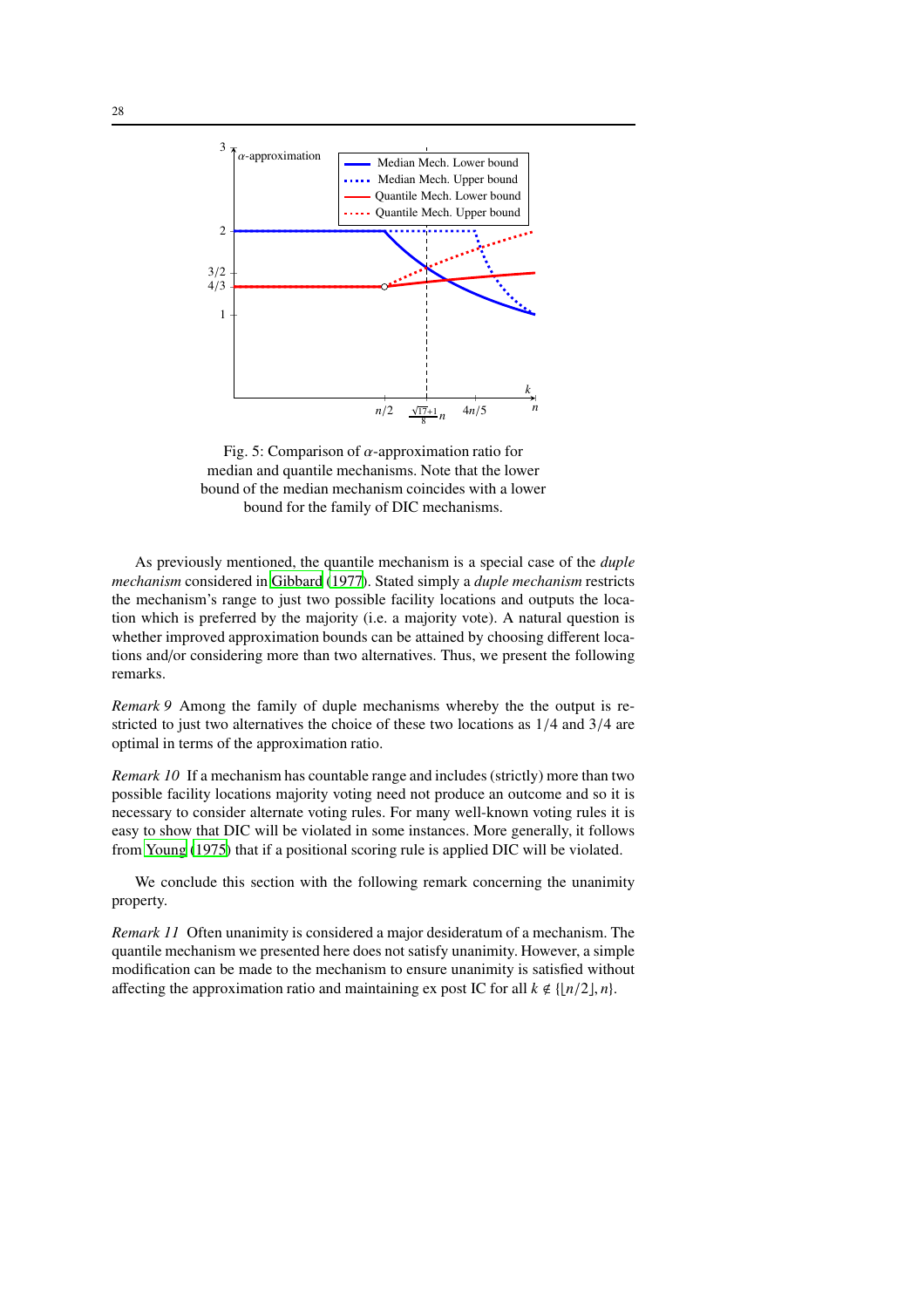## <span id="page-28-0"></span>6 Extension to an excludable good

In this section we consider an extension of our framework where the good is excludable. That is, we consider a setting where the mechanism designer has the ability to issue *permits* which restricts access to the facility to only a subset of at most *k* agents.

We formally define the more general mechanisms as *location-allocation* mechanisms.

Definition 10 A *location-allocation* mechanism *M<sup>A</sup>* is a function

$$
M_A: \prod_{i=1}^n X \to X \times \{A \subseteq N : 0 < |A| \le k\}
$$
\n
$$
\hat{\mathbf{x}} \mapsto (s, A).
$$

The set of agents *A* have exclusive access to the facility (say via permits)

In the previous non-excludability model the mechanisms output was only a facility location,  $s \in X$ , and this then induced a subgame  $\Gamma_x(s)$ . In this new setting, the allocation *A* determined by the mechanism reduces the subgame since every agent in *A* has a weakly dominant strategy to attempt (and successfully) be serviced by the facility and every agent not in *A* has a weakly dominant strategy to not attempt to be serviced. We omit details of the equilibria analysis but it is easy to show that (1) there exists an equilibrium where all agents in *A* are serviced by the facility and all other agents do not travel to the facility location, (2) all equilibria return the same welfare, and (3) in every equilibrium every agent attains the same utility.

Thus, under a location-allocation-mechanism with  $M_A(\hat{x}) = (s, A)$  the welfare generated (in any equilibrium) is

$$
\Pi(s, A) = \sum_{i \in A} 1 - d(s, x_i).
$$

*Remark 12* In the previous non-excludable setting agent allocations were determined by equilibria of the subgame Γ*x*(*s*). In the notation introduced above this corresponds to the set *A* equaling the set of *k*-closest agents to *s* (breaking ties using the priority ordering), say  $N^*$ . In the excludability setting studied here, a mechanism can only set  $A = N^*$  if the mechanism is strategyproof since identifying the set  $N^*$  requires information of agent true locations.

We now show that no 'reasonable' location-allocation-mechanism is DIC or ex post IC. In particular, we only enforce one criteria which is a weak form of *anonymity*. Informally speaking, we require that the location-allocation mechanism assigns individuals independently of their label if their report is distinct from all other agents.

Note that the usual definition of anonymity is not directly applicable since with a deterministic mechanism, if all agents report identical locations the mechanism must discriminate against *n*−*k* agents who will not be allocated the services of the facility.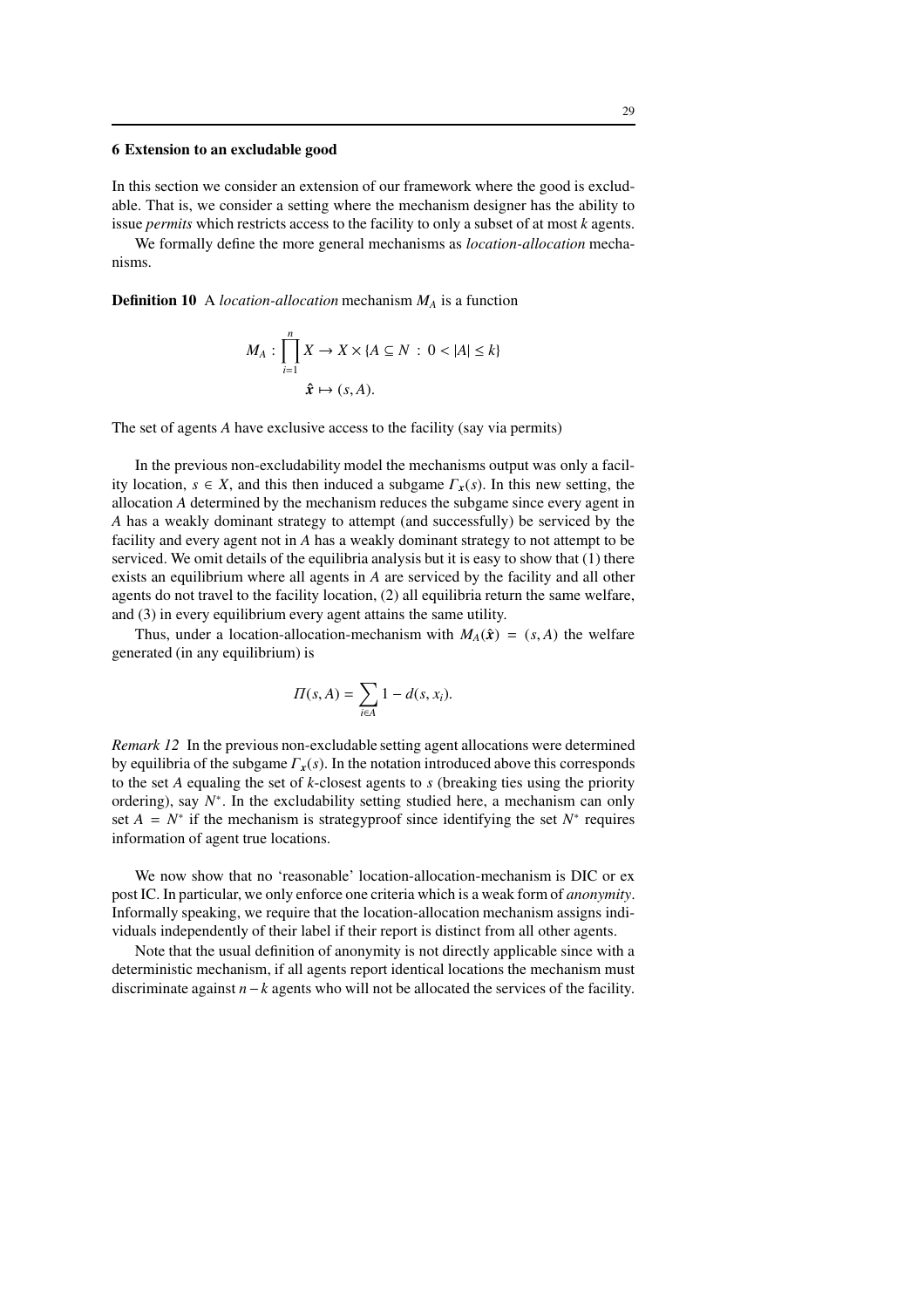#### Definition 11 *[Allocation-anonymous (in the absence of ties)]*

Let  $M_A$  be a location-allocation mechanism and let  $\hat{x}$  be any profile of reports such that there exists *i* ∈ *N* with  $\hat{x}_i \neq \hat{x}_j$  for all  $j \neq i$ , and denote the corresponding mechanism outcome by  $M_A(\hat{\boldsymbol{x}}) = (s, N').$ 

The mechanism *M<sup>A</sup>* is said to be *allocation anonymous (in the absence of ties)* if for any modified profile  $\hat{x}'$  attained by setting  $\hat{x}'_i = \hat{x}_j$  and  $\hat{x}'_j = \hat{x}_i$  (and leaving all other reports unchanged) we have  $M_A(\hat{\boldsymbol{x}}') = (s, N'')$  such that

$$
i \in N' \iff j \in N''.
$$

*Remark 13* Dictatorial rules are not allocation-anonymous (in the absence of ties).

We now show that if we restrict our attention to allocation-anonymous mechanisms there is no strategyproof (ex post IC not DIC) mechanism which decides both the location of the facility and the subset of (at most) *k* agents to be serviced by the facility.

Theorem 10 *In the capacitated (k* < *n) setting, any location-allocation-mechanism M<sup>A</sup> which is allocation-anonymous is not ex post IC and hence also not DIC, for any k.*

*Proof.* We prove that no such ex post IC mechanism exists which implies that no DIC mechanism exist. Suppose for the purpose of a contradiction that *M<sup>A</sup>* is a ex post IC and allocation-anonymous mechanism.

First consider an instance *x* where  $x_i = 3/4$  for all  $i \in N$ , and denote the output of the mechanism by  $M_A(x) = (s, N_1)$  for some  $s \in X$  and some non-empty subset  $N_1$ of size at most *k*. Let *i*<sup>\*</sup> be some agent such that  $i^* \in N_1$  and  $j^*$  some agent such that *j*<sup>\*</sup> ∉ *N*<sub>1</sub>. In this outcome agent *j*<sup>\*</sup> attains utility zero, since *j*<sup>\*</sup> ∉ *N*<sub>1</sub>.

Now consider the modified setting where agent *j*<sup>\*</sup> deviates to  $\hat{x}_{j^*} = 1/2$ , denote the outcome by  $M_A(\hat{x}_{j^*}, x_{-j^*}) = (s', N_2)$ . We consider two cases:

Case 1: suppose  $j^* \in N_2$ . In this case agent  $j^*$ 's utility is now  $1 - d(s', \frac{3}{4}) > 0$  for all  $s' \in X$  and is a strictly profitable deviation which would contradicts the ex post IC assumption. Thus, case 1 must not be the case.

Case 2: suppose  $j^* \notin N_2$ . Now consider the modified instance of locations where agent *i*<sup>\*</sup> has true location  $x'_{i^*} = 1/2$  and agent *j*<sup>\*</sup> has true location  $x'_{j^*} = 3/4$  (and all other candidates unchanged at  $3/4$ ). In this setting, when all agents report truthfully the mechanism outcome is  $M_A(x') = (s'', N_3)$ , and it must be that  $i^* \notin N_3$ , by the allocation-anonymous (in the absence of ties) property. This follows since before the swap we had  $j^* \notin N_2$  and  $x_{j^*}$  was distinct in the original profile. Hence we infer that agent *i*<sup>\*</sup> attains utility zero. But now if agent *i*<sup>\*</sup> misreports/deviates to  $\hat{x}_{i^*} = 3/4$  as shown in the first paragraph we have

$$
M_A(\hat{x}'_{i^*}, x'_{-i^*}) = (s, N_1),
$$

where  $i^*$  ∈  $N_1$ . But this is a strictly profitable deviation since now agent  $i^*$  attains utility  $1 - d(s, \frac{1}{2}) > 0$ . Thus, again we have derived a contradiction.

We conclude that no such location-allocation-mechanism exists. □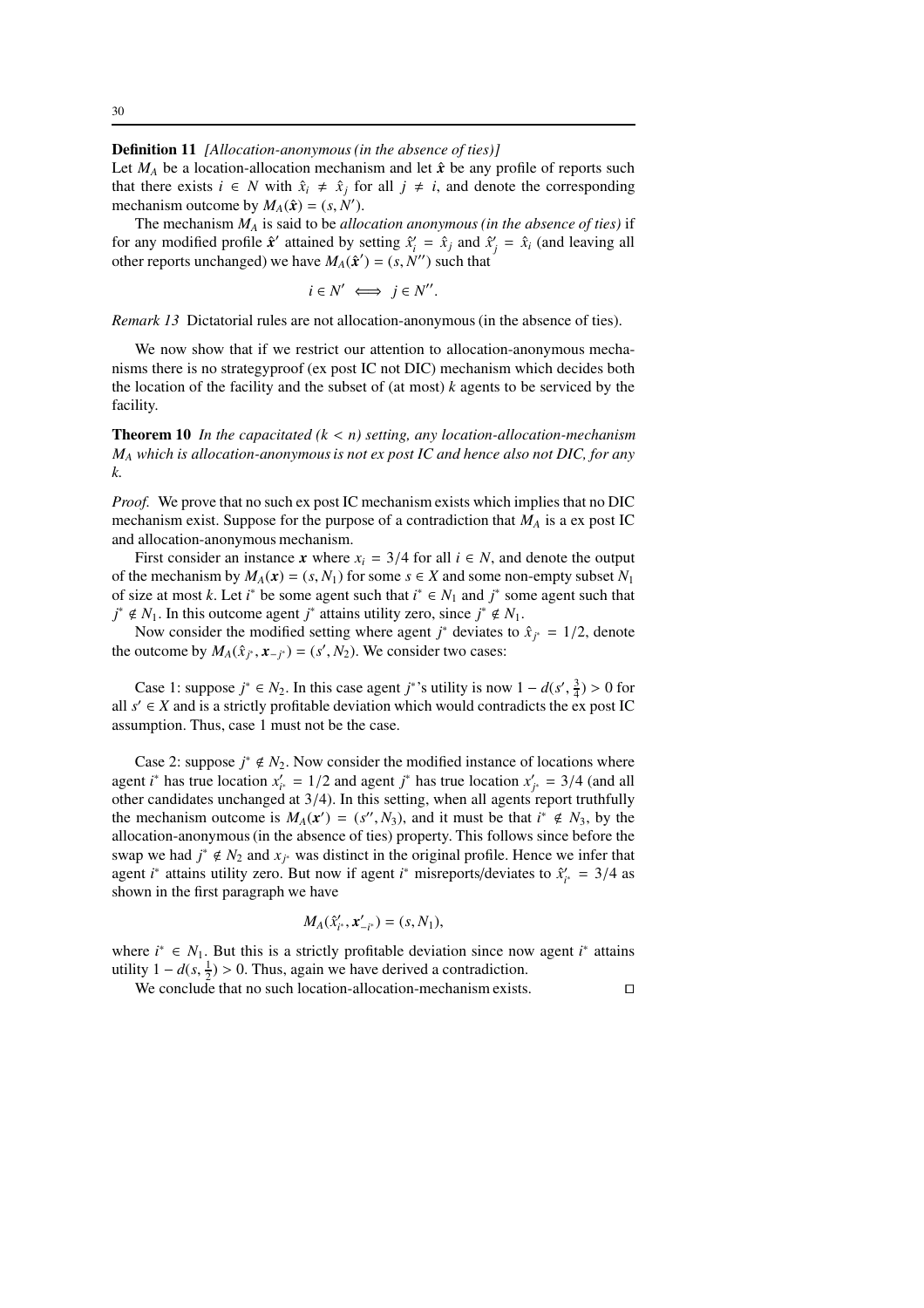The above impossibility result allows us to infer that the extensive form approach taken in the main body of this paper is crucial for non-dictatorial style mechanisms in the location and allocation of capacity constrained facilities. In particular, the use of an extensive form game and corresponding equilibria outcomes to decide the allocation of agents to the facility reduces the incentive compatibility constraints faced by the mechanism designer. Furthermore, the result suggests that the excludability of the good presents a greater challenge for incentive compatibility than rivalry.

## 7 Discussion and Conclusion

In this paper we initiated the study of mechanism design without money for common goods. The model we considered explicitly captures the mechanism design problem of providing a public good which is capacity constrained and hence thresholdrivalrous. The presence of the capacity constraint is shown to induce an additional strategic environment which we model as an extensive form game and leads to an interdependence of agent utilities.

Our key result characterizes all DIC mechanisms and allowed us to provide approximation bounds for all DIC mechanisms. We showed that the median mechanism provides the lowest approximation bounds for capacity ranges  $k < [(n + 1)/2]$ and  $k = n$  among the class of DIC mechanism. We then provided two extensions: firstly we considered a weaker form of incentive compatibility (ex post IC) and showed that a lower approximation ratio can be achieved for certain capacity ranges  $(k < \frac{1}{8}(\sqrt{17} + 1)n)$ , second we considered the related problem where the mechanism design can exclude agents from accessing the good.

The key DIC characterization result contributes to the open problem posed in [Border and Jordan \(1983\)](#page-31-1) and further studied by Barbarà et al. [\(1998\)](#page-31-0). A natural research direction would be to extend our characterization to more general preference domains and in particular the multi-dimensional Euclidean setting studied in [Border and Jordan](#page-31-1) [\(1983\)](#page-31-1); Barbarà et al. (1998).

This work leaves several questions and new research directions unexplored and we conclude by highlighting some of these. The most immediate gaps are to characterize and analyze the approximation bounds across the family of ex post IC mechanisms, and (if possible) to improve the upper bound of the median mechanism's approximation ratio for the intermediate capacity ranges. Other directions include the exploration of randomized mechanisms, and extending the analysis to consider the problem with multiple facilities. Lastly, this paper explored only one particular model of how agents compete for a capacity constrained good, however there may be other natural models worth exploring. More generally we hope that this work stimulates research more broadly into the mechanism design problem without money for common goods.

## References

<span id="page-30-0"></span>A. Abdulkadiroğlu, P. Pathak, and A. E. Roth. The New York City high school match. *American Economic Review*, pages 364–367, 2005.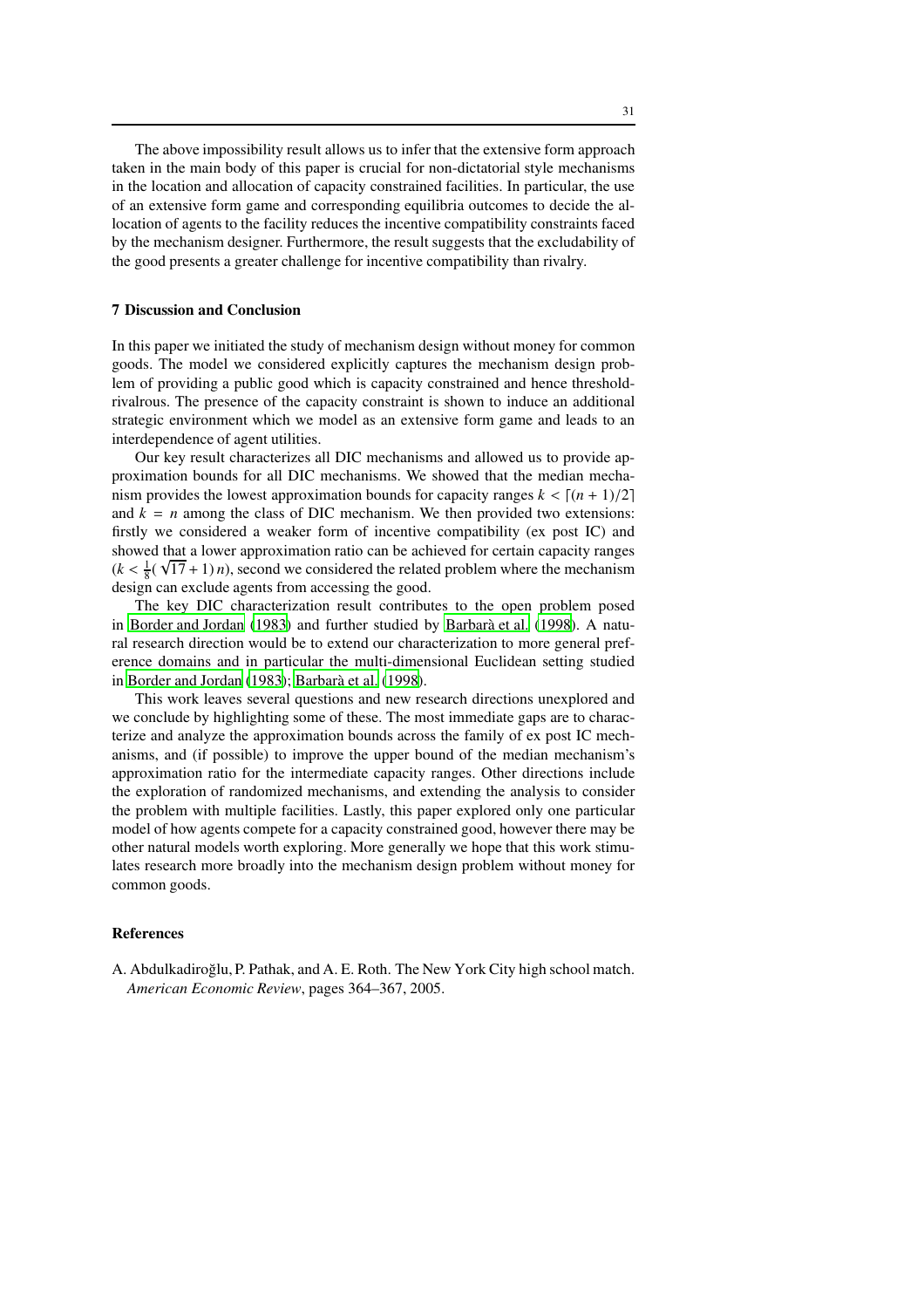- <span id="page-31-3"></span>A. Abdulkadiroğlu and T. Sönmez. School choice: A mechanism design approach. *American Economic Review*, 93(3):729–747, 2003.
- <span id="page-31-2"></span>I. Ashlagi and A. Roth. Individual rationality and participation in large scale, multihospital kidney exchange. In *Proceedings of the 12th ACM Conference on Electronic Commerce (ACM-EC)*, pages 321–322. ACM Press, 2011.
- <span id="page-31-0"></span>S. Barbarà, J. Massó, and S. Serizawa. Strategy-proof voting on compact ranges. *Games and Economic Behavior*, 25:272–291, 1998.
- <span id="page-31-8"></span>S. Barberà and B. Peleg. Strategy-proof voting schemes with continuous preferences. *Social Choice and Welfare*, 7:31–38, 1990.
- <span id="page-31-4"></span>D. Black. On the rationale of group decision-making. *Journal of Political Economy*, 56(1):23–34, 1948.
- <span id="page-31-1"></span>K. C. Border and J. S. Jordan. Straightforward elections, unanimity and phantom voters. *The Review of Economic Studies*, 50(1):153–170, 1983.
- <span id="page-31-13"></span>M. L. Brandeau and S. S. Chiu. An overview of representative problems in location research. *Management Science*, 35(6):645–674, 1989.
- <span id="page-31-16"></span>I. Caragiannis, A. Filos-Ratsikas, S. K. S. Frederiksen, K. A. Hansen, and Z. Tan. Truthful facility assignment with resource augmentation: An exact analysis of serial dicatatorship. In *Proceedings of the 12th International Workshop on Internet and Network Economics (WINE)*, pages 236–250, 2016.
- <span id="page-31-14"></span>S. Ching. Strategy-proofness and "Median Voters". *International Journal of Game Theory*, 26:473–490, 1997.
- <span id="page-31-9"></span>O. Dekel, F. Fischer, and A. D. Procaccia. Incentive compatible regression learning. *Journal of Computer and System Sciences*, 76(8):759–777, 2010.
- <span id="page-31-7"></span>A. Gibbard. Manipulation of voting schemes: A general result. *Econometrica*, 41(4): 587–601, 1973.
- <span id="page-31-18"></span>A. Gibbard. Manipulation of schemes that mix voting with chance. *Econometrica*, 45(3):665–681, 1977.
- <span id="page-31-17"></span>M.O. Jackson and A. Nicolò. The strategy-proof provision of public goods under congestion and crowding preferences. *Journal of Economic Theory*, 115:278–308, 2004.
- <span id="page-31-12"></span>L. Mei, M. Li, D. Ye, and G. Zhang. Strategy-proof mechanism design for facility location games: Revisited. In *Proceedings of the 15th International Joint Conference on Autonomous Agents and Multi-Agent Systems (AAMAS)*, 2016.
- <span id="page-31-10"></span>R. Meir, A. D. Procaccia, and J.S. Rosenschein. On the limits of dictatorial classification. In *Proceedings of the 9th International Joint Conference on Autonomous Agents and Multi-Agent Systems (AAMAS)*, 2010.
- <span id="page-31-11"></span>R. Meir, A. D. Procaccia, and J.S. Rosenschein. Algorithms for strategyproof classification. *Artificial Intelligence*, 186:123–156, 2012.
- <span id="page-31-5"></span>H. Moulin. On strategy-proofness and single peakedness. *Public Choice*, 45(4): 437–455, 1980.
- <span id="page-31-15"></span>W. Peremans, H. Peters, H. v.d. Stel, and T. Storcken. Strategy-proofness on Euclidean spaces. *Social Choice and Welfare*, 14:379–401, 1997.
- <span id="page-31-6"></span>A. D. Procaccia and M. Tennenholtz. Approximate mechanism design without money. In *Proceedings of the 14th ACM Conference on Electronic Commerce (ACM-EC)*, pages 1–26. ACM Press, 2013.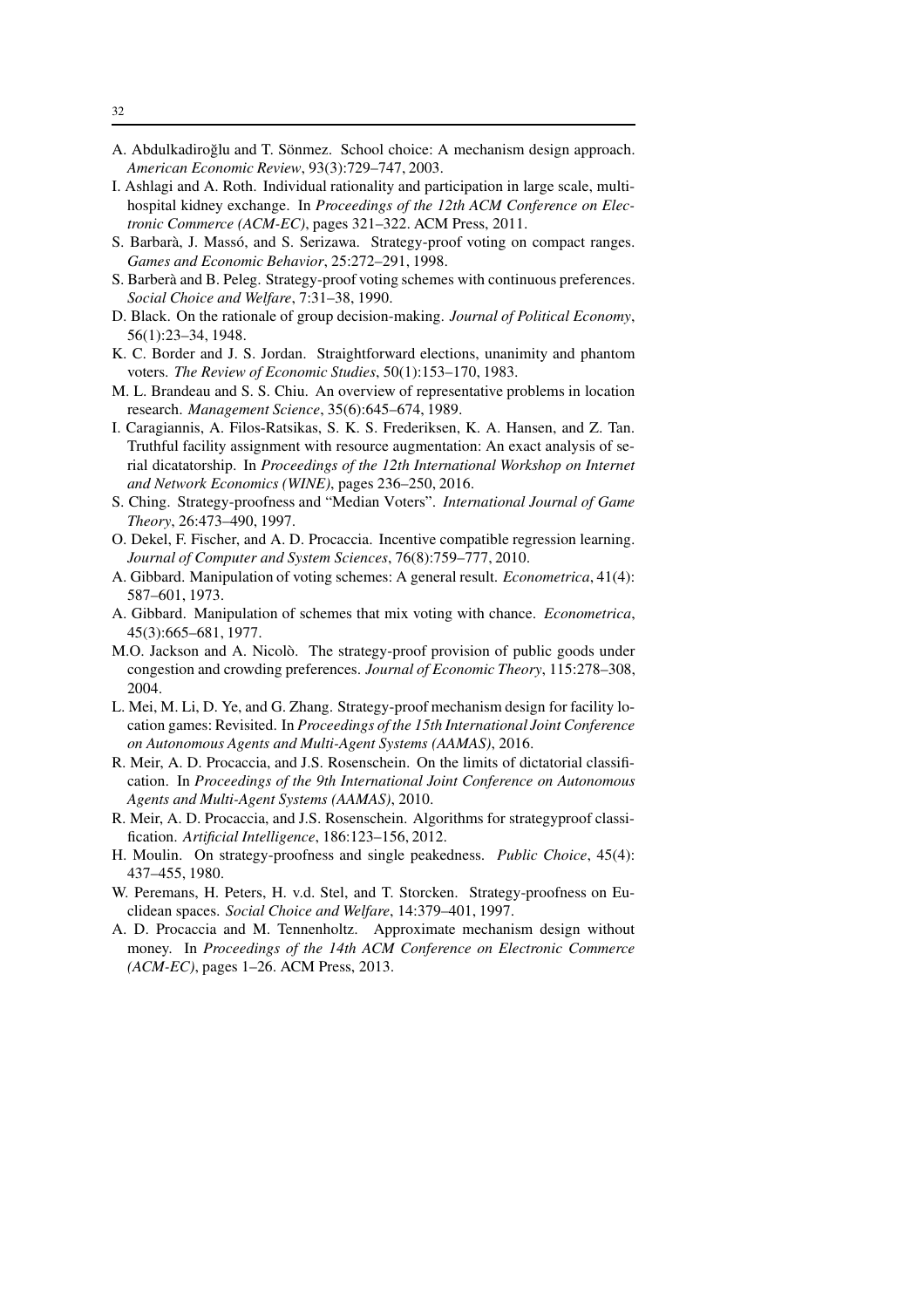- <span id="page-32-0"></span>A. E. Roth, T. Sönmez, and M. U. Ünver. Efficient kidney exchange: Coincidence of wants in markets with compatibility-based preferences. *American Economic Review*, 97(3):828–851, 2007.
- <span id="page-32-1"></span>M.A. Satterthwaite. Strategy-proofness and Arrow's conditions: Existence and correspondence theorems for voting procedures and social welfare functions. *Journal of Economic Theory*, 10:187–217, 1975.
- <span id="page-32-4"></span>J. Schummer and R. V. Vohra. Strategy-proof location on a network. *Journal of Economic Theory*, 104:405–428, 2002.
- <span id="page-32-2"></span>X. Sui and C. Boutilier. Approximately strategy-proof mechanisms for (constrained) facility location. In *Proceedings of the 14th International Joint Conference on Autonomous Agents and Multi-Agent Systems (AAMAS)*, 2015.
- <span id="page-32-3"></span>J.A. Weymark. A unified approach to strategy-proofness for single-peaked preferences. *SERIEs*, 2(4):529–550, 2011.
- <span id="page-32-5"></span>H. P. Young. Social choice scoring functions. *SIAM Journal on Applied Mathematics*, 28(4):824–838, 1975.

#### Omitted proofs

*Proof of Proposition [1.](#page-7-0)* To show that  $a^*$  is a Nash equilibrium is suffices to check pure strategy deviations by voters. First, note that every agent in  $N^*$  with  $a_i^* = s$  attains non-negative utility whilst any deviation to  $a'_i = \emptyset$  leads to zero utility. Thus, there is no incentive to deviate for agents in  $N^*$ . Second, every agent in *N*\*N*<sup>\*</sup> with  $a_i^* = \emptyset$  attains zero utility. Whilst any deviation to  $a'_i = s$  leads to non-positive utility −|*s* − *x<sup>i</sup>* | ≤ 0 since the agent will not be serviced due to either (1) being strictly further away than the *k*-th closest agent to *s*, or (2) being equally close at the *k*-th closest agent but having a lower priority order with respect to ⊳. Thus, there no incentive to deviate for any agent and so  $a^*$  constitutes an equilibrium. □

*Proof of Theorem [1.](#page-7-1)* Under the equilibrium  $a^*$  every agent in *N*<sup>∗</sup> (defined as the *k*-closest agents to *s*, tie breaking via  $\triangleright$  if necessary) attains utility  $\bar{u}_i = 1 - |s - x_i|$  and all other agents attain utility  $\bar{u}_i = 0$ . Partition the set of agents *N*<sup>\*</sup> into two disjoints sets;  $N_1^*$  with agents such that  $|s - x_i| < 1$  (i.e.,  $\bar{u}_i > 0$ ) and  $N_2^*$  with agents such that  $|s - x_i| = 1$  (i.e,  $\bar{u}_i = 0$ ).

First, note that in every strategy profile every agent in  $N^*$  will be serviced by the facility if they choose action  $a_i = s$ . This follows from the fact that these agents are among the *k*-closest agents and in the event of a tie they have higher priority with respect to  $\triangleright$ .

Now for every agent in  $N_1^*$  the action  $a_i = \emptyset$  is strictly dominated and so in every equilibrium,  $\sigma$ , these agents choose  $\sigma_i^* = s$ . Now consider agents in  $N_2^*$ , these agents are indifferent between the two action choices (attaining zero utility in either choice) and so any mixed strategy is a best response to any strategy profile. Let  $\sigma_i$  denote an arbitrary (mixed) strategy, clearly this also leads to utility  $\bar{u}_i = 0$ .

Now consider agents in *N*\*N* ∗ .

If  $|N_2^*| = 0$  then the *k* agents from  $N^* = N_1^*$  choose  $\sigma_i^* = s$  in every equilibrium and so any agent in  $j \in N \setminus N^*$  can never be serviced in equilibrium. It follows that, if  $|s - x_i| > 0$  then the action  $a_j = s$  is strictly dominated by  $a_j = \emptyset$  for agents  $j \in N \setminus N^*$  and so  $\sigma_j^* = \emptyset$ ; and otherwise  $|s - x_i| = 0$  and the agent is indifferent between the two actions and any mixed strategy  $\sigma_j$  is a best response to any strategy profile. In both cases however the utility is  $\bar{u}_i = 0$ .

Finally, suppose that  $|N_2^*| > 0$  then it follows that for every agent  $j \in N\setminus N^*$  we have  $|s - x_j| = 1$ otherwise the agent *j* would be closer to the location *s* than the agents in  $N_2^*$  which is a contradiction. Thus, in any equilibrium agent *j*'s best response includes  $a_i = s$  if and only if strictly less than *k* other agents choose action *s*, and otherwise the unique best response is ∅. However, in either case the utility attained by agents  $j \in N \setminus N^*$  is  $\bar{u}_i = 0$ .

We conclude that in every (mixed) Nash equilibrium agents attain the same utility  $\bar{u}_i$  as in the pure Nash equilibrium  $a^*$ , and hence the social welfare is constant across all equilibria. □